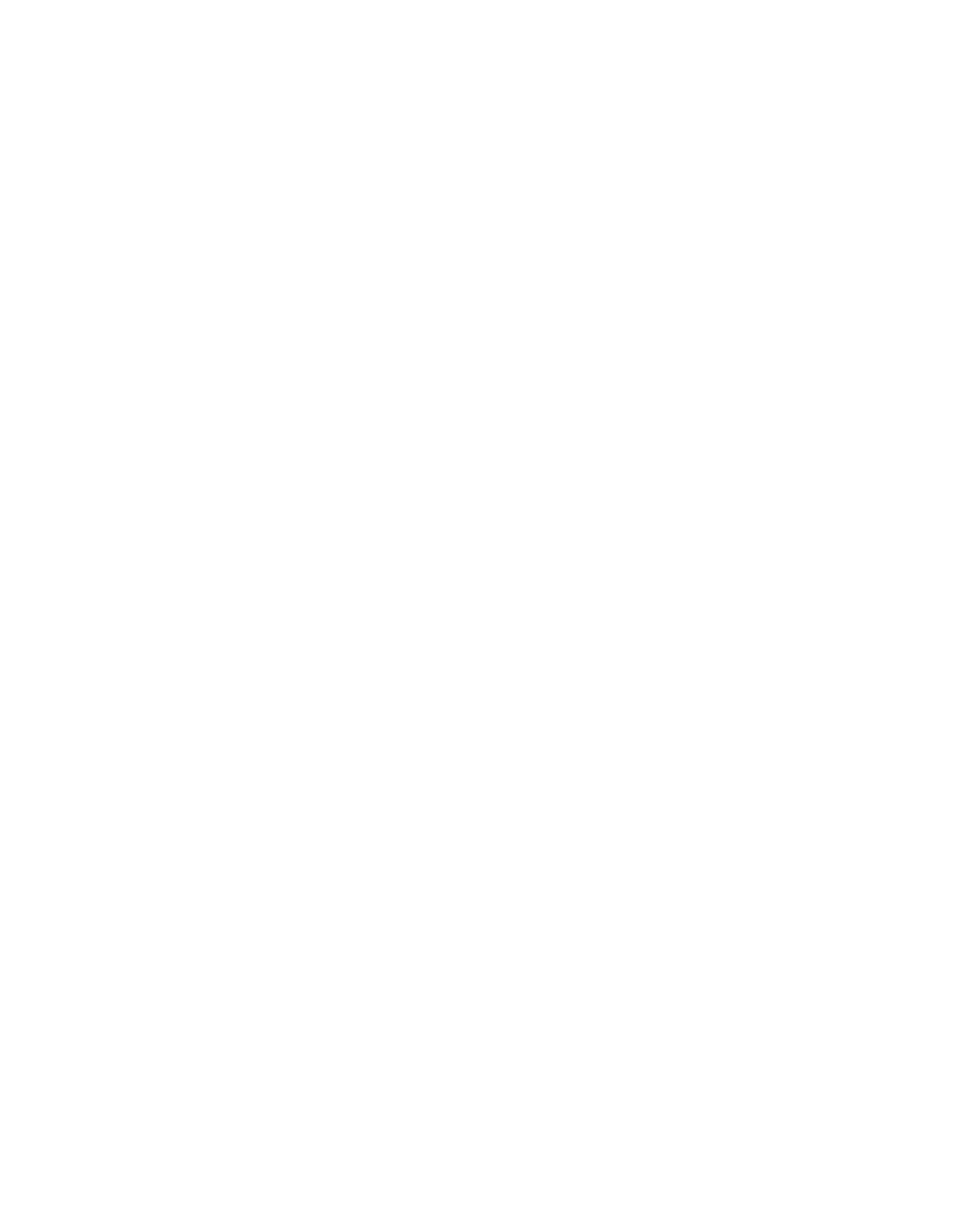## **—ACRONYMS—**

| <b>AASHTO</b> | American Association of State Highway and Transportation Officials |
|---------------|--------------------------------------------------------------------|
| <b>ACEC</b>   | American Council of Engineering Companies                          |
| <b>ACWP</b>   | <b>Actual Cost of Work Performed</b>                               |
| <b>AFRS</b>   | <b>Agency Financial Reporting System</b>                           |
| <b>API</b>    | Applications Programming Interface                                 |
| B/C           | Benefit/Cost                                                       |
| <b>BAC</b>    | <b>Budget At Completion</b>                                        |
| <b>BASS</b>   | Budget and Allotment Support System                                |
| <b>BCWP</b>   | <b>Budgeted Cost of Work Performed</b>                             |
| <b>BCWS</b>   | <b>Budgeted Cost of Work Scheduled</b>                             |
| <b>BIC</b>    | <b>Ball-in-Court</b>                                               |
| <b>BMP</b>    | <b>Best Management Practices</b>                                   |
| <b>BPM</b>    | <b>Business Process Manager</b>                                    |
| <b>CAP</b>    | <b>Control Account Plan</b>                                        |
| <b>CAPS</b>   | <b>Contract Administration and Payment System</b>                  |
| <b>CCIS</b>   | <b>Construction Contracts Information System</b>                   |
| <b>CEVP®</b>  | <b>Cost Estimate Validation Process</b>                            |
| <b>CIPP</b>   | Capital Improvement and Preservation Program                       |
| <b>CN</b>     | <b>Construction Phase</b>                                          |
| <b>COTS</b>   | <b>Commercial Off-the-Shelf</b>                                    |
| <b>CTS</b>    | <b>Commitment Tracking System</b>                                  |
| <b>CVL</b>    | <b>Controlled Vocabulary List</b>                                  |
| <b>CPI</b>    | Cost Performance Index (Ratio)                                     |
| <b>CPM</b>    | <b>Construction Project Management</b>                             |
| <b>CPMS</b>   | Capital Program Management System                                  |
| <b>CRA</b>    | <b>Cost Risk Assessment</b>                                        |
| <b>DDP</b>    | <b>Design Documentation Package</b>                                |
| <b>DIS</b>    | Department of Information Systems                                  |
| <b>DPS</b>    | <b>Direct Project Support</b>                                      |
| <b>EAC</b>    | <b>Estimate at Completion</b>                                      |
| <b>EBASE</b>  | Estimate and Bid Analysis System                                   |
| <b>ECM</b>    | <b>Enterprise Content Management</b>                               |
| <b>EIT</b>    | Engineering-In-Training                                            |
| <b>ENR</b>    | <b>Engineering News-Record</b>                                     |
| <b>ECM</b>    | <b>Enterprise Content Management</b>                               |
| <b>EOC</b>    | <b>Executive Oversight Committee</b>                               |
| <b>ESSB</b>   | <b>Engrossed Substitute Senate Bill</b>                            |
| EV            | <b>Earned Value</b>                                                |
| <b>EVMS</b>   | Earned Value Management System                                     |
| <b>FAPA</b>   | Federal Aid Project Agreement                                      |
| <b>FATS</b>   | <b>Federal Aid Tracking System</b>                                 |
| <b>FHWA</b>   | Federal Highway Administration                                     |
| <b>FIRS</b>   | Financial Information Retrieval System                             |
| <b>FTE</b>    | <b>Full-Time Equivalent</b>                                        |
| GC/CM         | <b>General Contractor/ Construction Manager</b>                    |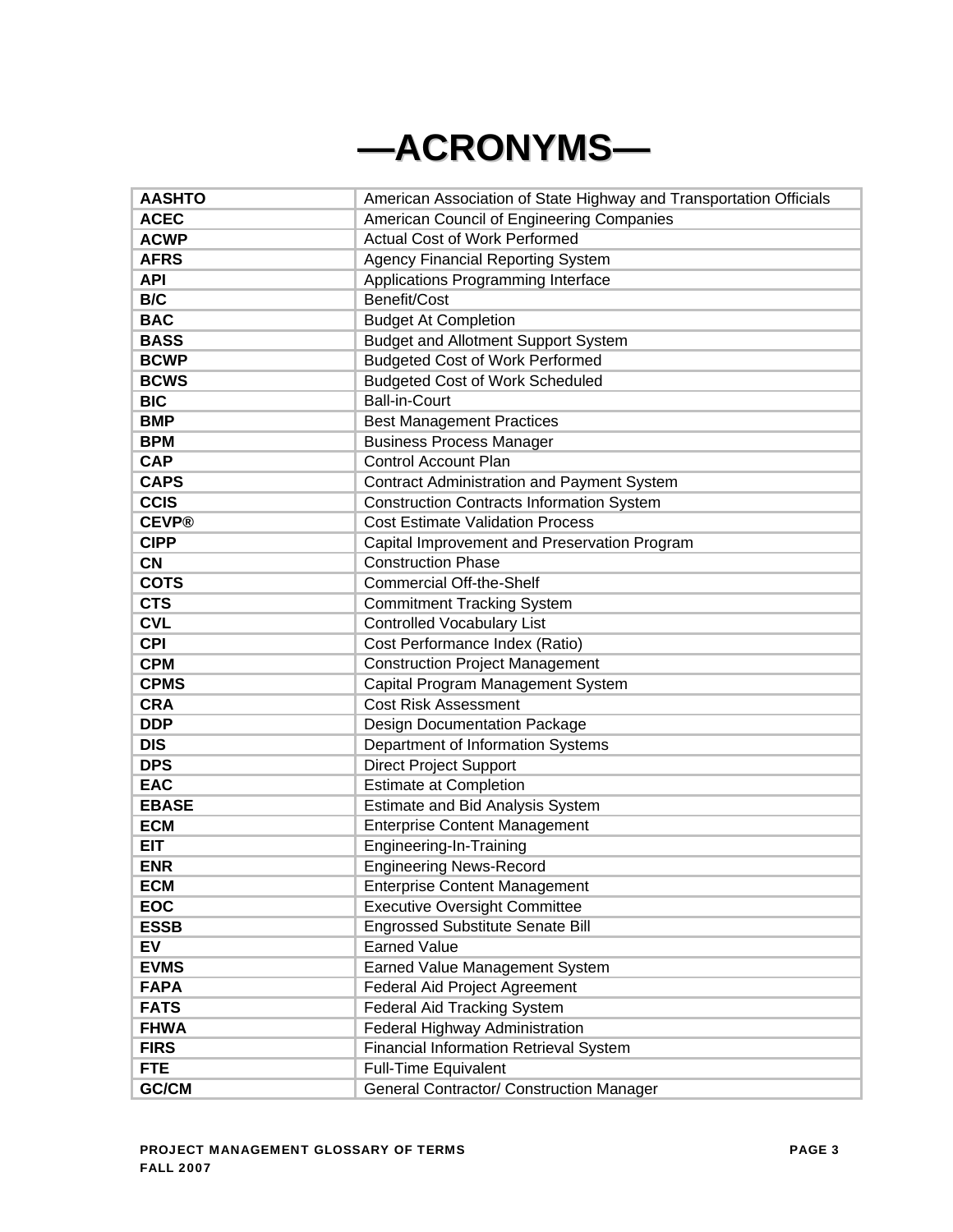| <b>GEC</b>      | <b>General Engineering Consultant</b>                                                                                                                              |
|-----------------|--------------------------------------------------------------------------------------------------------------------------------------------------------------------|
| <b>GMA</b>      | Growth Management Act                                                                                                                                              |
| <b>GMAP</b>     | Government Management Accountability Performance                                                                                                                   |
| <b>GIS</b>      | Geographic Information Systems                                                                                                                                     |
| <b>GNB</b>      | <b>Gray Notebook</b>                                                                                                                                               |
| HQ              | Headquarters                                                                                                                                                       |
| <b>IDR</b>      | <b>Inspector's Daily Report</b>                                                                                                                                    |
| <b>ISB</b>      | <b>Information Services Board</b>                                                                                                                                  |
| <b>JARPA</b>    | Joint Aquatic Resources Permit Application                                                                                                                         |
| <b>JLARC</b>    | Joint Legislative Audit and Review Committee                                                                                                                       |
| <b>JTC</b>      | Joint Transportation Committee                                                                                                                                     |
| <b>KPI</b>      | Key Performance Indicator                                                                                                                                          |
| <b>LEM</b>      | Labor, Equipment, Material                                                                                                                                         |
| <b>LTM</b>      | Louisiana TIMED Managers (Joint-venture program managers<br>overseeing full delivery of a \$4 billion highway construction program for<br>the State of Louisiana.) |
| <b>MDL</b>      | <b>Master Deliverables List</b>                                                                                                                                    |
| <b>OCIP</b>     | Owner Controlled Insurance Program                                                                                                                                 |
| <b>OFM</b>      | Office of Financial Management                                                                                                                                     |
| OIT             | Office of Information Technology                                                                                                                                   |
| <b>P&amp;P</b>  | <b>WSDOT Administrative Policies and Procedures</b>                                                                                                                |
| <b>PATS</b>     | <b>Priority Array Tracking System</b>                                                                                                                              |
| <b>PCF</b>      | <b>Project Control Form</b>                                                                                                                                        |
| PC&R            | <b>Project Controls and Reporting</b>                                                                                                                              |
| <b>PDIS</b>     | Project Development Information System                                                                                                                             |
| <b>PE</b>       | Preliminary Engineering (also Project Engineer)                                                                                                                    |
| <b>PEF</b>      | <b>Pre-Existing Funds</b>                                                                                                                                          |
| <b>PINs</b>     | <b>Program Identification Numbers</b>                                                                                                                              |
| <b>PM</b>       | Project Manager (also Project Management)                                                                                                                          |
| <b>PMI</b>      | Project Management Institute                                                                                                                                       |
| <b>PMP</b>      | Project Management Plan                                                                                                                                            |
| <b>PMRS</b>     | Project Management and Reporting System                                                                                                                            |
| <b>POG</b>      | <b>Priorities of Government</b>                                                                                                                                    |
| <b>PS&amp;E</b> | Plan, Specification & Estimate                                                                                                                                     |
| QC              | <b>Quality Control</b>                                                                                                                                             |
| QPR             | <b>Quarterly Project Review</b>                                                                                                                                    |
| <b>RFI</b>      | Request for Information                                                                                                                                            |
| <b>RMP</b>      | Risk Management Plan                                                                                                                                               |
| <b>ROW</b>      | Right of Way                                                                                                                                                       |
| <b>RTID</b>     | <b>Regional Transportation Improvement District</b>                                                                                                                |
| <b>RW</b>       | Right-Of-Way                                                                                                                                                       |
| <b>SGDB</b>     | <b>Specialty Group Database</b>                                                                                                                                    |
| <b>SME</b>      | <b>Subject Matter Expert</b>                                                                                                                                       |
| <b>SOW</b>      | Scope of Work                                                                                                                                                      |
| SP&P            | <b>Strategic Planning &amp; Programming</b>                                                                                                                        |
| <b>SPI</b>      | Schedule Performance Index (Ratio)                                                                                                                                 |
| <b>SPMG</b>     | Statewide Program Management Group                                                                                                                                 |
| <b>SRMP</b>     | <b>State Route Milepost Descriptor</b>                                                                                                                             |
| <b>SRR</b>      | Software Requirements Recommendation document                                                                                                                      |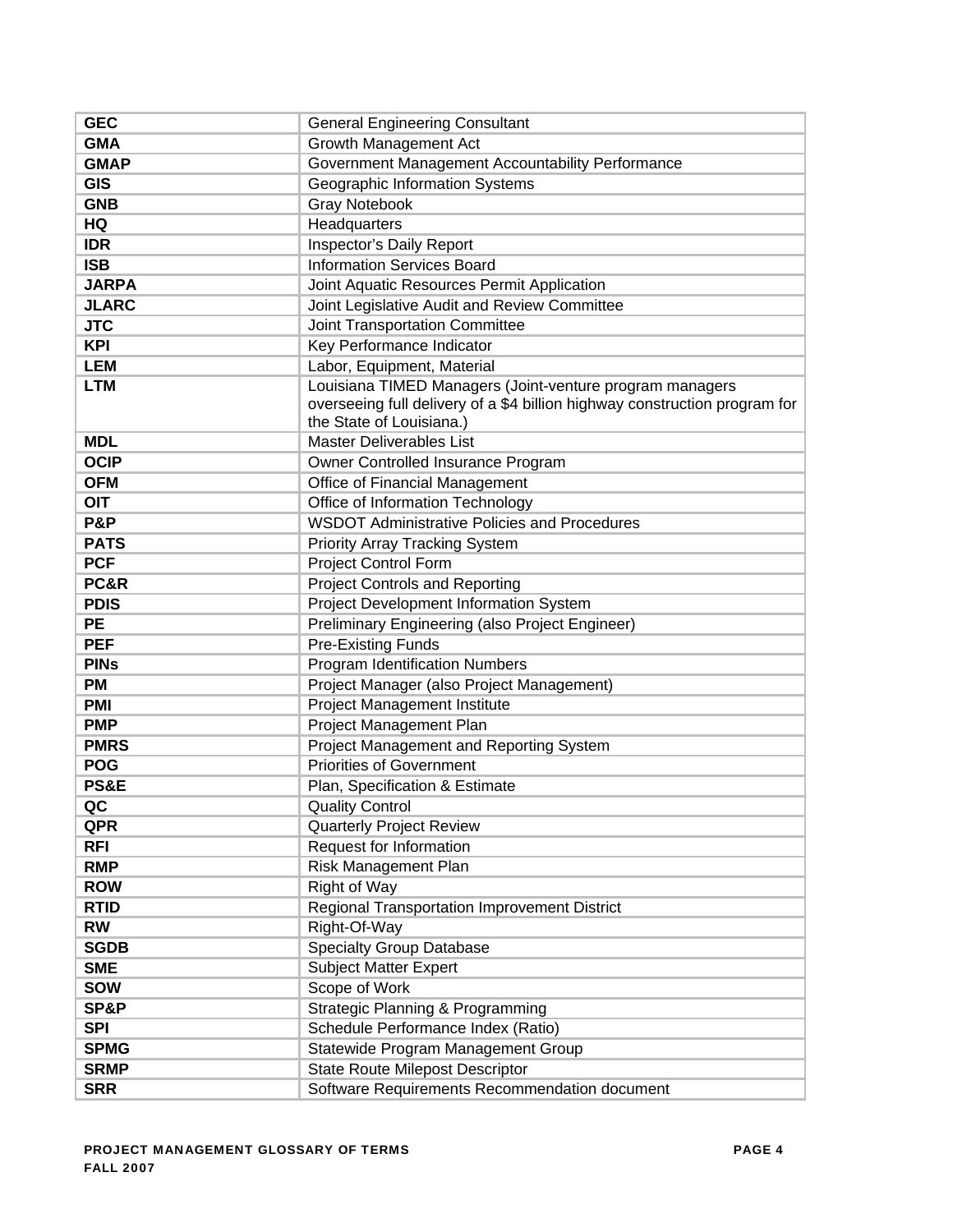| <b>STAR</b>       | Local Agency Project Tracking System                    |
|-------------------|---------------------------------------------------------|
| TE.               | <b>Transportation Engineer</b>                          |
| <b>TEIS</b>       | <b>Transportation Executive Information System</b>      |
| Tier 1            | SPMG support of PC&R at the headquarters level          |
| Tier <sub>2</sub> | SPMG support of PC&R at the regional or modal level     |
| Tier 3            | SPMG support of PC&R at the project office or GEC level |
| <b>TPA</b>        | <b>Transportation Partnership Account</b>               |
| <b>TRAINS</b>     | Transportation Accounting and Reporting System          |
| <b>TRIPS</b>      | Transportation Information Planning and Support System  |
| <b>UBA</b>        | Unit Bid Analysis                                       |
| <b>WBS</b>        | <b>Work Breakdown Structure</b>                         |
| <b>WINs</b>       | <b>Work Item Numbers</b>                                |
| <b>WOA</b>        | <b>Work Order Authorization</b>                         |
| <b>WSDOT</b>      | Washington State Department of Transportation           |
| <b>WSF</b>        | <b>Washington State Ferries</b>                         |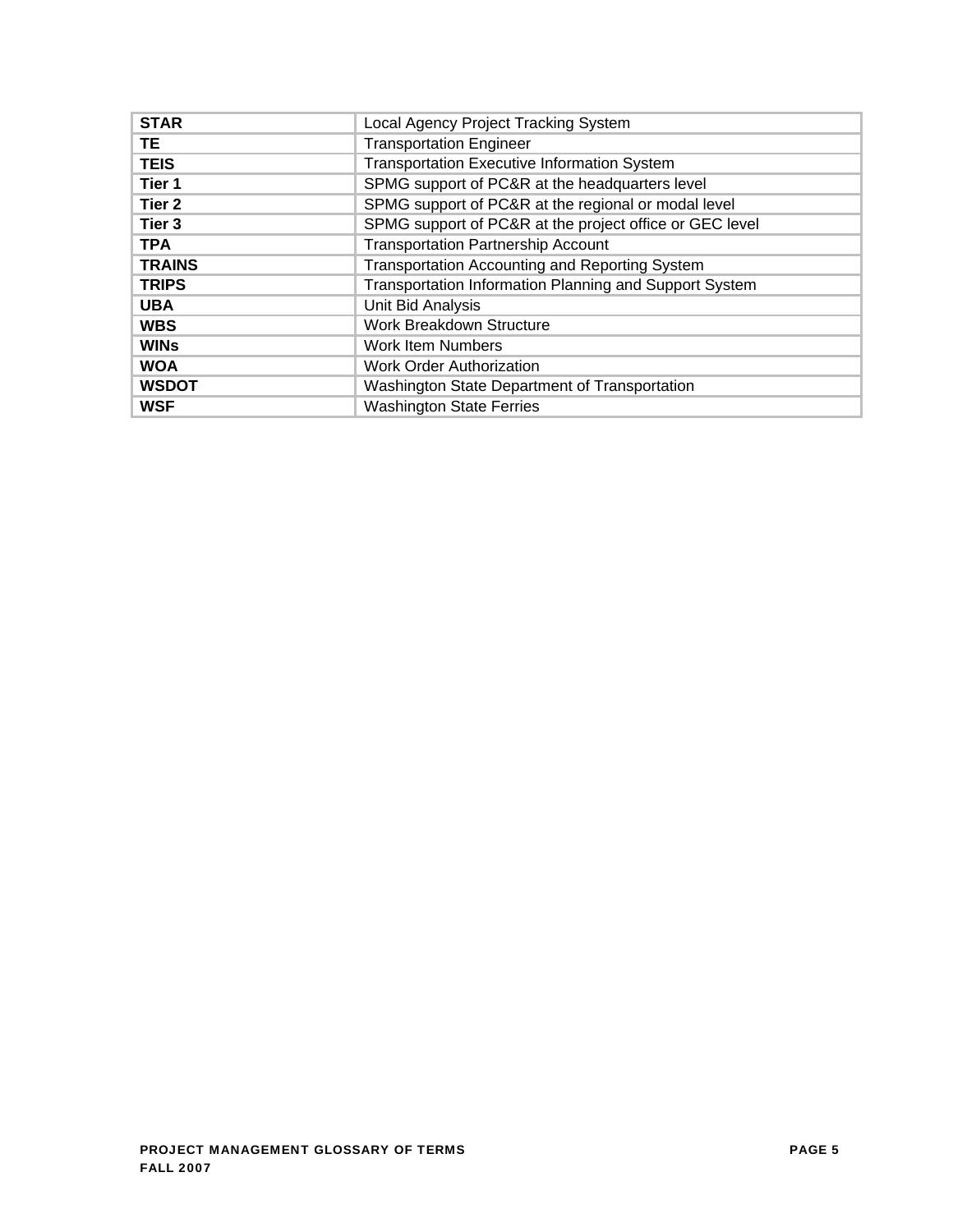

| <b>Acceptance Criteria</b>                                                                                | Those <i>criteria</i> , including performance <i>requirements</i> and essential<br>conditions, which must be met before project deliverables are<br>accepted.                                                                                                                                                                                                                                      |
|-----------------------------------------------------------------------------------------------------------|----------------------------------------------------------------------------------------------------------------------------------------------------------------------------------------------------------------------------------------------------------------------------------------------------------------------------------------------------------------------------------------------------|
| <b>Activity</b>                                                                                           | (1) A component of work performed during the course of a project.<br>See also schedule activity.                                                                                                                                                                                                                                                                                                   |
|                                                                                                           | (2) A task or set of tasks that are carried out in order to create an<br>assignable <i>deliverable</i> . Task and activity are sometimes used<br>interchangeably.                                                                                                                                                                                                                                  |
| <b>Activity Code</b>                                                                                      | An attribute of a scheduled activity; used for project schedule<br>development and for selecting, ordering, and sorting the planned<br>schedule activities in various ways within reports.                                                                                                                                                                                                         |
| <b>Activity-On-Node (AON)</b>                                                                             | See precedence diagramming method.                                                                                                                                                                                                                                                                                                                                                                 |
| Actor                                                                                                     | The individual, or individuals, responsible for executing a given task,<br>step or action within a defined workflow.                                                                                                                                                                                                                                                                               |
| <b>Actual Cost (AC)</b>                                                                                   | Total costs actually incurred and recorded in accomplishing work<br>performed during a given time period for a schedule activity or work<br>breakdown structure component. Actual cost can sometimes be direct<br>labor hours alone, <i>direct costs</i> alone, or all costs, including indirect<br>costs. Also referred to as the actual cost of work performed (ACWP).<br>See also earned value. |
| <b>Actual Cost of Work</b><br><b>Performed (ACWP)</b>                                                     | Total cost actually incurred and recorded in accomplishing work<br>performed during a given time period for a schedule activity or work<br>breakdown structure component.                                                                                                                                                                                                                          |
| <b>Actual Finish Date (AF)</b>                                                                            | The point in time that work actually ended on a schedule activity.<br>(Note: In some application areas, the <i>activity</i> is considered<br>"finished" when work is "substantially complete.")                                                                                                                                                                                                    |
| <b>Actual Start Date (AS)</b>                                                                             | The point in time that work actually started on a schedule activity.                                                                                                                                                                                                                                                                                                                               |
| <b>Adobe LiveCycle</b>                                                                                    | Adobe® LiveCycle® Enterprise Suite1 software is an integrated<br>solution that blends electronic forms, process management, document<br>security, and document generation.                                                                                                                                                                                                                         |
| <b>Agreement</b>                                                                                          | A legal document that binds two or more parties to specific and implied<br>obligations (e.g., a contract).                                                                                                                                                                                                                                                                                         |
| Align                                                                                                     | Building a common understanding of the <i>project</i> and developing a<br>common view of what the solution will and will not address.                                                                                                                                                                                                                                                              |
| <b>American Association of</b><br><b>State Highway and</b><br><b>Transportation Officials</b><br>(AASHTO) | Represents the state departments of transportation in Washington,<br>D.C.                                                                                                                                                                                                                                                                                                                          |

 $\overline{a}$ 

<sup>1</sup> *http://www.adobe.com/products/livecycle/*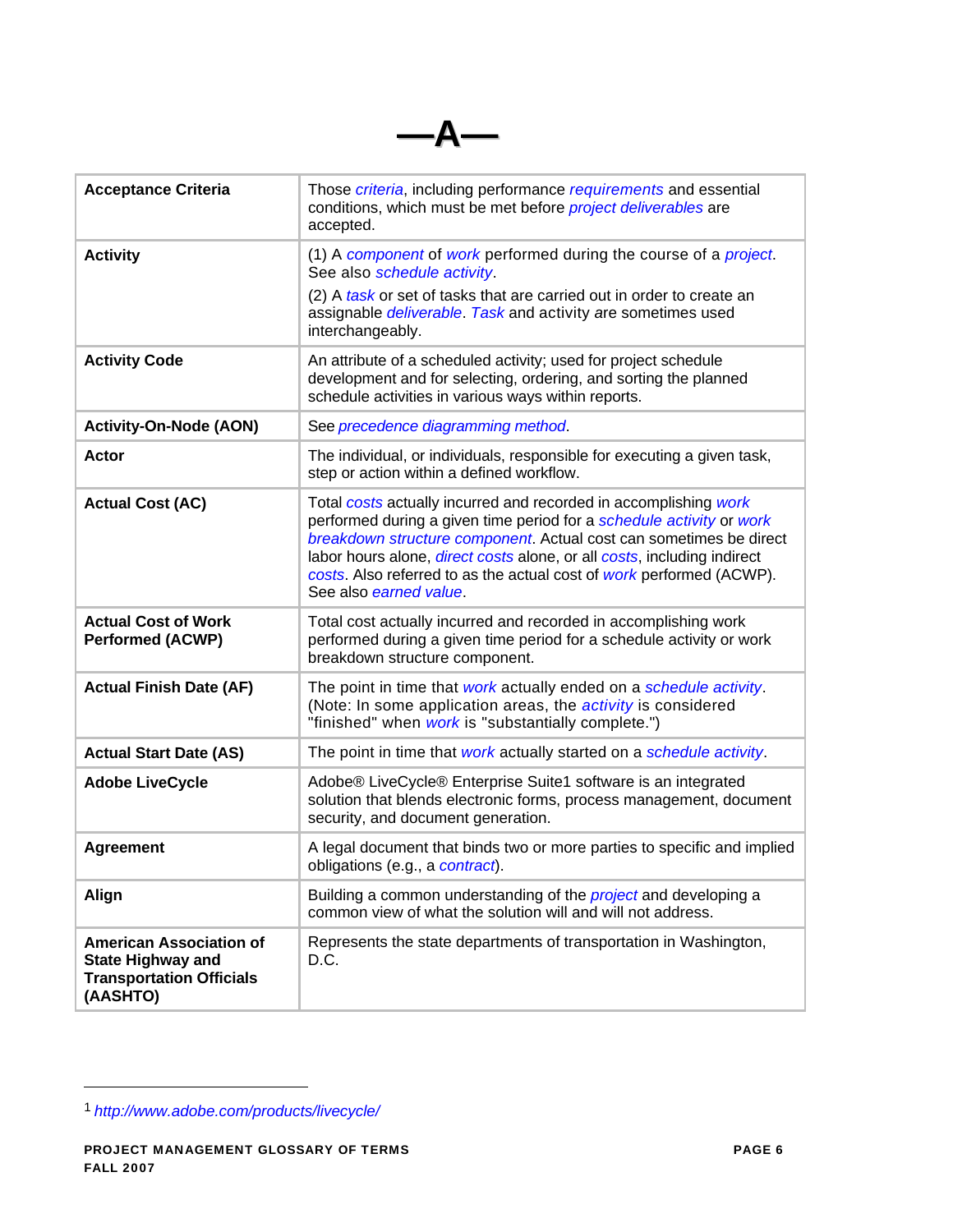| <b>Approved Change Request</b><br>[Output/Input] | A change request that has been processed through the integrated<br>change control process and approved. Contrast with requested<br><i>change</i>                                                                                                                                                                                                                                                                                               |
|--------------------------------------------------|------------------------------------------------------------------------------------------------------------------------------------------------------------------------------------------------------------------------------------------------------------------------------------------------------------------------------------------------------------------------------------------------------------------------------------------------|
| <b>ARES PRISM</b>                                | Application used to manage project costs and derive earned value.                                                                                                                                                                                                                                                                                                                                                                              |
| <b>As-Late-As-Possible</b><br>("ALAP")           | An <i>activity</i> for which the application sets the early dates as late as<br>possible without delaying the early dates of any successor.                                                                                                                                                                                                                                                                                                    |
| As-Soon-As-Possible<br>("ASAP")                  | An <i>activity</i> for which the application sets the early dates as soon as<br>possible. This is the default <i>activity</i> type in most <i>project management</i><br>systems.                                                                                                                                                                                                                                                               |
| <b>Assumptions [Output/Input]</b>                | Assumptions are factors that, for planning purposes, are considered to<br>be true, real, or certain without proof or demonstration. Assumptions<br>affect all aspects of <i>project</i> planning, and are part of the progressive<br>elaboration of the <i>project. Project teams</i> frequently identify, document,<br>and validate assumptions as part of their planning <i>process</i> .<br>Assumptions generally involve a degree of risk. |
| <b>Authority</b>                                 | The right to apply <i>project resources</i> , expend funds, make decisions, or<br>give approvals.                                                                                                                                                                                                                                                                                                                                              |



| <b>Backward Pass</b>                       | The calculation of <i>late finish dates</i> and <i>late start dates</i> for the<br>uncompleted portions of all schedule activities. Determined by working<br>backward through the schedule network logic from the project's end<br>date. The end date may be calculated in a forward pass or set by the<br>customer or sponsor. See also schedule network analysis.                                                                                                                                                                                 |
|--------------------------------------------|-----------------------------------------------------------------------------------------------------------------------------------------------------------------------------------------------------------------------------------------------------------------------------------------------------------------------------------------------------------------------------------------------------------------------------------------------------------------------------------------------------------------------------------------------------|
| <b>Ball-in-Court (BIC)</b>                 | A term used to identify the person or role in a workflow or process<br>currently responsible for a specified item or activity.                                                                                                                                                                                                                                                                                                                                                                                                                      |
| <b>Bar Chart</b>                           | See Gantt Chart                                                                                                                                                                                                                                                                                                                                                                                                                                                                                                                                     |
| <b>Baseline</b>                            | The approved time phased plan (for a <i>project</i> , a work breakdown<br>structure component, a work package, or a schedule activity), plus or<br>minus approved <i>project scope, cost</i> , schedule, and technical changes.<br>Generally refers to the current baseline, but may refer to the original or<br>some other baseline. Usually used with a modifier.                                                                                                                                                                                 |
| <b>Baseline Finish Date</b>                | See scheduled finish date.                                                                                                                                                                                                                                                                                                                                                                                                                                                                                                                          |
| <b>Baseline Start Date</b>                 | See scheduled start date.                                                                                                                                                                                                                                                                                                                                                                                                                                                                                                                           |
| <b>Bid Tabs Pro</b>                        | A WSDOT software program which pulls data from EBASE for the<br>generation of reports and queries.                                                                                                                                                                                                                                                                                                                                                                                                                                                  |
| <b>Bottom-up Estimating</b><br>[Technique] | A method of estimating a component of work. The work is<br>decomposed into more detail. An <i>estimate</i> is prepared of what is<br>needed to meet the requirements of each of the lower, more detailed<br>pieces of work, and these estimates are then aggregated into a total<br>quantity for the <i>component</i> of <i>work</i> . The accuracy of bottom-up<br>estimating is driven by the size and complexity of the work identified at<br>the lower levels. Generally smaller work scopes increase the accuracy<br>of the <i>estimates</i> . |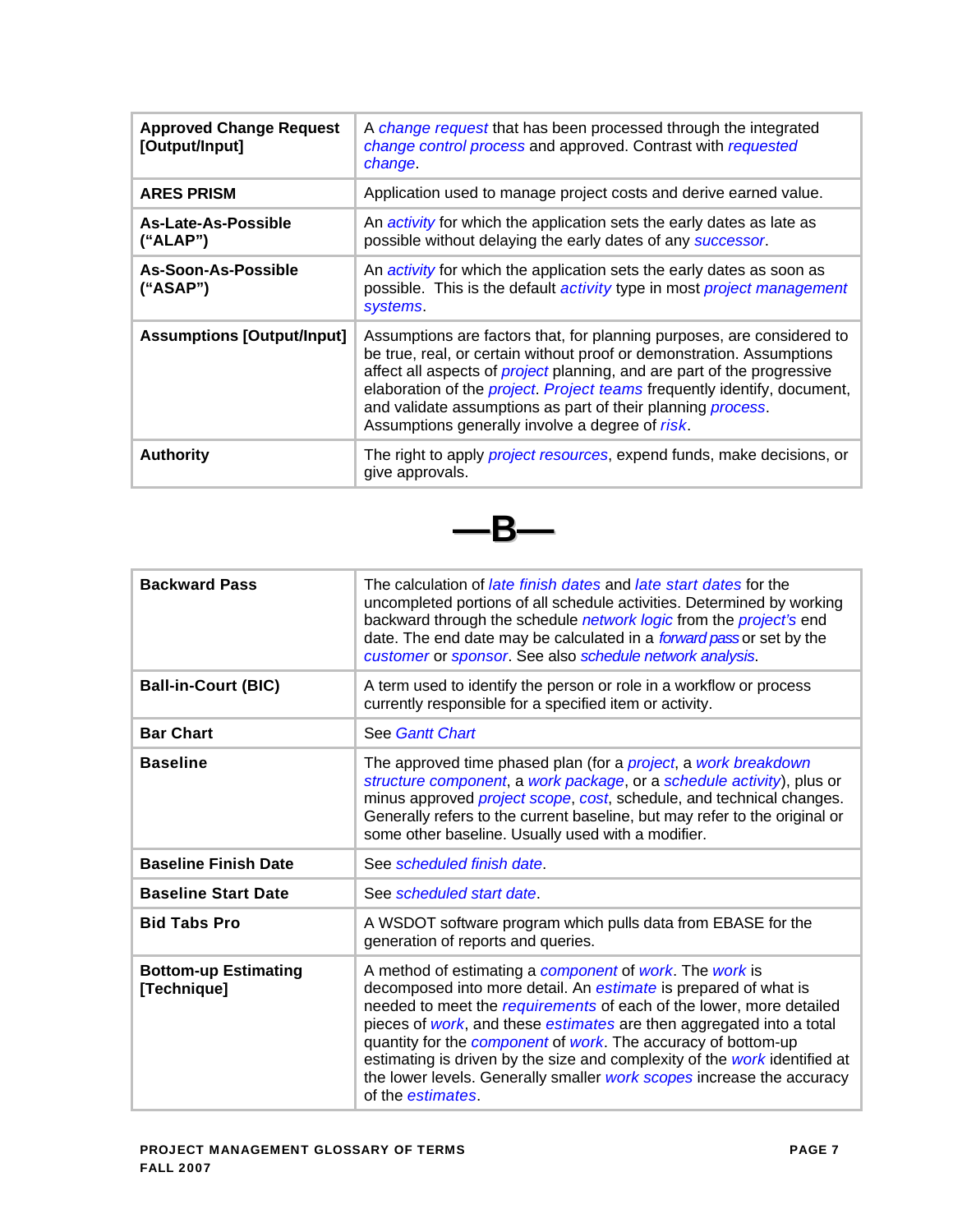| <b>Budget</b>                                           | The approved estimate for the project or any work breakdown<br>structure component or any schedule activity.                                                                                                                                                                                                                                                                                                                                                |
|---------------------------------------------------------|-------------------------------------------------------------------------------------------------------------------------------------------------------------------------------------------------------------------------------------------------------------------------------------------------------------------------------------------------------------------------------------------------------------------------------------------------------------|
| <b>Budget at Completion</b><br>(BAC)                    | The sum of all budget values established for the work to be<br>performed on a project or a work breakdown structure component or<br>a schedule activity. The total planned value of the project.                                                                                                                                                                                                                                                            |
| <b>Budget Authority</b>                                 | Authority provided by law to enter into financial obligations that will<br>result in immediate or future outlays of federal government funds.<br>Budget authority includes the credit subsidy costs for direct loan and<br>loan guarantee programs. Basic forms of budget authority include<br>appropriations, borrowing <i>authority</i> , contract <i>authority</i> , and <i>authority</i> to<br>obligate and expend offsetting receipts and collections. |
| <b>Budgeted Cost of Work</b><br><b>Performed (BCWP)</b> | A measure used in earned value management system that allows you<br>to quantify the overall progress of the project in monetary terms.<br>BCWP is calculated by applying a performance measurement factor to<br>the planned cost. (By comparing BCWP with ACWP, it is possible to<br>determine if the project is under or over budget.) Another term for<br>BCWP is "earned value."                                                                         |
| <b>Budgeted Cost of Work</b><br><b>Scheduled (BCWS)</b> | The sum of the budgets for all planned work scheduled to be<br>accomplished within a given time period. This term is often used to<br>designate the cumulative to-date budget.                                                                                                                                                                                                                                                                              |
| <b>Business Process Manager</b><br>(BPM)                | A component of Livelink that, when used with "Livelink Content<br>Manager", provides the capability to attach electronic forms (eForms)<br>and other documents (managed content within or external to the ECM)<br>to workflow processes to provide for clarity of communication, ease of<br>use and accurate recording of events and decisions.                                                                                                             |



| Change                                 | A systematic way of reaching an intended outcome. Philosophically,<br>change is what <i>project management</i> is all about.                                                                                                                                                    |
|----------------------------------------|---------------------------------------------------------------------------------------------------------------------------------------------------------------------------------------------------------------------------------------------------------------------------------|
| <b>Change Control</b>                  | (1) Identifying, documenting, approving, or rejecting, and controlling<br>changes to the <i>project baselines</i> .<br>(2) The process of accepting or rejecting changes to the project's<br>baselines. Lack of change control is a common cause of scope creep.                |
| <b>Change Control Board</b><br>(CCB)   | A formally constituted group of stakeholders responsible for reviewing,<br>evaluating, approving, delaying, or rejecting changes to the <i>project</i> ,<br>with all decisions and recommendation being recorded.                                                               |
| <b>Change Control System</b><br>[Tool] | A collection of formal, documented <i>procedures</i> that define how <i>project</i><br>deliverables and documentation will be controlled, changed, and<br>approved. In most application areas, the change control system is a<br>subset of the configuration management system. |
| <b>Change Management</b>               | The practice of administering changes with the help of tested methods<br>and techniques in order to avoid new errors and minimize the impact of<br>changes.                                                                                                                     |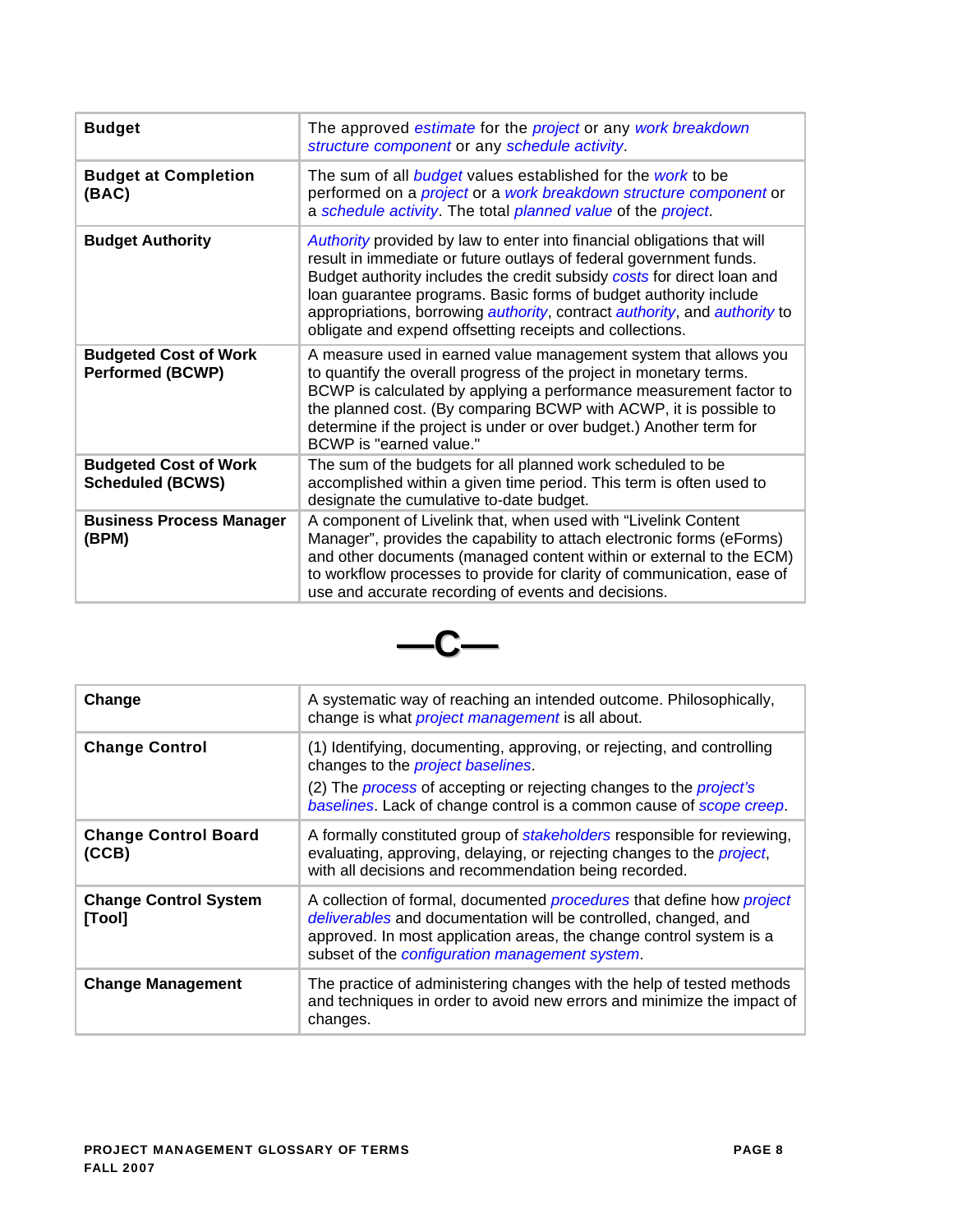| <b>Change Order</b>             | A written document between the owner and the contractor signed by<br>the owner and the contractor authorizing a change in the work or an<br>adjustment in the contract sum or the contract time. A change order<br>may be signed by the architect or engineer, provided they have written<br>authority from the owner for such procedure and that a copy of such<br>written <i>authority</i> is furnished to the contractor upon request. The<br>contract sum and the contract time may be changed only by a change<br>order. A change order may be in the form of additional compensation<br>or time, or less compensation or time (known as a deduction from the<br>contract); the amount deducted from the contract sum by change<br>order. |
|---------------------------------|------------------------------------------------------------------------------------------------------------------------------------------------------------------------------------------------------------------------------------------------------------------------------------------------------------------------------------------------------------------------------------------------------------------------------------------------------------------------------------------------------------------------------------------------------------------------------------------------------------------------------------------------------------------------------------------------------------------------------------------------|
| <b>Change Order Proposal</b>    | A change order proposal is the written document before it has been<br>approved and effected by the contractor and the owner. A change<br>order proposal can be issued by either the contractor or the owner.<br>The change order proposal becomes a change order only after it has<br>been approved and effected by the contractor and owner.                                                                                                                                                                                                                                                                                                                                                                                                  |
| <b>Change Order Request</b>     | A written document issued by the owner requesting an adjustment to<br>the contract sum or an extension of the contract time; generally issued<br>by the architect or the owner's representative.                                                                                                                                                                                                                                                                                                                                                                                                                                                                                                                                               |
| <b>Change Request</b>           | Requests to expand or reduce the <i>project scope</i> , modify policies,<br>processes, plans, or procedures, modify costs or budgets, or revise<br>schedules. Requests for a change can be direct or indirect, externally<br>or internally initiated, legally or contractually mandated, or optional.<br>Only formal, documented, requested changes are processed and only<br>approved change requests are implemented.                                                                                                                                                                                                                                                                                                                        |
| <b>Charter</b>                  | See project charter.                                                                                                                                                                                                                                                                                                                                                                                                                                                                                                                                                                                                                                                                                                                           |
|                                 |                                                                                                                                                                                                                                                                                                                                                                                                                                                                                                                                                                                                                                                                                                                                                |
| <b>Check-In</b>                 | The process of saving changes to a document as a new document<br>version when an authorized user has performed a Check-Out and<br>made an update to a document within the Livelink system. The Check-<br>In function releases the reservation on a document that resulted from a<br>Check-Out of the document.                                                                                                                                                                                                                                                                                                                                                                                                                                 |
| <b>Checklist [Output/Input]</b> | Items listed together for convenience of comparison, or to ensure the<br>actions associated with them are managed appropriately and not<br>forgotten. An example is a list of items to be inspected that is created<br>during quality planning and applied during quality control.                                                                                                                                                                                                                                                                                                                                                                                                                                                             |
| <b>Check-Out</b>                | The process of retrieving an editable copy of a document from the<br>Livelink system for the purpose of revising the document. This<br>process reserves the document in Livelink so that no other individuals<br>can perform Check-Out until a Check-In is performed by the user that<br>performed the Check-Out.                                                                                                                                                                                                                                                                                                                                                                                                                              |
| Claim                           | A request, demand, or assertion of rights by a seller against a buyer, of<br>vice versa, for consideration, compensation, or payment under the<br>terms of a legally binding contract, such as for a disputed change.                                                                                                                                                                                                                                                                                                                                                                                                                                                                                                                          |
| <b>Closure</b>                  | The <i>process</i> of finalizing all activities across all of the <i>project process</i><br>groups to formally close the <i>project</i> or <i>phase</i> .                                                                                                                                                                                                                                                                                                                                                                                                                                                                                                                                                                                      |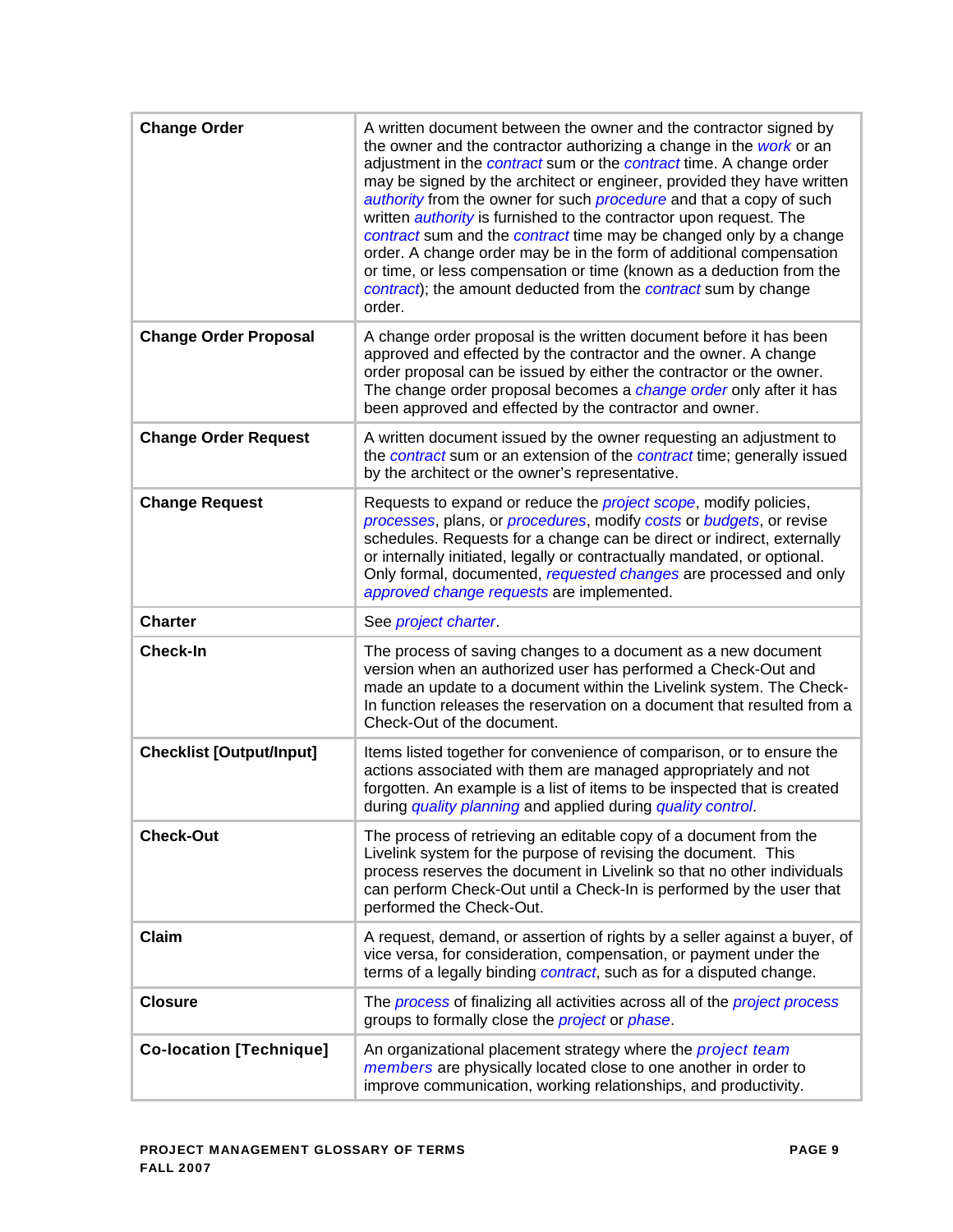| <b>Commercial Off-the-Shelf</b><br>(COTS)                 | Commercial software purchased to provide specific functionality to<br>WSDOT with little to no customization added.                                                                                                                                                                                                                                                                                                                                                                                                                                                                                                                                                                                                                                                                                                                                                                       |
|-----------------------------------------------------------|------------------------------------------------------------------------------------------------------------------------------------------------------------------------------------------------------------------------------------------------------------------------------------------------------------------------------------------------------------------------------------------------------------------------------------------------------------------------------------------------------------------------------------------------------------------------------------------------------------------------------------------------------------------------------------------------------------------------------------------------------------------------------------------------------------------------------------------------------------------------------------------|
| <b>Commitment</b>                                         | Official consignment or pledge to do something                                                                                                                                                                                                                                                                                                                                                                                                                                                                                                                                                                                                                                                                                                                                                                                                                                           |
| <b>Commitment Tracking</b><br>System (CTS)                | System used by WSDOT to record and track commitments made<br>during Design and Environmental Review for incorporation in design,<br>permitting, and/or PS&E, and subsequent implementation (where<br>agreed to or required) in construction and maintenance.                                                                                                                                                                                                                                                                                                                                                                                                                                                                                                                                                                                                                             |
| Communication<br><b>Management Plan</b><br>[Output/Input] | The document that describes: the communications needs and<br>expectations for the <i>project</i> ; how and in what format information will be<br>communicated; when and where each communication will be made;<br>and who is responsible for providing each type of communication. A<br>communication management plan can be formal or informal, highly<br>detailed or broadly framed, based on the requirements of the project<br>stakeholders. The communication management plan is contained in, or<br>is a subsidiary plan of, the <i>project management plan</i> .                                                                                                                                                                                                                                                                                                                  |
| Component                                                 | A constituent part, an element                                                                                                                                                                                                                                                                                                                                                                                                                                                                                                                                                                                                                                                                                                                                                                                                                                                           |
| <b>Configuration Management</b>                           | Configuration management provides management, oversight and<br>control of design information, safety information, and records of<br>modifications (both temporary and permanent) that might impact the<br>ability of items relied upon.<br><b>CEVP Glossary</b>                                                                                                                                                                                                                                                                                                                                                                                                                                                                                                                                                                                                                          |
| <b>Configuration Management</b><br><b>System [Tool]</b>   | A subsystem of the overall <i>project management system</i> . It is a<br>collection of formal documented <i>procedures</i> used to apply technical<br>and administrative direction and surveillance to: identify and document<br>the functional and physical characteristics of a <i>product</i> , result, <i>service</i> ,<br>or component; control any changes to such characteristics; record and<br>report each change and its implementation status; and support the<br>audit of the <i>products</i> , results, or <i>components</i> to verify conformance to<br>requirements. It includes the documentation, tracking systems, and<br>defined approval levels necessary for authorizing and controlling<br>changes. In most application areas, the configuration management<br>includes the change control system.                                                                 |
| <b>Constraint [Input]</b>                                 | The state, quality, or sense of being restricted to a given course of<br>action on inaction. An applicable restriction or limitation, either internal<br>or external, to the <i>project</i> that will affect the performance of the <i>project</i><br>or a <i>process</i> . For example, a schedule <i>constraint</i> is any limitation or<br>restraint placed on the <i>project schedule</i> that affects when a <i>schedule</i><br>activity can be scheduled, and is usually in the form of fixed <i>imposed</i><br>dates. A cost constraint is any limitation or restraint placed on the<br>project budget, such as funds available over time. A project resource<br>constraint is any limitation or restraint placed on resource usage, such<br>as what resource skills or disciplines are available, and the amount of<br>a given resource available during a specified time frame. |
| Constructability                                          | The optimizing of <i>cost</i> , time, and quality factors with the material,<br>equipment, construction means, methods, and techniques used on a<br>project, accomplished by matching owner values with available<br>construction industry practices.                                                                                                                                                                                                                                                                                                                                                                                                                                                                                                                                                                                                                                    |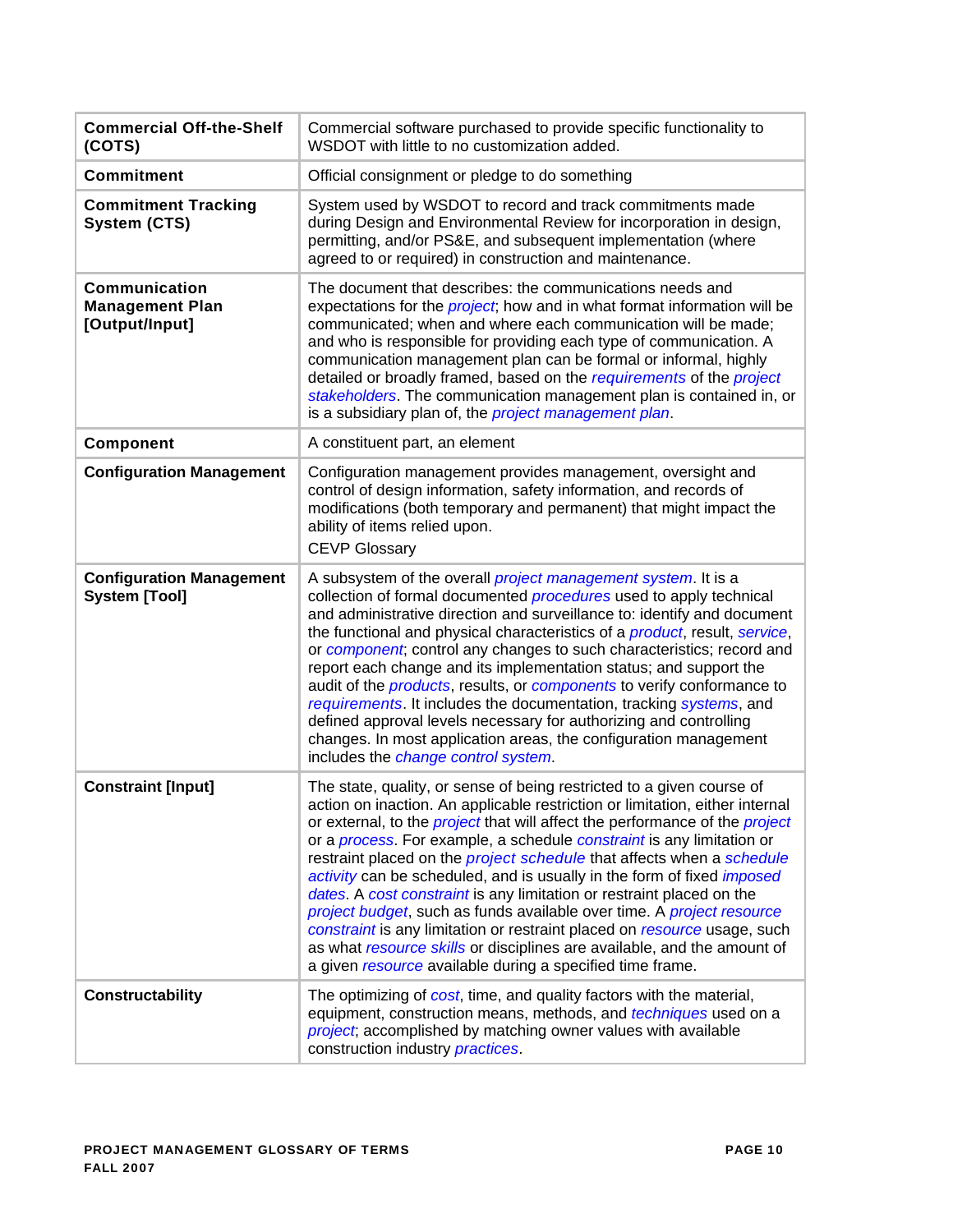| <b>Construction Budget</b>                                     | The target cost figure covering the construction <i>phase</i> of a <i>project</i> . It<br>includes the cost of contracts with trade contractors; construction<br>support items; other purchased labor, material and equipment; and the<br>construction manager's cost (but not the cost of land, A/E fees, or<br>consultant fees).                                                                                                                                                                                                                              |
|----------------------------------------------------------------|-----------------------------------------------------------------------------------------------------------------------------------------------------------------------------------------------------------------------------------------------------------------------------------------------------------------------------------------------------------------------------------------------------------------------------------------------------------------------------------------------------------------------------------------------------------------|
| <b>Construction Management</b><br>(CM)                         | A <i>project</i> delivery <i>system</i> that uses a construction manager to facilitate<br>the design and construction of a <i>project</i> by organizing and directing<br>men, materials, and equipment to accomplish the purpose of the<br>designer. A professional service that applies effective management<br>techniques to the planning, design, and construction of a <i>project</i> from<br>inception to completion for the purpose of controlling time, cost and<br>quality, as defined by the Construction Management Association of<br>America (CMAA). |
| <b>Content Management</b>                                      | The technologies used to securely manage the capture, organized<br>storage, and retrieval of electronic content within an Enterprise<br>Content Management system.                                                                                                                                                                                                                                                                                                                                                                                              |
| <b>Content Manager</b>                                         | The component of Livelink that provides Content Management<br>functionality.                                                                                                                                                                                                                                                                                                                                                                                                                                                                                    |
| <b>Contingency</b>                                             | See reserve.                                                                                                                                                                                                                                                                                                                                                                                                                                                                                                                                                    |
| <b>Contingency Allowance</b>                                   | As a result of risk analysis, money or time may be set aside as<br>contingency, which may be used in the event of risks occurring.<br>Contingency allowance provides for variations, which may occur in the<br>expected values of elements of cost or schedule, but not scope or<br>quality. (Note: <i>contingency</i> should not be shown in the plan as<br>separate items and not hidden in activities as 'an extra 10%' on<br>duration or cost)                                                                                                              |
| <b>Contingency Plan</b>                                        | A fallback position or workaround in the event of an adverse<br>occurrence or risk event on a project.                                                                                                                                                                                                                                                                                                                                                                                                                                                          |
| <b>Contingency Reserve</b><br>[Output/Input]                   | The amount of money or time needed above the <i>estimate</i> to reduce<br>the risk of overruns of <i>project objectives</i> to a level acceptable to the<br>organization.                                                                                                                                                                                                                                                                                                                                                                                       |
| <b>Contract [Output/Input]</b>                                 | A contract is a mutually binding <i>agreement</i> , which obligates the seller<br>to provide the specified <i>product</i> or <i>service</i> or result, and obligates the<br>buyer to pay for it.                                                                                                                                                                                                                                                                                                                                                                |
| <b>Contract Administration</b><br>[Process]                    | The <i>process</i> of managing the <i>contract</i> and the relationship with the<br>buyer and seller; reviewing and documenting how a seller is<br>performing or has performed to establish required corrective actions<br>and provide a basis for future relationships with the seller; managing<br>contract related changes; and, when appropriate, managing the<br>contractual relationship with the outside buyer of the <i>project</i> .                                                                                                                   |
| <b>Contract Administration</b><br>and Payment System<br>(CAPS) | Application used by WSDOT as the accounts payable system to make<br>payments to highways and ferry contractors.                                                                                                                                                                                                                                                                                                                                                                                                                                                 |
| <b>Contract Closure</b><br>[Process]                           | The <i>process</i> of completing and settling the <i>contract</i> , including<br>resolution of any open items, and closing each contract.                                                                                                                                                                                                                                                                                                                                                                                                                       |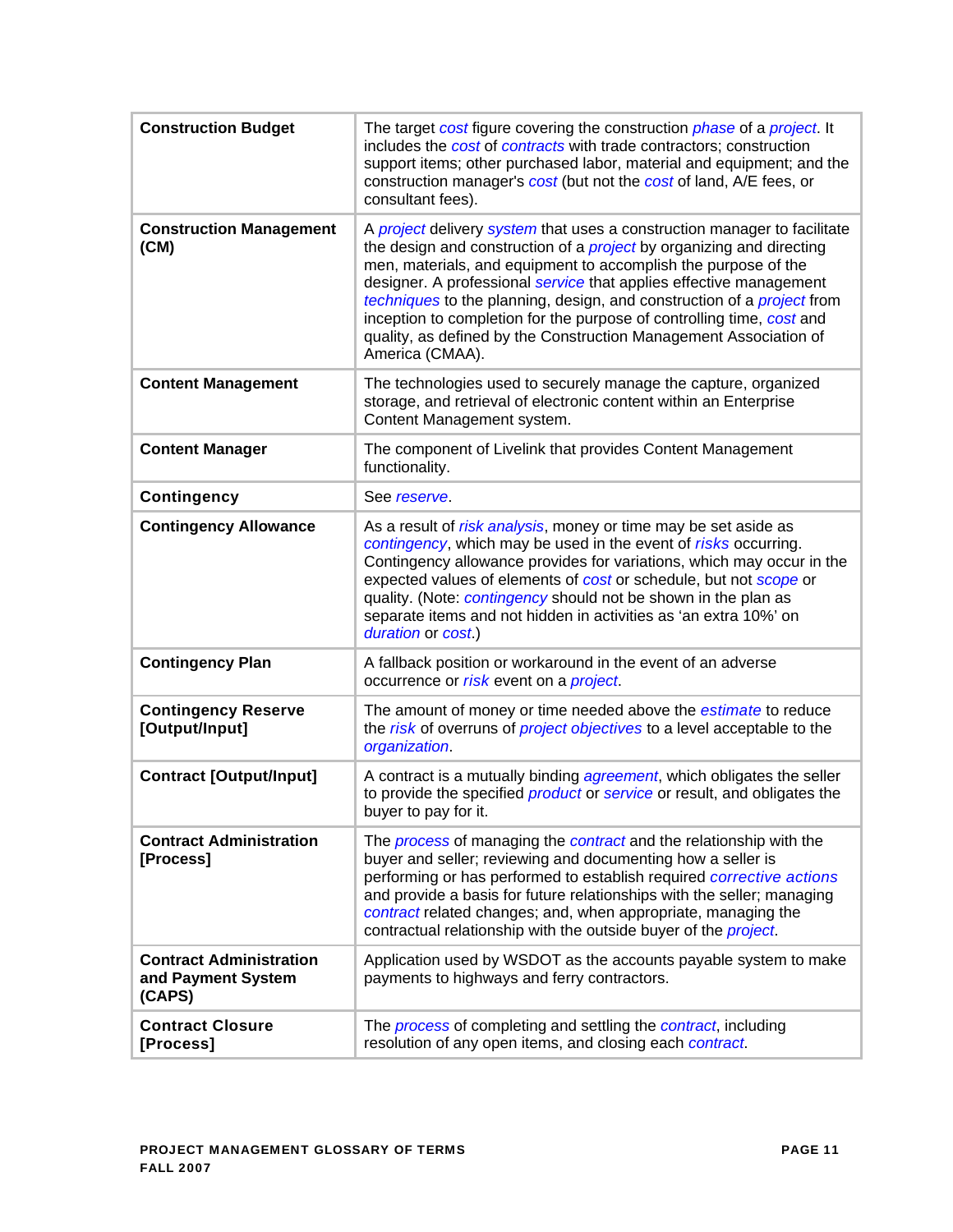| <b>Contract Documents</b>                         | A term used to represent all executed <i>agreements</i> between the owner<br>and contractor; any general, supplementary, or other contract<br>conditions; the drawings and <i>specifications</i> ; all bidding documents,<br>less bidding information, plus pre-award addenda issued prior to<br>execution of the contract and post-award Change Orders; and any<br>other items specifically stipulated as being included in the contract<br>documents, which collectively form the <i>contract</i> between the contractor<br>and the owner.                                                                                                                                                               |
|---------------------------------------------------|------------------------------------------------------------------------------------------------------------------------------------------------------------------------------------------------------------------------------------------------------------------------------------------------------------------------------------------------------------------------------------------------------------------------------------------------------------------------------------------------------------------------------------------------------------------------------------------------------------------------------------------------------------------------------------------------------------|
| <b>Contract Management Plan</b><br>[Output/Input] | The document that describes how a specific contract will be<br>administered, and can include items such as required documentation<br>delivery and performance requirements. A contract management plan<br>can be formal or informal, highly detailed or broadly framed, based on<br>the requirements in the contract. Each contract management plan is a<br>subsidiary plan of the project management plan.                                                                                                                                                                                                                                                                                                |
| <b>Contract Manager</b>                           | Primavera software application used to manage, capture, track and<br>report on contract-related information.                                                                                                                                                                                                                                                                                                                                                                                                                                                                                                                                                                                               |
| <b>Contract Overrun</b>                           | The cost deficit after determining the difference between the original<br>contract price and the final completed cost, including all adjustments<br>by approved change order.                                                                                                                                                                                                                                                                                                                                                                                                                                                                                                                              |
| <b>Control Account</b>                            | A management control point where the integration of scope, budget,<br>actual cost and schedule takes place, and where the measurement of<br>performance will occur.                                                                                                                                                                                                                                                                                                                                                                                                                                                                                                                                        |
| <b>Controlled Vocabulary List</b><br>(CVL)        | In library and information science controlled vocabulary is a carefully<br>selected list of words and phrases, which are used to tag units of<br>information (document or work) so that they may be more easily<br>retrieved by a search. Controlled vocabularies solve multiple problems<br>by ensuring that each concept is described using only one authorized<br>term, spelling and punctuation. Each authorized term in the controlled<br>vocabulary describes only one concept. In short, controlled<br>vocabularies reduce ambiguity inherent in normal human languages<br>where the same concept can be given different names and ensure<br>consistency.                                           |
| <b>Corrective Action</b>                          | Documented direction for executing the <i>project work</i> to bring expected<br>future performance of the <i>project work</i> in line with the <i>project</i><br>management plan.                                                                                                                                                                                                                                                                                                                                                                                                                                                                                                                          |
| Cost                                              | The monetary value or price of a <i>project activity</i> or <i>component</i> that<br>includes the monetary worth of the resources required to perform and<br>complete the <i>activity</i> or <i>component</i> , or to produce the <i>component</i> . A<br>specific cost can be composed of a combination of cost components,<br>including direct labor hours, other <i>direct costs</i> , indirect labor hours,<br>other indirect costs, and purchased price. (However, in the earned<br>value management methodology, in some instances, the term cost<br>can represent only labor hours without conversion to monetary worth.)<br>See also <i>actual cost</i> and <i>estimate</i> .<br>See CREM Glossary |
| <b>Cost/Benefit</b>                               | A criterion for comparing <i>programs, projects</i> , and alternatives when<br>benefits or a given <i>objective</i> .                                                                                                                                                                                                                                                                                                                                                                                                                                                                                                                                                                                      |
| <b>Cost Budgeting [Process]</b>                   | The <i>process</i> of aggregating the estimated <i>cost estimates</i> of individual<br>activities or work packages to establish a cost baseline.                                                                                                                                                                                                                                                                                                                                                                                                                                                                                                                                                           |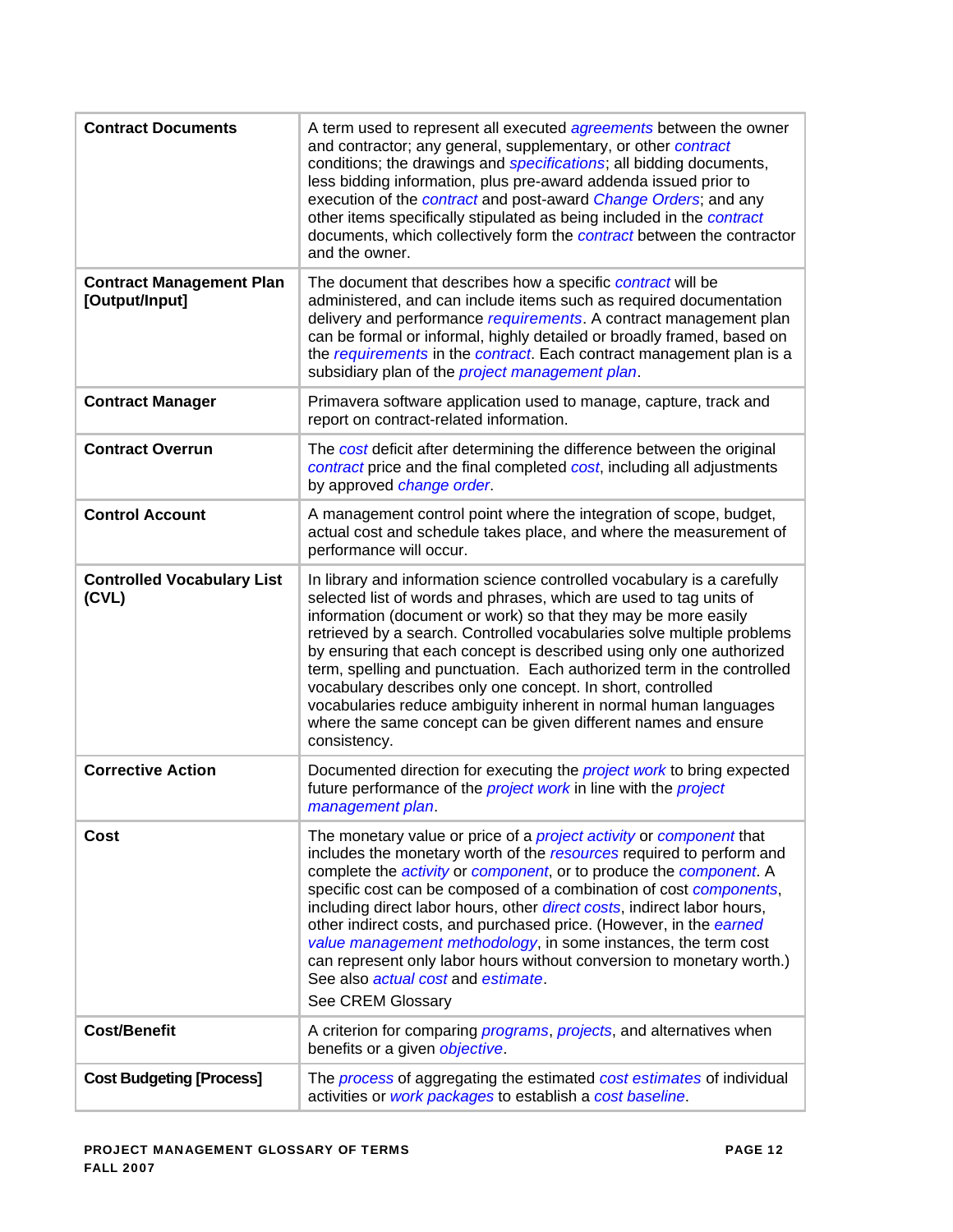| <b>Cost Control [Process]</b>                            | The <i>process</i> of influencing the factors that creates variances, and<br>controlling changes to the <i>project budget</i> .                                                                                                                                                                                                                                                                                              |
|----------------------------------------------------------|------------------------------------------------------------------------------------------------------------------------------------------------------------------------------------------------------------------------------------------------------------------------------------------------------------------------------------------------------------------------------------------------------------------------------|
| <b>Cost Estimate Validation</b><br><b>Process (CEVP)</b> | Using <i>input</i> from various disciplinary experts, costs associated with<br>potential risks to a <i>project</i> are assessed and the <i>probability</i> of<br>delivering a <i>project</i> at a given cost and by a given date is determined.                                                                                                                                                                              |
| <b>Cost Estimating [Process]</b>                         | The <i>process</i> of developing an approximation of the <i>cost</i> of the<br>resources needed to complete <i>project</i> activities.                                                                                                                                                                                                                                                                                       |
| <b>Cost Forecasting</b>                                  | Refers to the activities involved with attempting to identify the future<br>fixed and variable costs which will be associated with a project.                                                                                                                                                                                                                                                                                |
| <b>Cost Loading</b>                                      | Refers to the activities involved with allocating costs to the control<br>account level or below in a schedule, such as to detailed activities.<br>The cost allocation can be done by cost element such as individual<br>resources, roles or materials, or as a dollar cost on the control<br>account.                                                                                                                       |
| <b>Cost Management Plan</b><br>[Output/Input]            | The document that sets out the format and establishes the activities<br>and <i>criteria</i> for planning, structuring, and controlling the <i>project costs</i> .<br>A cost management plan can be formal or informal, highly detailed or<br>broadly framed, based on the requirements of the project<br>stakeholders. The cost management plan is contained in, or is a<br>subsidiary plan of, the project management plan. |
| <b>Cost Performance Index</b><br>(CPI).                  | A measurement of cost efficiency on a <i>project</i> . It is the ratio of earned<br>value (EV) to $actual cost$ (AC). CPI = EV divided by AC. A value equal<br>to or greater than one indicates a favorable condition and a value less<br>than one indicates an unfavorable condition.                                                                                                                                       |
| <b>Cost-Plus Fee (CPF) Contract</b>                      | A type of cost reimbursable contract where the buyer reimburses the<br>seller for the seller's allowable costs for performing the contract work,<br>and seller also receives a fee calculated as an agreed upon<br>percentage of the costs. The fee varies with the actual cost.                                                                                                                                             |
| <b>Cost-Plus-Fixed-Fee (CPFF)</b><br><b>Contract</b>     | A type of cost-reimbursable contract where the buyer reimburses the<br>seller for the seller's allowable costs (allowable costs are defined by<br>the <i>contract</i> ), plus a fixed amount of profit (fee).                                                                                                                                                                                                                |
| <b>Cost-Plus-Incentive-Fee</b><br>(CPIF) Contract        | A type of cost-reimbursable contract where the buyer reimburses the<br>seller for the seller's allowable costs (allowable costs are defined by<br>the contract), and the seller earns its profit if it meets defined<br>performance criteria.                                                                                                                                                                                |
| <b>Cost Risk Assessment</b><br>[Process]                 | A Cost Risk Assessment is a highly structured approach to incorporate<br>consideration of uncertainty in <i>project</i> modeling and management. It is<br>applied to the work product for a project at any stage in the project<br>evolution from the early conceptual or planning studies, through design<br>and eventual construction.                                                                                     |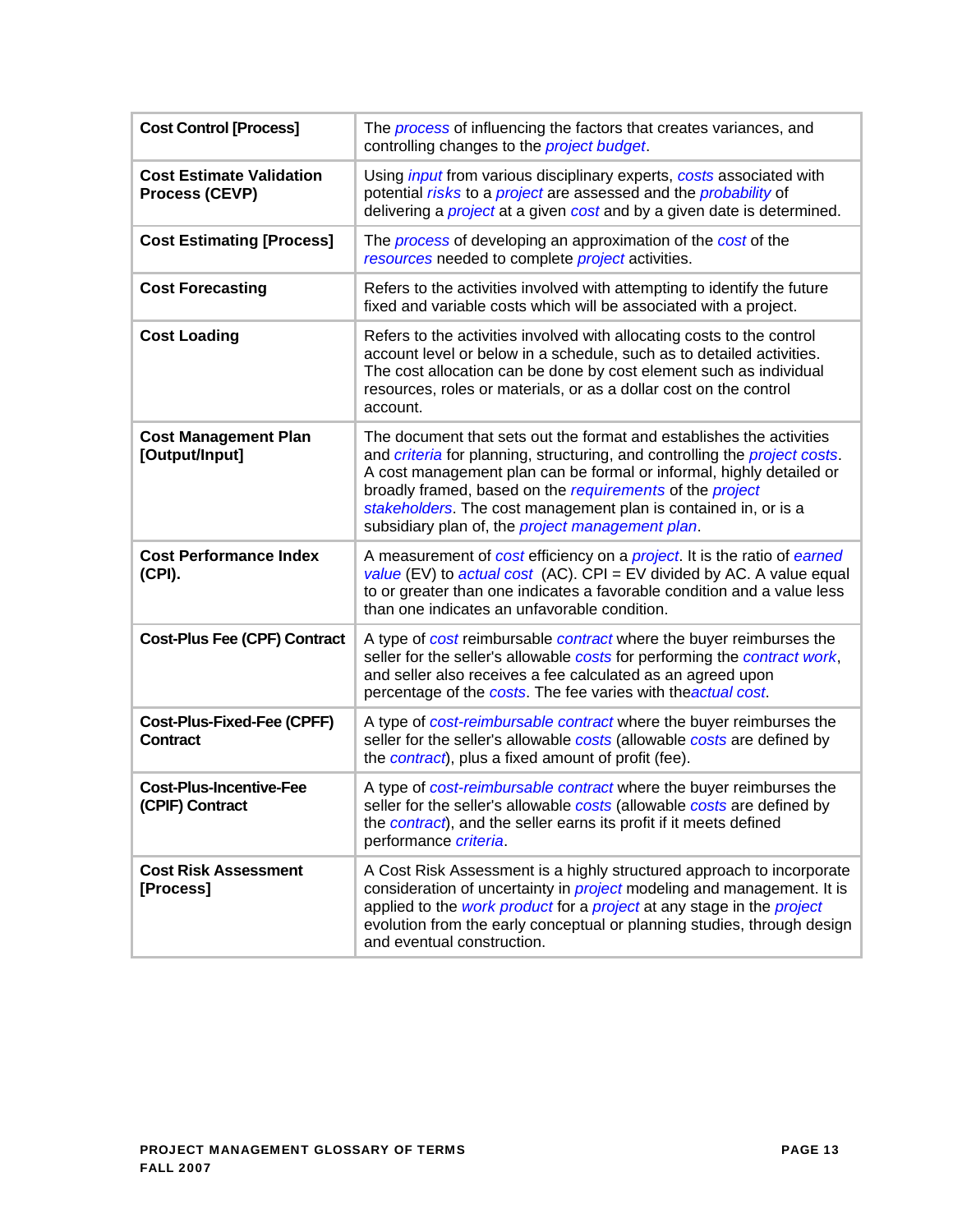| <b>Cost-Reimbursable Contract</b>           | A type of <i>contract</i> involving payment (reimbursement) by the buyer to<br>the seller for the seller's actual cost, plus a fee typically representing<br>seller's profit. Costs are usually classified as <i>direct costs</i> or indirect<br>costs. Direct costs are costs incurred for the exclusive benefit of the<br>project, such as salaries of full-time project staff. Indirect costs (also<br>called overhead, and general and administrative costs) are costs<br>allocated to the <i>project</i> by the performing <i>organization</i> as a cost of<br>doing business, such as salaries of management indirectly involved in<br>the <i>project</i> , and the cost of electric utilities for the office. Indirect costs<br>are usually calculated as a percentage of <i>direct costs</i> . Cost-<br>reimbursable contracts often include incentive clauses where, if the<br>seller meets or exceeds selected project objectives, such as schedule<br>targets or total cost, then the seller receives from the buyer an<br>incentive or bonus payment. |
|---------------------------------------------|-------------------------------------------------------------------------------------------------------------------------------------------------------------------------------------------------------------------------------------------------------------------------------------------------------------------------------------------------------------------------------------------------------------------------------------------------------------------------------------------------------------------------------------------------------------------------------------------------------------------------------------------------------------------------------------------------------------------------------------------------------------------------------------------------------------------------------------------------------------------------------------------------------------------------------------------------------------------------------------------------------------------------------------------------------------------|
| <b>Cost Updating</b>                        | Refers to the activities involved with updating the costs of a control<br>account on a periodic basis.                                                                                                                                                                                                                                                                                                                                                                                                                                                                                                                                                                                                                                                                                                                                                                                                                                                                                                                                                            |
| <b>Cost Variance (CV)</b>                   | A measurement of cost performance on a <i>project</i> . It is the algebraic<br>difference between the earned value (EV) and actual cost (AC). $CV =$<br>EV minus AC. A positive value indicates a favorable condition and a<br>negative value indicates an unfavorable condition.                                                                                                                                                                                                                                                                                                                                                                                                                                                                                                                                                                                                                                                                                                                                                                                 |
| <b>Crashing [Technique]</b>                 | A specific type of <i>project schedule compression technique</i> performed<br>by taking action to decrease the total <i>project schedule duration</i> after<br>analyzing a number of alternatives to determine how to get the<br>maximum schedule duration compression for the least additional cost.<br>Typical approaches for <i>crashing</i> a schedule include reducing schedule<br>activity durations and increasing the assignment of resources on<br>schedule activities. See also schedule compression and fast tracking.                                                                                                                                                                                                                                                                                                                                                                                                                                                                                                                                 |
| <b>Criteria</b>                             | Standards, rules, or tests on which a judgment or decision can be<br>based, or by which a <i>product</i> , service, result, or process can be<br>evaluated.                                                                                                                                                                                                                                                                                                                                                                                                                                                                                                                                                                                                                                                                                                                                                                                                                                                                                                       |
| <b>Critical Activity</b>                    | Any schedule activity on a critical path in a project schedule. Most<br>commonly determined by using the <i>critical path method</i> . Although<br>some activities are "critical" in the dictionary sense, without being on<br>the <i>critical path</i> , this meaning is seldom used in the <i>project</i> context.                                                                                                                                                                                                                                                                                                                                                                                                                                                                                                                                                                                                                                                                                                                                              |
| <b>Critical Chain Method</b><br>[Technique] | A schedule network analysis technique that modifies the project<br>schedule to account for limited resources. The critical chain method<br>mixes deterministic and probabilistic approaches to schedule network<br>analysis.                                                                                                                                                                                                                                                                                                                                                                                                                                                                                                                                                                                                                                                                                                                                                                                                                                      |
| <b>Critical Path [Output/Input]</b>         | Generally, but not always, the sequence of schedule activities that<br>determines the <i>duration</i> of the <i>project</i> . Generally, it is the longest path<br>through the <i>project</i> . However, a critical path can end, for example, on a<br>schedule milestone that is in the middle of the project schedule and<br>that has a finish-no-later-than <i>imposed date</i> schedule <i>constraint</i> . See<br>also critical path method.                                                                                                                                                                                                                                                                                                                                                                                                                                                                                                                                                                                                                 |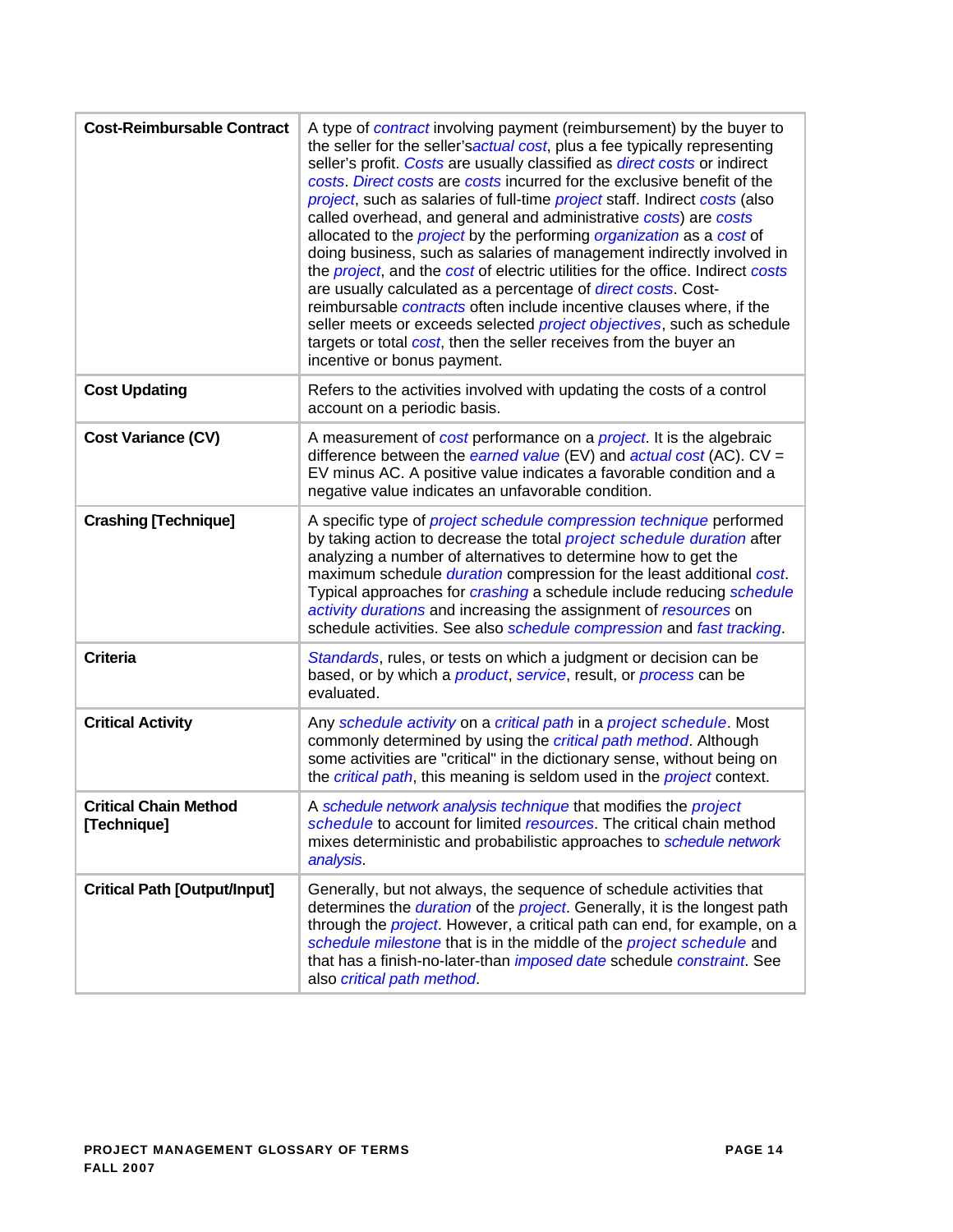| <b>Critical Path Method (CPM)</b><br>[Technique] | A schedule network analysis technique used to determine the amount<br>of scheduling flexibility (the least amount of float) on various logical<br>network paths in the project schedule network, and to determine the<br>minimum total <i>project duration</i> . Early start and finish date are<br>calculated by means of a <i>forward pass</i> using a specified <i>start date</i> . Late<br>start and finish dates are calculated by means of a backward pass,<br>starting from a specified completion date, which sometimes is the<br>project early finish date determined during the forward pass calculation. |
|--------------------------------------------------|---------------------------------------------------------------------------------------------------------------------------------------------------------------------------------------------------------------------------------------------------------------------------------------------------------------------------------------------------------------------------------------------------------------------------------------------------------------------------------------------------------------------------------------------------------------------------------------------------------------------|
| <b>Customer</b>                                  | The person or <i>organization</i> that will use the <i>project's product</i> or<br>service or result. See also user.                                                                                                                                                                                                                                                                                                                                                                                                                                                                                                |



| <b>Decision Tree Analysis</b><br>[Technique] | The decision tree is a diagram that describes a decision under<br>consideration and the implications of choosing one or another of the<br>available alternatives. It is used when some future scenarios or<br>outcomes of actions are uncertain. It incorporates probabilities and the<br>costs or rewards of each logical path of events and future decisions, and<br>uses expected monetary value analysis to help the organization identify<br>the relative values of alternate actions.                                                                                                                       |
|----------------------------------------------|-------------------------------------------------------------------------------------------------------------------------------------------------------------------------------------------------------------------------------------------------------------------------------------------------------------------------------------------------------------------------------------------------------------------------------------------------------------------------------------------------------------------------------------------------------------------------------------------------------------------|
| <b>Decomposition [Technique]</b>             | A planning technique that subdivides the project scope and project<br>deliverables into smaller, more manageable components, until the<br>project work associated with accomplishing the project scope and<br>providing the deliverables is defined in sufficient detail to support<br>executing, monitoring, and controlling the work.                                                                                                                                                                                                                                                                           |
| Deliverable [Output/Input]                   | Any unique and verifiable <i>product</i> , result, or capability to perform a<br>service that must be produced to complete a process, phase, or<br>project. Often used more narrowly in reference to an external<br>deliverable, which is a deliverable subject to approval by the <i>project</i><br>sponsor or customer. See also product, service, and result.                                                                                                                                                                                                                                                  |
| Delphi Technique<br>[Technique]              | An information-gathering technique used as a way to reach a<br>consensus of experts on a subject. Experts on the subject participate<br>in this <i>technique</i> anonymously. A facilitator uses a questionnaire to<br>solicit ideas about the important <i>project</i> points related to the subject.<br>The responses are summarized and are then recirculated to the<br>experts for further comment. Consensus may be reached in a few<br>rounds of this <i>process</i> . The Delphi <i>technique</i> helps reduce bias in the<br>data and keeps any one person from having undue influence on the<br>outcome. |
| <b>Dependency</b>                            | A relation between activities, such that one requires <i>input</i> from the<br>other.                                                                                                                                                                                                                                                                                                                                                                                                                                                                                                                             |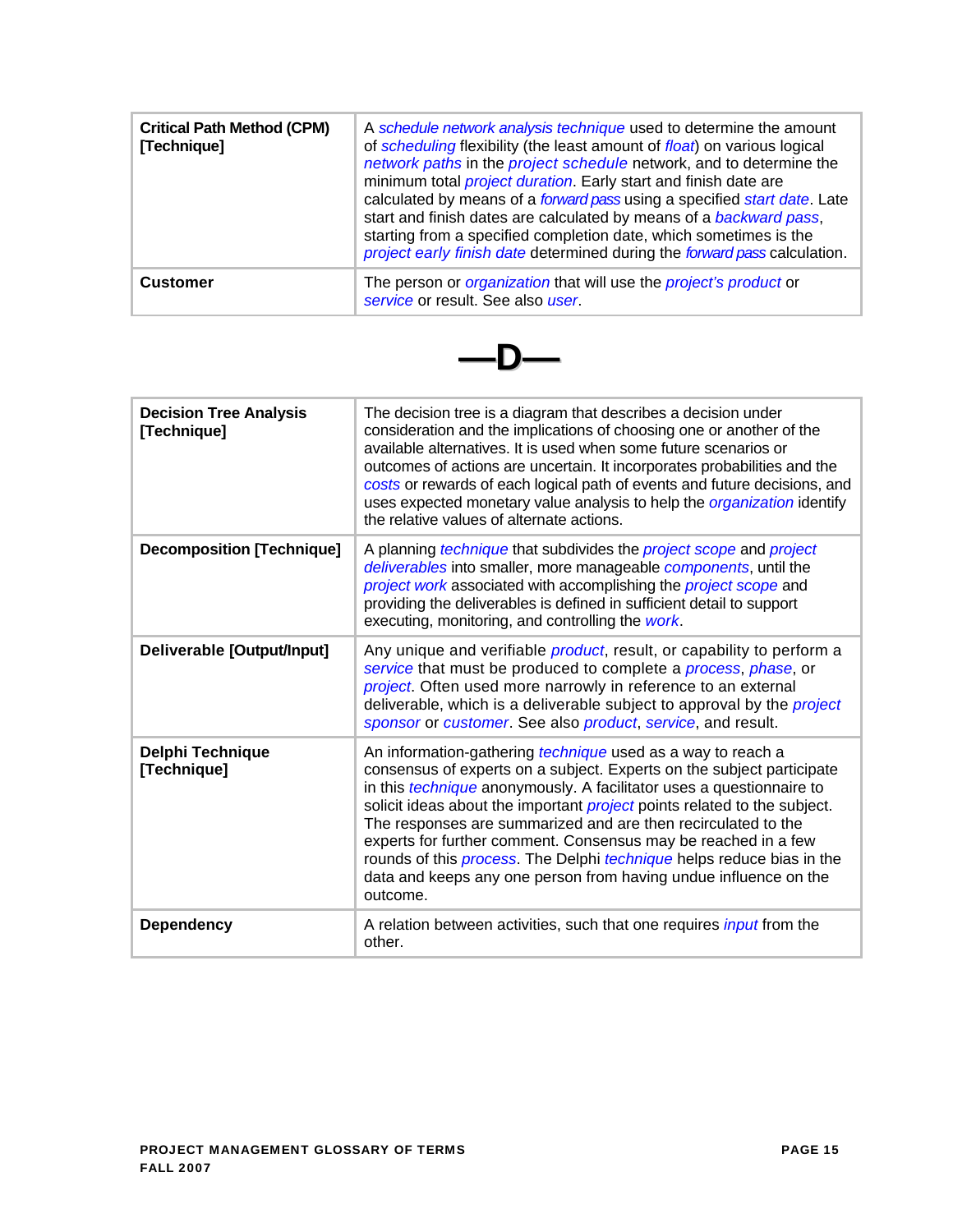| Design-Build (D-B)                     | (1) A procurement or <i>project</i> delivery arrangement whereby a single<br>entity (a contractor with subconsultants, or team of contractors and<br>engineers, often with subconsultants) is entrusted with both design and<br>construction of a <i>project</i> . This contrasts with traditional procurement,<br>where one <i>contract</i> is bid for the design <i>phase</i> and then a second<br>contract is bid for the construction phase of the project.<br>(2) A <i>project</i> delivery method where a design-build contractor<br>(contractor-led D-B), A/E design professional (design-led D-B), or CM<br>(CM-led D-B) is directly responsible for both the total <i>project</i> design<br>and construction of the <i>project</i> . Design-Build liability can be explicitly<br>conveyed through the <i>contract documents</i> , or implicitly conveyed<br>through the assumption of <i>project</i> -specific design liability, via<br>performance specifications.<br>(3) A written <i>agreement</i> between and contractor and owner wherein<br>the contractor agrees to provide both design and construction services. |
|----------------------------------------|------------------------------------------------------------------------------------------------------------------------------------------------------------------------------------------------------------------------------------------------------------------------------------------------------------------------------------------------------------------------------------------------------------------------------------------------------------------------------------------------------------------------------------------------------------------------------------------------------------------------------------------------------------------------------------------------------------------------------------------------------------------------------------------------------------------------------------------------------------------------------------------------------------------------------------------------------------------------------------------------------------------------------------------------------------------------------------------------------------------------------------|
| <b>Design-Build Contracting</b>        | A contract structure where both design and construction responsibility<br>are vested in a single contractor.                                                                                                                                                                                                                                                                                                                                                                                                                                                                                                                                                                                                                                                                                                                                                                                                                                                                                                                                                                                                                       |
| <b>Design-Build Contractor</b>         | A contractor that provides design and construction services under a<br>single responsibility contract to an owner.                                                                                                                                                                                                                                                                                                                                                                                                                                                                                                                                                                                                                                                                                                                                                                                                                                                                                                                                                                                                                 |
| <b>Design-Build Construction</b>       | When a Prime or Main contractor bids or negotiates to provide Design<br>and Construction services for the entire construction <i>project</i> .                                                                                                                                                                                                                                                                                                                                                                                                                                                                                                                                                                                                                                                                                                                                                                                                                                                                                                                                                                                     |
| <b>Design Documentation</b><br>Package | The compilation of various required documents that constitute the<br>complete design for a WSDOT Highways mode project.                                                                                                                                                                                                                                                                                                                                                                                                                                                                                                                                                                                                                                                                                                                                                                                                                                                                                                                                                                                                            |
| <b>DGN</b>                             | The extension attributed to Bentley Microstation files (e.g.,<br>"Bridge1327.dgn")                                                                                                                                                                                                                                                                                                                                                                                                                                                                                                                                                                                                                                                                                                                                                                                                                                                                                                                                                                                                                                                 |
| <b>Direct Costs</b>                    | The costs directly attributed to a work-scope, such as labor, material,<br>equipment, and subcontracts, but not the cost of operations overhead<br>and the labor, material, equipment, and subcontracts expended in<br>support of the undertaking. Direct Costs, Hard Costs, and Construction<br>Costs are synonymous.                                                                                                                                                                                                                                                                                                                                                                                                                                                                                                                                                                                                                                                                                                                                                                                                             |
| <b>Direct Labor Costs</b>              | Costs accruing from expended labor excluding the bonus portion of<br>overtime, insurances, and payroll taxes.                                                                                                                                                                                                                                                                                                                                                                                                                                                                                                                                                                                                                                                                                                                                                                                                                                                                                                                                                                                                                      |
| <b>Direct Material Costs</b>           | Costs accruing from material acquisition, including purchase price,<br>freight, and taxes.                                                                                                                                                                                                                                                                                                                                                                                                                                                                                                                                                                                                                                                                                                                                                                                                                                                                                                                                                                                                                                         |
| <b>Discipline</b>                      | The area of specialization related to a group of ECM end-users (e.g.,<br>Environmental, Right of Way, Communications, etc.) Also referred to<br>as a specialty group within ECM documentation.                                                                                                                                                                                                                                                                                                                                                                                                                                                                                                                                                                                                                                                                                                                                                                                                                                                                                                                                     |
| <b>Document Add</b>                    | The ability to add a new content (i.e., document, photo, video, or any<br>electronic media) to the Enterprise Content Management system.                                                                                                                                                                                                                                                                                                                                                                                                                                                                                                                                                                                                                                                                                                                                                                                                                                                                                                                                                                                           |
| <b>Document View</b>                   | The ability to allow users to open a document in read only.                                                                                                                                                                                                                                                                                                                                                                                                                                                                                                                                                                                                                                                                                                                                                                                                                                                                                                                                                                                                                                                                        |
| <b>Duration (DU or DUR)</b>            | The number of work periods (not including holidays or other<br>nonworking periods) required to complete a schedule activity or work<br>breakdown structure component. Usually expressed as workdays or<br>workweeks. Sometimes incorrectly equated with elapsed time.<br>Contrast with <i>effort</i>                                                                                                                                                                                                                                                                                                                                                                                                                                                                                                                                                                                                                                                                                                                                                                                                                               |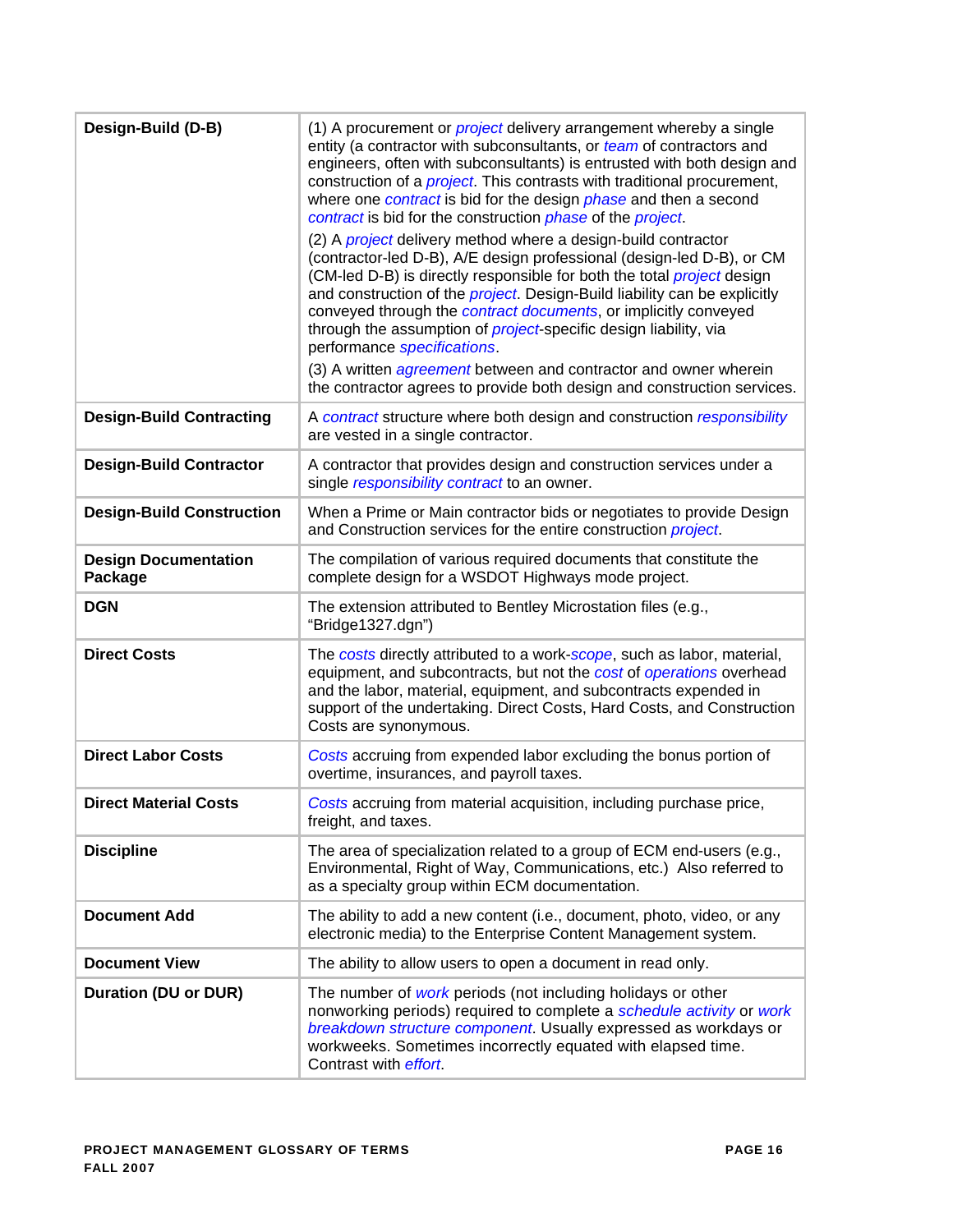| <b>Actual Duration</b>            | The time in calendar units between the <i>actual start date</i> of the <i>schedule</i><br>activity and either the data date of the <i>project schedule</i> if the <i>schedule</i><br>activity is in progress or the actual finish date if the schedule activity is<br>complete.    |
|-----------------------------------|------------------------------------------------------------------------------------------------------------------------------------------------------------------------------------------------------------------------------------------------------------------------------------|
| <b>Original Duration</b><br>(OD)  | The <i>activity duration</i> originally assigned to a <i>schedule activity</i> and not<br>updated as progress is reported on the <i>activity</i> . Typically used for<br>comparison with <i>actual duration</i> and <i>remaining duration</i> when<br>reporting schedule progress. |
| <b>Remaining Duration</b><br>(RD) | The time in calendar units, between the data date of the <i>project</i><br>schedule and the finish date of a schedule activity that has an<br>actual start date. This represents the time needed to complete a<br>schedule activity where the work is in progress.                 |



| Early Finish Date (EF)                  | In the <i>critical path method</i> , the earliest possible point in time on which<br>the uncompleted portions of a <i>schedule activity</i> (or the <i>project</i> ) can<br>finish, based on the schedule network logic, the data date, and any<br>schedule constraints. Early finish dates can change as the project<br>progresses and as changes are made to the <i>project management</i><br>plan.                     |
|-----------------------------------------|---------------------------------------------------------------------------------------------------------------------------------------------------------------------------------------------------------------------------------------------------------------------------------------------------------------------------------------------------------------------------------------------------------------------------|
| <b>Early Start Date (ES)</b>            | In the <i>critical path method</i> , the earliest possible point in time on which<br>the uncompleted portions of a schedule activity (or the project) can<br>start, based on the schedule network logic the data date, and any<br>schedule constraints. Early start dates can change as the project<br>progresses and changes are made to the <i>project management plan</i> .                                            |
| <b>Earned Value (EV)</b>                | The value of completed work expressed in terms of the approved<br>budget assigned to that work for a schedule activity or work<br>breakdown structure component. Also referred to as the budgeted cost<br>of work performed.                                                                                                                                                                                              |
| <b>Earned Value Management</b><br>(EVM) | A management <i>methodology</i> for integrating <i>scope</i> , schedule, and<br>resources, and for objectively measuring project performance and<br>progress. Performance is measured by determining the budgeted cost<br>of work performed (i.e., earned value) and comparing it to the actual<br>cost of work performed (i.e. actual cost). Progress is measured by<br>comparing the earned value to the planned value. |
| <b>EBASE</b>                            | WSDOT's "Estimate and Bid Analysis System" used to create and<br>manipulate project estimates and bid data for Construction Projects.                                                                                                                                                                                                                                                                                     |
| <b>Effort</b>                           | The number of labor units required to complete a schedule activity or<br>work breakdown structure component. Usually expressed as staff<br>hours, staff days, or staff weeks. Contrast with <i>duration</i> .                                                                                                                                                                                                             |
| eForms                                  | Also known as "Electronic Forms" - these are machine readable forms<br>that may be completed and submitted by users, either online or offline.<br>These forms may contain varying degrees of intelligence in the form of<br>the ability to perform calculations, require different information based on<br>user input and validity check aspects of data as it is entered.                                                |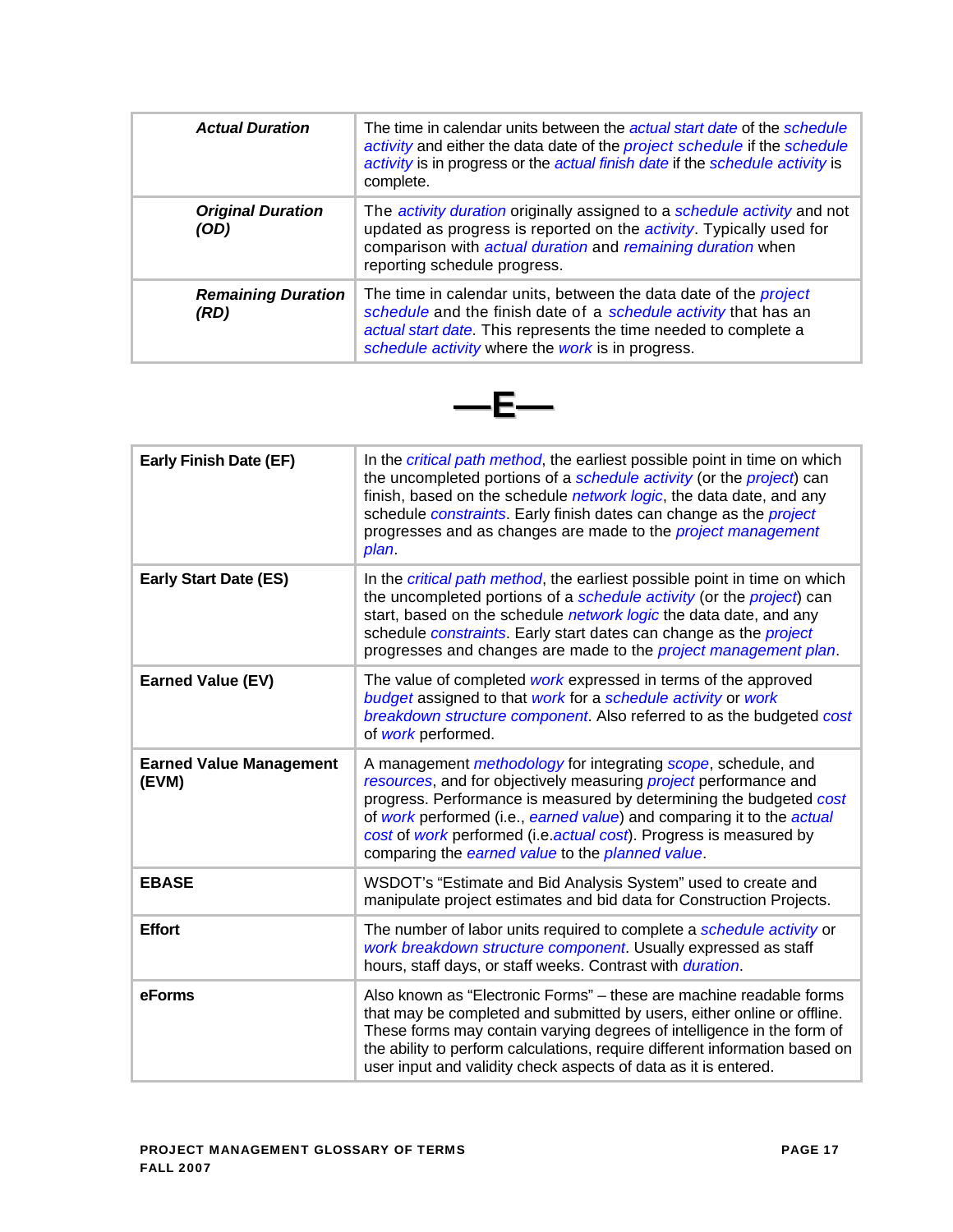| <b>Electronic Signature</b>                           | The electronic equivalent of a hand-written signature. This is facilitated<br>with software that allows a user to electronically sign or bind approval<br>or disapproval to a specific document.                                                                                                                                                                                                                                                                                                                                                                 |
|-------------------------------------------------------|------------------------------------------------------------------------------------------------------------------------------------------------------------------------------------------------------------------------------------------------------------------------------------------------------------------------------------------------------------------------------------------------------------------------------------------------------------------------------------------------------------------------------------------------------------------|
| <b>Endorsement</b>                                    | Something, as a signature or voucher that validates or sanctions.                                                                                                                                                                                                                                                                                                                                                                                                                                                                                                |
| <b>Engineering News-Record</b><br>(ENR)               | An engineering-based news journal.                                                                                                                                                                                                                                                                                                                                                                                                                                                                                                                               |
| <b>Enterprise Content</b><br><b>Management (ECM)</b>  | The strategies and technologies employed for managing the capture,<br>storage, security, revision control, retrieval, distribution, preservation<br>and destruction of WSDOT documents and content.                                                                                                                                                                                                                                                                                                                                                              |
| <b>Entries, Active CVL</b>                            | Entries that are displayed in a Controlled Vocabulary List when it is<br>being used to specify Attribute values during the Document Add<br>Process.                                                                                                                                                                                                                                                                                                                                                                                                              |
| <b>Entries, Inactive CVL</b>                          | Entries that are only displayed in a Controlled Vocabulary List, in<br>addition to Active Entries, when a Controlled Vocabulary List is being<br>used to specify Search parameters.                                                                                                                                                                                                                                                                                                                                                                              |
| <b>Estimate [Output/Input]</b>                        | A quantitative assessment of the likely amount or outcome. Usually<br>applied to <i>project costs, resources, effort,</i> and <i>durations</i> and is<br>usually preceded by a modifier (i.e., preliminary, conceptual,<br>feasibility, order-of-magnitude, definitive). It should always include<br>some indication of accuracy (e.g., ±x percent).                                                                                                                                                                                                             |
| <b>Estimate At Completion</b><br>(EAC) [Output/Input] | The expected total cost of a schedule activity, a work breakdown<br>structure component, or project when the defined scope of work will<br>be completed. EAC is equal to the <i>actual cost</i> (AC) plus the<br>estimate to complete (ETC) for all of the remaining work. EAC = AC<br>plus ETC. The EAC may be calculated based on performance to<br>date or estimated by the <i>project team</i> based on other factors, in<br>which case it is often referred to as the latest revised estimate. See<br>also earned value technique and estimate to complete. |
| <b>Estimate To Complete (ETC)</b><br>[Output/Input]   | The expected additional cost needed to complete all the remaining<br>work for a schedule activity, work breakdown structure component, or<br>the project. See also earned value technique and estimate at<br>completion.                                                                                                                                                                                                                                                                                                                                         |
| <b>Exception Report</b>                               | Document that includes only major variations from plan (rather than all<br>variations).                                                                                                                                                                                                                                                                                                                                                                                                                                                                          |
| <b>Event</b>                                          | Something that happens, an occurrence, an outcome.<br><b>SOURCE: PMBOK Third Edition</b>                                                                                                                                                                                                                                                                                                                                                                                                                                                                         |
| <b>Executive Management</b>                           | WSDOT Regional and Headquarters management                                                                                                                                                                                                                                                                                                                                                                                                                                                                                                                       |
| <b>Executive Reporting</b><br><b>Summaries</b>        | Reports produced from the Project Management and Reporting<br>System (PMRS) that summarize project scope, schedule and cost<br>information at varying levels of detail. The less detailed reports are<br>formatted to fit on 1/4 of a standard 8.5x11 page and contains less text<br>information. There are 1/2 page, 1 page and 2 page versions that<br>increasingly provide additional information.                                                                                                                                                            |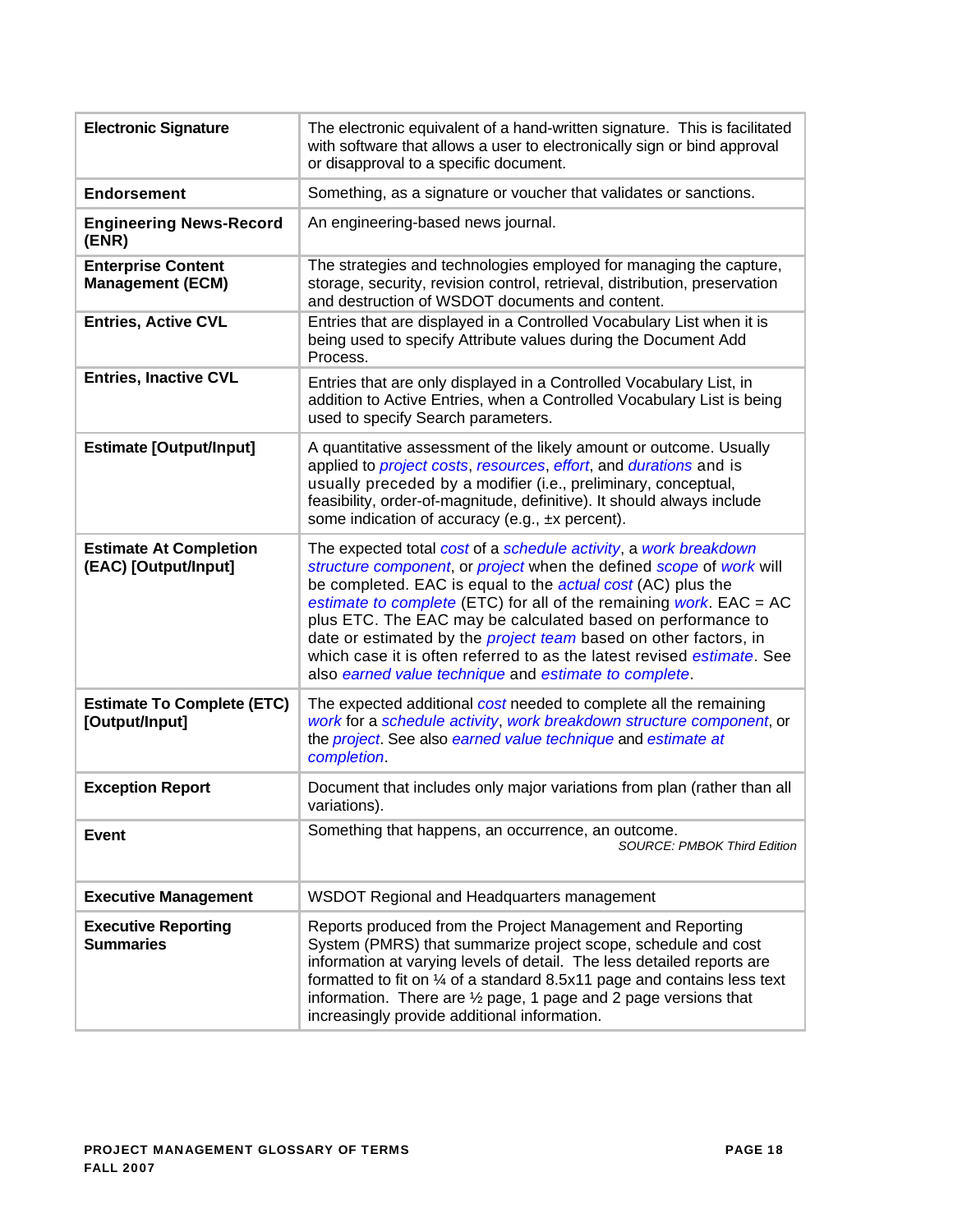|--|

| <b>Failure Mode and Effect</b><br><b>Analysis (FMEA)</b><br>[Technique] | An analytical <i>procedure</i> in which each potential failure mode in every<br>component of a product is analyzed to determine its effect on the<br>reliability of that component and, by itself or in combination with<br>other possible failure modes, on the reliability of the product or<br>system and on the required function of the <i>component</i> ; or the<br>examination of a <i>product</i> (at the system and/or lower levels) for all<br>ways that a failure may occur. For each potential failure, an<br>estimate is made of its effect on the total system and of its<br><i>impact</i> . In addition, a review is undertaken of the action planned to<br>minimize the <i>probability</i> of failure and to minimize its effects. |
|-------------------------------------------------------------------------|----------------------------------------------------------------------------------------------------------------------------------------------------------------------------------------------------------------------------------------------------------------------------------------------------------------------------------------------------------------------------------------------------------------------------------------------------------------------------------------------------------------------------------------------------------------------------------------------------------------------------------------------------------------------------------------------------------------------------------------------------|
| <b>Fast Tracking [Technique]</b>                                        | A specific project <i>schedule compression technique</i> that changes<br>network logic to overlap phases that would normally be done in<br>sequence, such as the design <i>phase</i> and construction <i>phase</i> , or to<br>perform schedule activities in parallel. See schedule compression and<br>crashing.                                                                                                                                                                                                                                                                                                                                                                                                                                   |
| <b>Final Acceptance</b>                                                 | The action of the owner accepting the work from the contractor when<br>the owner deems the work completed in accordance with the contract<br>requirements. The owner when making the final payment to the<br>contractor confirms final acceptance.                                                                                                                                                                                                                                                                                                                                                                                                                                                                                                 |
| <b>Final Completion</b>                                                 | The point at which both parties to a <i>contract</i> declare the other has<br>satisfactorily completed its responsibilities under the contract.                                                                                                                                                                                                                                                                                                                                                                                                                                                                                                                                                                                                    |
| <b>Final Inspection</b>                                                 | A final site review of the <i>project</i> by the contractor, owner, or owner's<br>authorized representative prior to issuing the final certificate for<br>payment.                                                                                                                                                                                                                                                                                                                                                                                                                                                                                                                                                                                 |
| <b>Final Payment</b>                                                    | The last payment from the owner to the contractor of the entire unpaid<br>balance of the <i>contract</i> sum, as adjusted by any approved <i>change</i><br>orders.                                                                                                                                                                                                                                                                                                                                                                                                                                                                                                                                                                                 |
| <b>Finish Date</b>                                                      | A point in time associated with a <i>schedule activity's</i> completion.<br>Usually qualified by one of the following: actual, planned,<br>estimated, scheduled, early, late, <b>baseline</b> , target, or current.                                                                                                                                                                                                                                                                                                                                                                                                                                                                                                                                |
| Firm-Fixed-Price (FFP)<br><b>Contract</b>                               | A type of fixed price <i>contract</i> where the buyer pays the seller a set<br>amount (as defined by the <i>contract</i> ), regardless of the seller's costs.                                                                                                                                                                                                                                                                                                                                                                                                                                                                                                                                                                                      |
| <b>Fixed Duration Scheduling</b>                                        | A scheduling method in which, regardless of the number of resources<br>assigned to the task, the duration remains the same.                                                                                                                                                                                                                                                                                                                                                                                                                                                                                                                                                                                                                        |
| <b>Fixed Fee</b>                                                        | A set <i>contract</i> amount for all labor, materials, equipment and <i>services</i> ;<br>and contractor's overhead and profit for all work being performed for a<br>specific scope of work.                                                                                                                                                                                                                                                                                                                                                                                                                                                                                                                                                       |
| <b>Fixed-Price-Incentive-Fee</b><br>(FPIF) Contract                     | A type of <i>contract</i> where the buyer pays the seller a set amount (as<br>defined by the <i>contract</i> ), and the seller can earn an additional<br>amount if the seller meets defined performance criteria.                                                                                                                                                                                                                                                                                                                                                                                                                                                                                                                                  |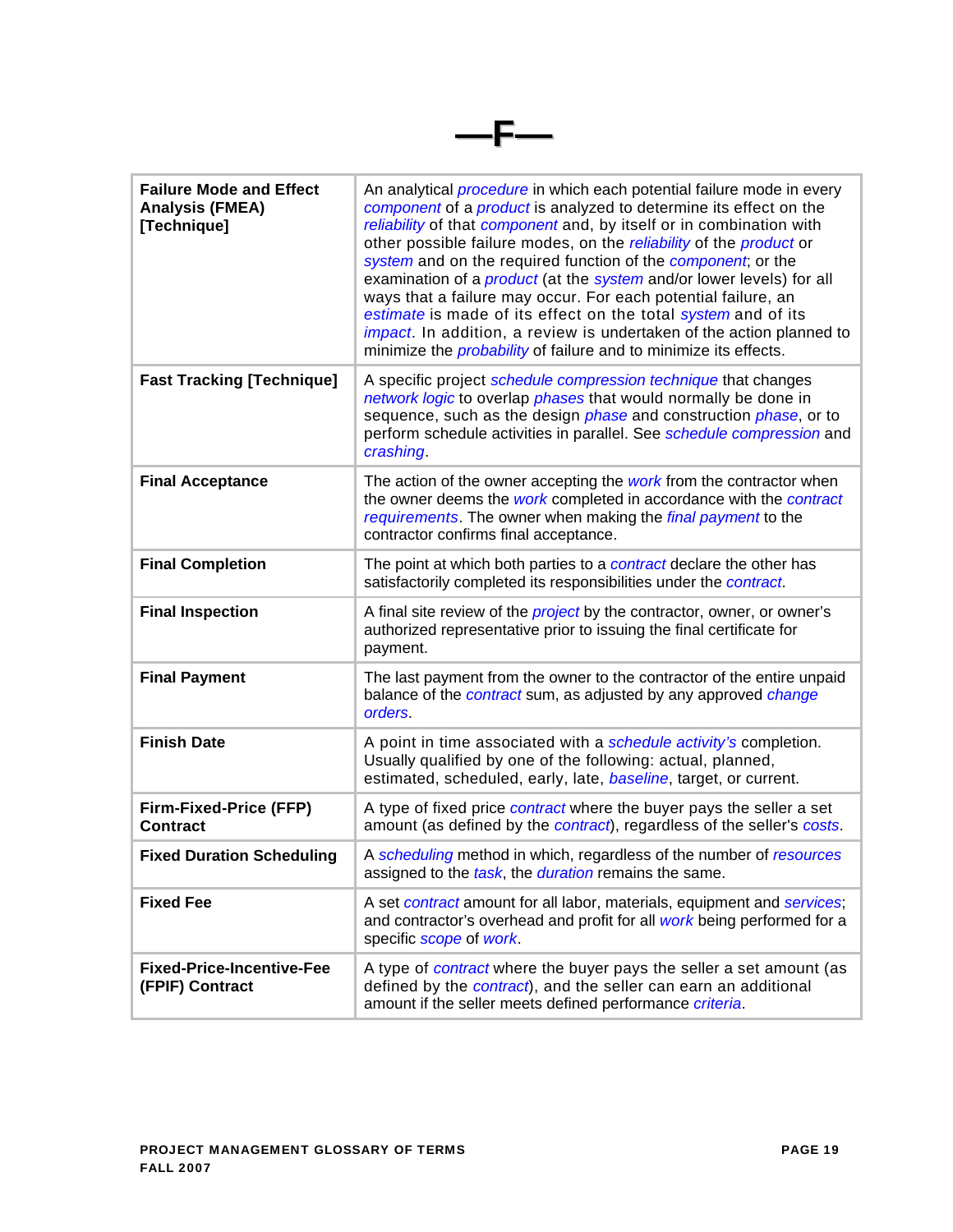| <b>Fixed-Price or Lump-Sum</b><br><b>Contract</b> | A type of <i>contract</i> involving a fixed total price for a well-defined<br>product. Fixed-price contracts may also include incentives for<br>meeting or exceeding selected <i>project objectives</i> , such as schedule<br>targets. The simplest form of a fixed price contract is a purchase<br>order.                                                                                                                                                                                                                                           |
|---------------------------------------------------|------------------------------------------------------------------------------------------------------------------------------------------------------------------------------------------------------------------------------------------------------------------------------------------------------------------------------------------------------------------------------------------------------------------------------------------------------------------------------------------------------------------------------------------------------|
| <b>Flat Indicator</b>                             | An indicator that no change has occurred.                                                                                                                                                                                                                                                                                                                                                                                                                                                                                                            |
| <b>Float</b>                                      | Also called slack.                                                                                                                                                                                                                                                                                                                                                                                                                                                                                                                                   |
| Free Float (FF)                                   | (1) The amount of time that a schedule activity can be delayed<br>without delaying the early start of any immediately following<br>schedule activities.<br>(2) Time an <i>activity</i> can be delayed beyond its early dates without<br>delaying any successor activity beyond its early dates.<br>(3) Free float = $[(ES of following activity) - (ES of present activity)] -$<br>(Duration of present activity).                                                                                                                                   |
| <b>Independent Float</b>                          | Degree of flexibility, which an <i>activity</i> has, that does not affect the <i>float</i><br>available on any preceding or succeeding activities.                                                                                                                                                                                                                                                                                                                                                                                                   |
| <b>Negative Float</b>                             | Time by which the start or <i>finish date</i> of an <i>activity</i> exceeds a required<br>or late date.                                                                                                                                                                                                                                                                                                                                                                                                                                              |
| <b>Positive Float</b>                             | Time available to complete non-critical activities or work items without<br>affecting total <i>project duration</i> .                                                                                                                                                                                                                                                                                                                                                                                                                                |
| <b>Total Float (TF)</b>                           | The total amount of time that a schedule activity may be delayed<br>from its early start date without delaying the project finish date, or<br>violating a schedule <i>constraint</i> . Calculated using the <i>critical path</i><br>method technique and determining the difference between the early<br>finish dates and late finish dates.                                                                                                                                                                                                         |
| <b>Zero Float</b>                                 | No excess time between activities. An <i>activity</i> with zero float is<br>considered a <i>critical activity</i> . If the <i>duration</i> of any <i>critical activity</i> is<br>increased (the <i>activity</i> slips), the <i>project finish date</i> will slip.                                                                                                                                                                                                                                                                                    |
| <b>Flowcharting [Technique]</b>                   | The depiction in a diagram format of the <i>inputs</i> , <i>process</i> actions, and<br>outputs of one or more processes within a system.                                                                                                                                                                                                                                                                                                                                                                                                            |
| <b>Forecasts</b>                                  | Estimates or predictions of conditions and events in the project's<br>future based on information and knowledge available at the time of<br>the forecast. Forecasts are updated and reissued based on work<br>performance information provided as the project is executed. The<br>information is based on the <i>project's</i> past performance and<br>expected future performance, and includes information that could <i>impact</i><br>the <i>project</i> in the future, such as <i>estimate at completion</i> and <i>estimate to</i><br>complete. |
| <b>Forward Pass</b>                               | The calculation of the early start and early finish dates for the<br>uncompleted portions of all network activities. See also schedule<br>network analysis and backward pass.                                                                                                                                                                                                                                                                                                                                                                        |
| <b>Functional Manager</b>                         | Someone with management <i>authority</i> over an organizational unit<br>within a <i>functionalorganization</i> . The manager of any group that<br>actually makes a <i>product</i> or performs a service.                                                                                                                                                                                                                                                                                                                                             |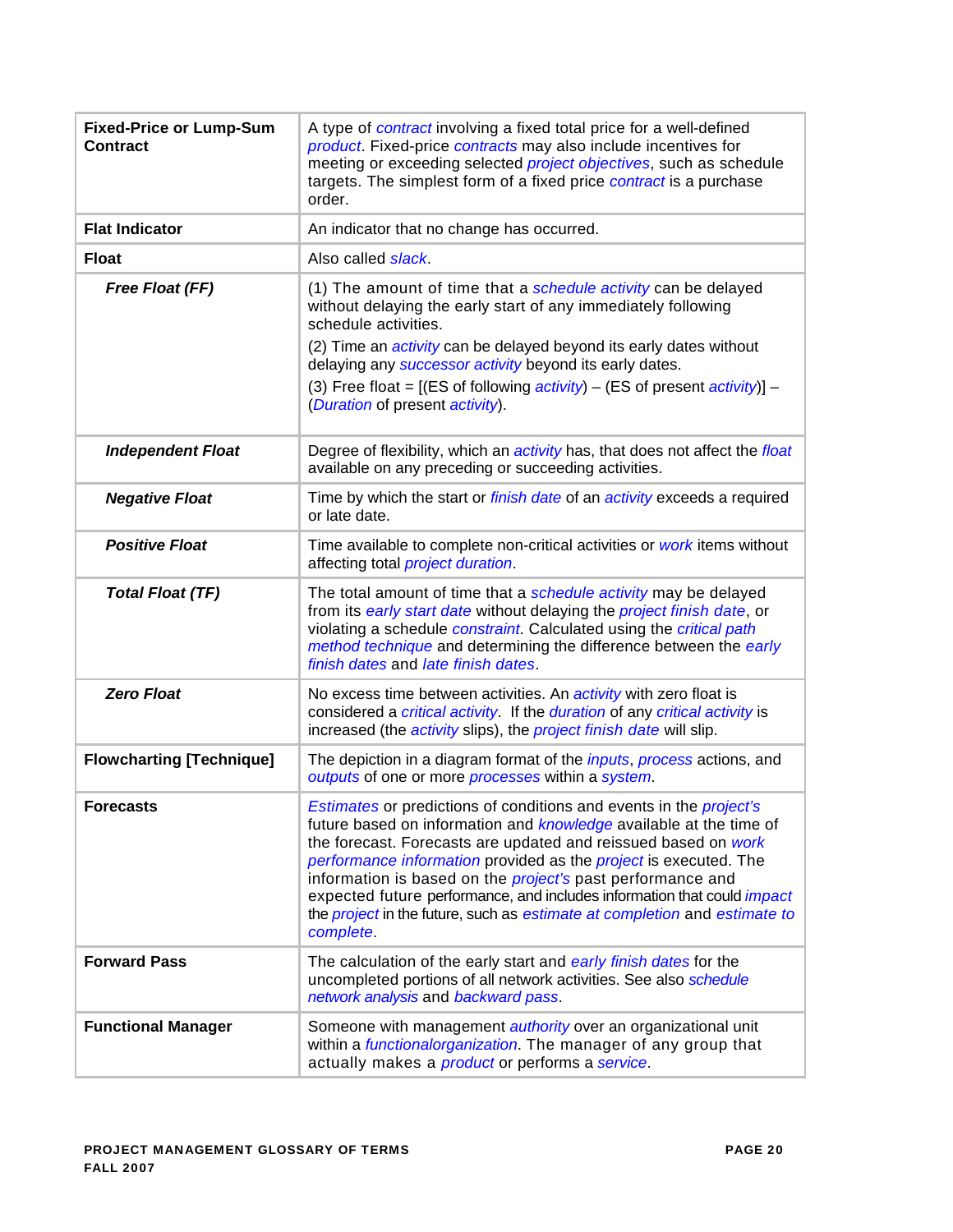| <b>Functional Organization</b> | A hierarchical <i>organization</i> where each employee has one clear<br>superior, and staff are grouped by areas of specialization and |
|--------------------------------|----------------------------------------------------------------------------------------------------------------------------------------|
|                                | managed by a person with expertise in that area.                                                                                       |

$$
-G-
$$

| <b>Gantt Chart</b>                                    | A chart using timelines and other symbols that illustrate multiple time-<br>based activities or <i>projects</i> on a horizontal time scale. Also referred to<br>as a <b>bar chart</b> . Activities are listed, with other tabular information, on<br>the left side. Activity durations are shown in the form of horizontal bars.<br>Invented by Henry Gantt. See also bar chart. |
|-------------------------------------------------------|----------------------------------------------------------------------------------------------------------------------------------------------------------------------------------------------------------------------------------------------------------------------------------------------------------------------------------------------------------------------------------|
| <b>Gantt Chart - Ground Rules</b><br><b>Tooll</b>     | A list of acceptable and unacceptable behaviors adopted by a <i>project</i><br>team to improve working relationships, effectiveness, and<br>communication.                                                                                                                                                                                                                       |
| <b>Geographic Information</b><br><b>Systems (GIS)</b> | A collection of computer hardware, software, and geographic data for<br>capturing, managing, analyzing, and displaying all forms of<br>geographically referenced information.                                                                                                                                                                                                    |
| <b>Gray Notebook (GNB)</b>                            | WSDOT's quarterly report to the Governor and the Washington State<br>Transportation Commission on transportation programs and<br>department management; officially entitled "Measures, Markers and<br>Mileposts"                                                                                                                                                                 |



| <b>Hammock Task</b>           | See summary activity                                                                                                                                              |
|-------------------------------|-------------------------------------------------------------------------------------------------------------------------------------------------------------------|
| <b>Historical Information</b> | Documents and data on prior <i>projects</i> , including <i>project</i> files, records,<br>correspondence, closed contracts, and closed projects.                  |
| <b>Hyperlink</b>              | A word or phrase within a document that when selected by the user by<br>clicking on it presents additional information to the user from a<br>predefined location. |



| Impact                       | An assessment of the adverse effect of the risk occurring. Used in risk<br>analysis as one part of the assessment of a risk, the other being<br>likelihood.                                                         |
|------------------------------|---------------------------------------------------------------------------------------------------------------------------------------------------------------------------------------------------------------------|
| <b>Imposed Date</b>          | A fixed date imposed on a schedule activity or schedule milestone,<br>usually in the form of a "start no earlier than" and "finish no later than" date.                                                             |
| Initiate                     | The <i>process</i> of formally recognizing that a new <i>project</i> exists, which<br>includes transition of <i>projects</i> from one <i>phase</i> to another such as<br>Scoping to Design or PS&E to Construction. |
| <b>Input [Process Input]</b> | Any item, whether internal or external to the <i>project</i> , that is required<br>by a <i>process</i> before that <i>process</i> proceeds. May be an <i>output</i> from a<br>predecessor <i>process</i> .          |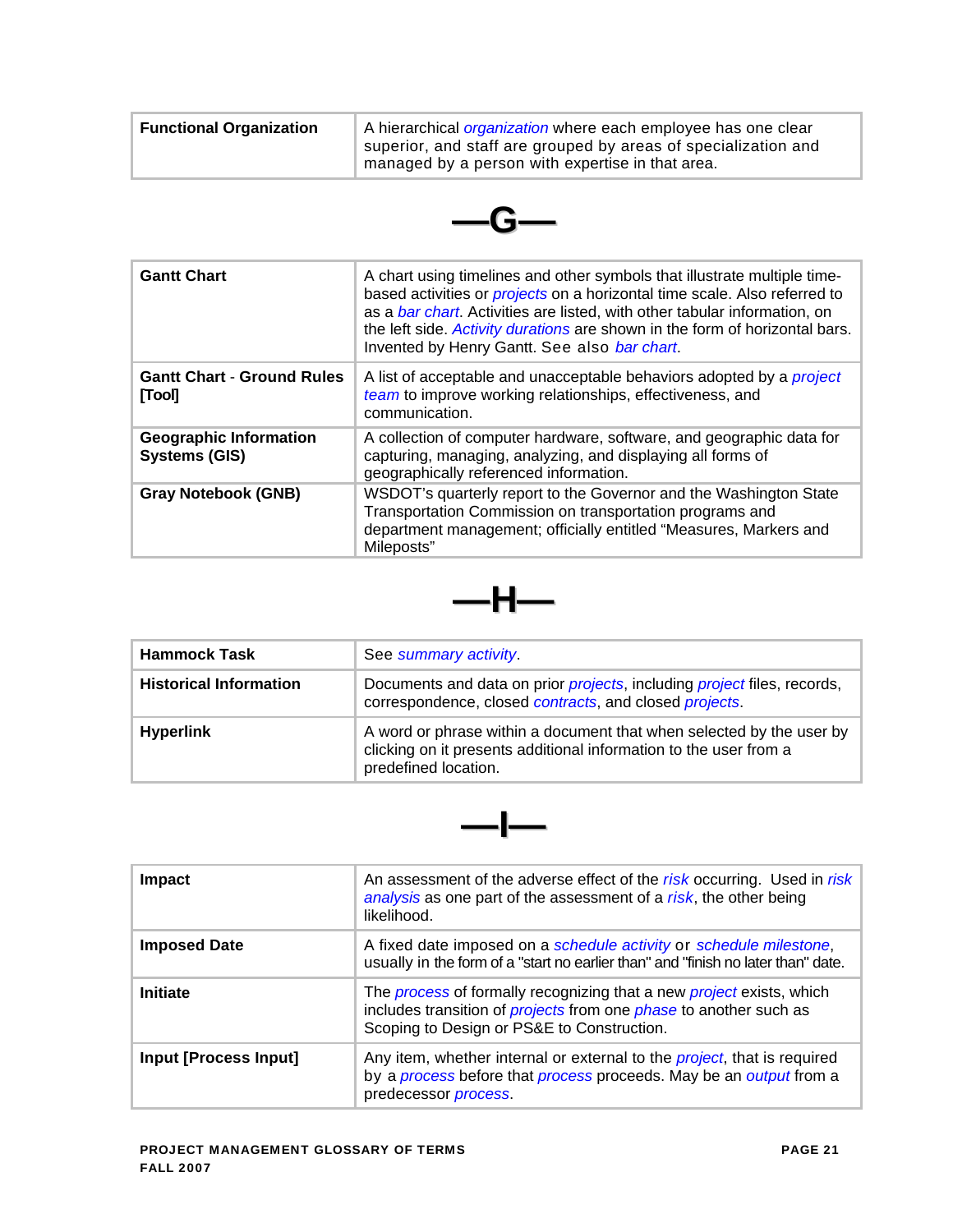

| Joint Aquatic Resources                                | A WSDOT form used in the application for a Fish Habitat |
|--------------------------------------------------------|---------------------------------------------------------|
| <b>Permit Application (JARPA)</b> Enhancement Project. |                                                         |



| <b>Key Performance Indicator</b><br>(KPI) | Financial and non-financial metrics used to quantify objectives to<br>reflect strategic performance of an organization; often used to assess<br>the present state of business and to prescribe a course of action. |
|-------------------------------------------|--------------------------------------------------------------------------------------------------------------------------------------------------------------------------------------------------------------------|
| Knowledge                                 | Knowing something with the familiarity gained through experience,<br>education, observation, or investigation; it is also understanding a <i>process</i> ,<br>practice, or technique, or how to use a tool.        |



| Labor, Equipment, Material<br>(LEM)      | A specific type of cost estimate.                                                                                                                                                                                                                                                                                                                                                                                                                                 |
|------------------------------------------|-------------------------------------------------------------------------------------------------------------------------------------------------------------------------------------------------------------------------------------------------------------------------------------------------------------------------------------------------------------------------------------------------------------------------------------------------------------------|
| Lag [Technique]                          | A modification of a <i>logical relationship</i> that directs a delay in the<br>successor activity. For example, in a finish-to-start dependency with a<br>ten-day lag, the successor activity cannot start until ten days after the<br>predecessor activity has finished. See also lead.                                                                                                                                                                          |
| Late Finish Date (LF)                    | In the <i>critical path method</i> , the latest possible point in time that a<br>schedule activity may be completed based upon the schedule<br>network logic, the project completion date, and any constraints<br>assigned to the schedule activities without violating a schedule constraint<br>or delaying the <i>project</i> completion date. The late finish dates are<br>determined during the backward pass calculation of the project<br>schedule network. |
| Late Start Date (LS)                     | In the <i>critical path method</i> , the latest possible point in time that a<br>schedule activity may begin based upon the schedule network<br>logic, the project completion date, and any constraints assigned to the<br>schedule activities without violating a schedule constraint or delaying the<br>project completion date. The late start dates are determined during<br>the backward pass calculation of the project schedule network.                   |
| Lead [Technique]                         | A modification of a <i>logical relationship</i> that allows an acceleration of<br>the successor activity. For example, in a finish-to-start dependency<br>with a ten-day lead, the successor activity can start ten days before<br>the <i>predecessor activity</i> has finished. See also <i>lag</i> . A negative lead is<br>equivalent to a positive lag.                                                                                                        |
| <b>Lessons Learned</b><br>[Output/Input] | The learning gained from the <i>process</i> of performing the <i>project</i> .<br>Lessons learned may be identified at any point. Also considered a <i>project</i><br>record, to be included in the lessons learned knowledge base.                                                                                                                                                                                                                               |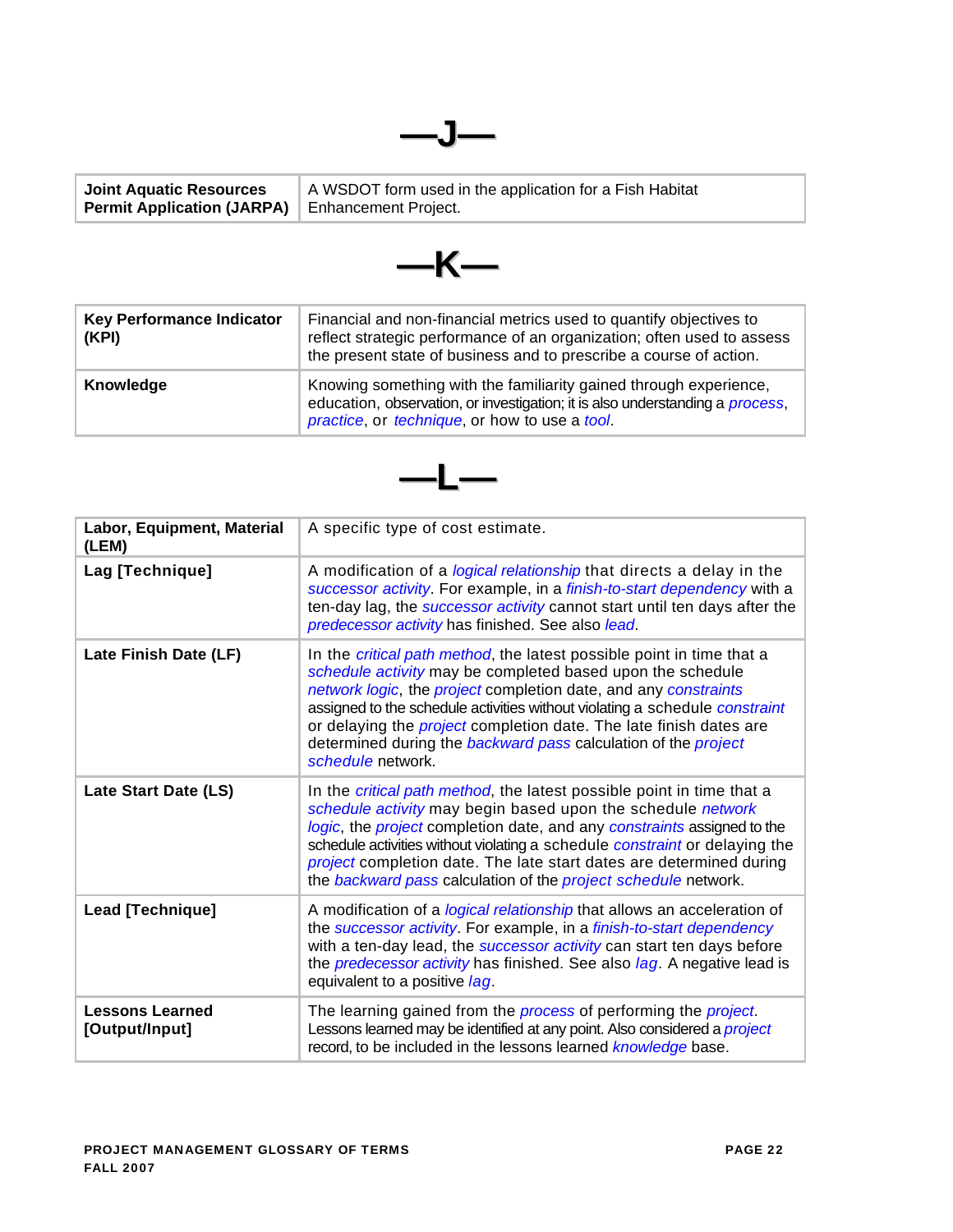| Level of Effort (LOE)        | Support-type <i>activity</i> (e.g., seller or <i>customer</i> liaison, <i>project cost</i><br>accounting, <i>project management</i> , etc.) that does not readily lend itself to<br>measurement of discrete accomplishment. It is generally<br>characterized by a uniform rate of work performance over a period of<br>time determined by the activities supported.                                                                       |
|------------------------------|-------------------------------------------------------------------------------------------------------------------------------------------------------------------------------------------------------------------------------------------------------------------------------------------------------------------------------------------------------------------------------------------------------------------------------------------|
| <b>Livelink</b>              | Open Text's Enterprise Content Management solution suite.                                                                                                                                                                                                                                                                                                                                                                                 |
| Logic Diagram                | See network diagram.                                                                                                                                                                                                                                                                                                                                                                                                                      |
| <b>Logical Relationship</b>  | A dependency between two project schedule activities, or between a<br>project schedule activity and a schedule milestone. See also<br>precedence relationship. The four possible types of logical<br>relationships are: Finish-to-Start, Finish-to-Finish, Start-to-Start, and<br>Start-to-Finish. The finish-to-start relationship is the most common<br>type of logical relationship and is the default in most scheduling<br>software. |
| <b>Finish-to-Finish (FF)</b> | The <i>logical relationship</i> where completion of work of the <i>successor</i><br>activity cannot finish until the completion of work of the predecessor<br>activity. See also logical relationship.                                                                                                                                                                                                                                    |
| <b>Finish-to-Start (FS)</b>  | The <i>logical relationship</i> where initiation of work of the successor<br>activity depends upon the completion of work of the predecessor<br>activity. See also logical relationship.                                                                                                                                                                                                                                                  |
| Start-to-Finish (SF)         | The <i>logical relationship</i> where completion of the <i>successor schedule</i><br>activity is dependent upon the initiation of the predecessor schedule<br>activity. See also logical relationship.                                                                                                                                                                                                                                    |
| <b>Start-to-Start (SS)</b>   | The <i>logical relationship</i> where initiation of the work of the successor<br>schedule activity depends upon the initiation of the work of the<br>predecessor schedule activity. See also logical relationship.                                                                                                                                                                                                                        |



| <b>Major Version</b>                    | Functionality of Livelink which can be used to establish an "official"<br>version" of a document.                                                                          |
|-----------------------------------------|----------------------------------------------------------------------------------------------------------------------------------------------------------------------------|
| <b>Manage Project Team</b><br>[Process] | The <i>process</i> of tracking <i>team member</i> performance, providing<br>feedback, resolving issues, and coordinating changes to enhance<br><i>project</i> performance. |
| <b>Manage Stakeholders</b><br>[Process] | The <i>process</i> of managing communications to satisfy the <i>requirements</i><br>of, and resolve issues with, project stakeholders.                                     |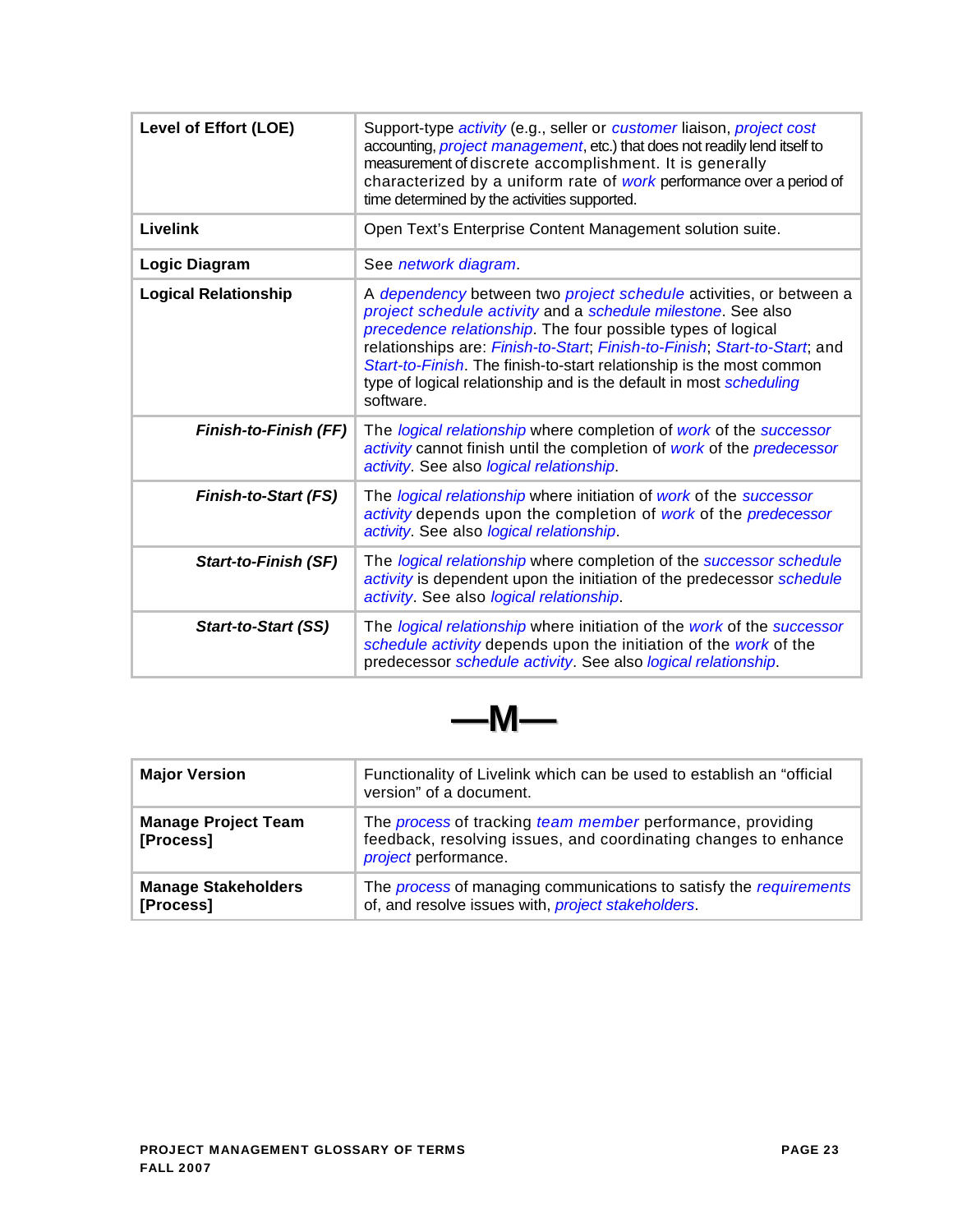| <b>Master Deliverables List</b><br>(MDL)                              | WSDOT's standardized Master Deliverables List (MDL) is the starting<br>point for a <i>project</i> -specific work breakdown structure (WBS). The MDL<br>is a comprehensive list that identifies <i>project phases</i> , sub-phases,<br>work processes, and deliverables. In a few cases, the MDL goes to<br>the task level, for example in the environmental area.<br>Rather than build a work breakdown structure from scratch, project<br>teams eliminate items from the MDL, and add the appropriate tasks.<br>The <i>project team</i> identifies <i>project</i> specific <i>tasks</i> with <i>input</i> from<br>project customers, sponsors, and stakeholders. The tasks developed<br>at the <i>project</i> level must roll up into the <i>deliverables</i> in the<br>standardized MDL. It is to be used by all <i>projects</i> in the Highway<br>Construction Program. The MDL is available on the WSDOT PDIS<br>Internet site; see the PDIS definition for a web address. |
|-----------------------------------------------------------------------|--------------------------------------------------------------------------------------------------------------------------------------------------------------------------------------------------------------------------------------------------------------------------------------------------------------------------------------------------------------------------------------------------------------------------------------------------------------------------------------------------------------------------------------------------------------------------------------------------------------------------------------------------------------------------------------------------------------------------------------------------------------------------------------------------------------------------------------------------------------------------------------------------------------------------------------------------------------------------------|
| <b>Matrix Organization</b>                                            | Any organizational structure in which the <i>project manager</i> shares<br>responsibility with the functional managers for assigning priorities and<br>for directing the work of persons assigned to the <i>project</i> .                                                                                                                                                                                                                                                                                                                                                                                                                                                                                                                                                                                                                                                                                                                                                      |
| <b>MATS Lab</b>                                                       | The WSDOT Materials Testing Laboratory.                                                                                                                                                                                                                                                                                                                                                                                                                                                                                                                                                                                                                                                                                                                                                                                                                                                                                                                                        |
| Methodology                                                           | A system of practices, techniques, procedures, and rules used by<br>those who work in a discipline.                                                                                                                                                                                                                                                                                                                                                                                                                                                                                                                                                                                                                                                                                                                                                                                                                                                                            |
| <b>Milestone</b>                                                      | A significant point or event in the <i>project</i> . See also <i>schedule</i><br>milestone.                                                                                                                                                                                                                                                                                                                                                                                                                                                                                                                                                                                                                                                                                                                                                                                                                                                                                    |
| <b>Milestone Schedule [Tool]</b>                                      | A summary-level schedule that identifies the major schedule<br>milestones. See also master schedule.                                                                                                                                                                                                                                                                                                                                                                                                                                                                                                                                                                                                                                                                                                                                                                                                                                                                           |
| <b>Minor Version</b>                                                  | Functionality of Livelink which can be used to establish an "work-in-<br>progress version" of a document.                                                                                                                                                                                                                                                                                                                                                                                                                                                                                                                                                                                                                                                                                                                                                                                                                                                                      |
| <b>Mission (Mission</b><br>Statement)                                 | Derived from the <i>project vision</i> , an action statement that is feasible in<br>time and place and compatible with the pursuit of the vision. A brief<br>summary, approximately one or two sentences, that sums up the<br>background, purposes, and benefits of the project. A statement that<br>answers three questions: (1) What do we do? (2) For whom do we do<br>it? (3) How do we go about it?                                                                                                                                                                                                                                                                                                                                                                                                                                                                                                                                                                       |
| <b>Monitor</b>                                                        | Collect <i>project</i> performance data with respect to a plan, produce<br>performance measures, and report and disseminate performance<br>information.                                                                                                                                                                                                                                                                                                                                                                                                                                                                                                                                                                                                                                                                                                                                                                                                                        |
| <b>Monitor and Control</b><br><b>Project Work [Process]</b>           | The <i>process</i> of monitoring and controlling the <i>processes</i> required to<br>initiate, plan, execute, and close a <i>project</i> to meet the performance<br>objectives defined in the project management plan and project scope<br><b>statement</b>                                                                                                                                                                                                                                                                                                                                                                                                                                                                                                                                                                                                                                                                                                                    |
| <b>Monitoring and Controlling</b><br><b>Processes [Process Group]</b> | Those <i>processes</i> performed to measure and <i>monitor project</i> execution<br>so that <i>corrective action</i> can be taken when necessary to control the<br>execution of the <i>phase</i> or <i>project</i> .                                                                                                                                                                                                                                                                                                                                                                                                                                                                                                                                                                                                                                                                                                                                                           |
| <b>Monte Carlo Analysis</b>                                           | A technique that computes, or iterates, the project cost or project<br>schedule many times using <i>input</i> values selected at random from<br>probability distributions of possible costs or durations, to calculate a<br>distribution of possible total <i>project cost</i> or completion dates.                                                                                                                                                                                                                                                                                                                                                                                                                                                                                                                                                                                                                                                                            |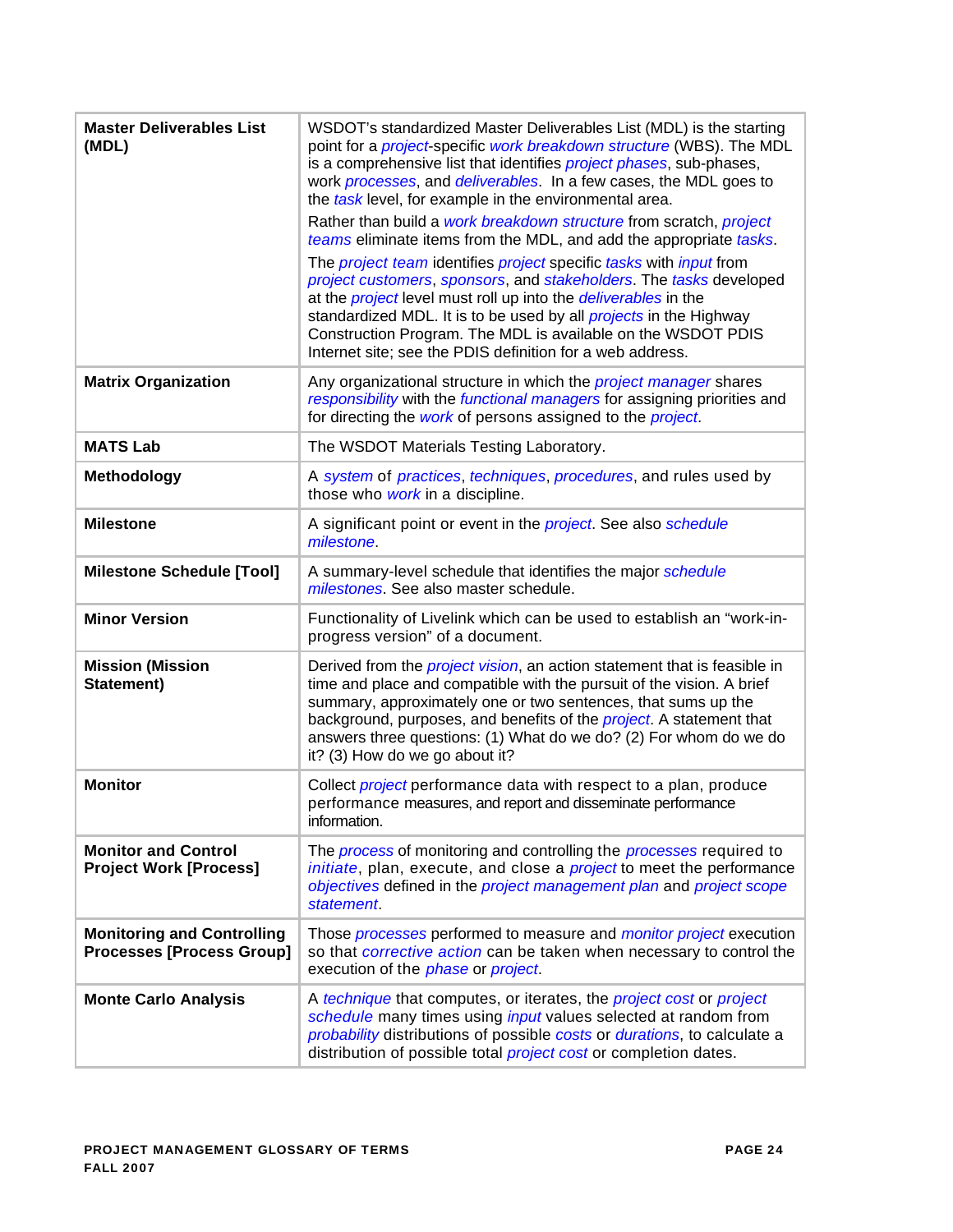

| <b>Narratives</b>             | This is concepts, composed and delivered in any medium, which<br>describes a sequence of real or unreal events.                                                                                                                                                                                                                                  |
|-------------------------------|--------------------------------------------------------------------------------------------------------------------------------------------------------------------------------------------------------------------------------------------------------------------------------------------------------------------------------------------------|
| <b>Near-Critical Activity</b> | A schedule activity that has low total float. The concept of near<br>critical is equally applicable to a schedule activity or schedule<br>network path. The limit below which total float is considered near<br>critical is subject to expert judgment and varies from <i>project</i> to<br>project                                              |
| <b>Network Diagram</b>        | A schematic display of the sequential and <i>logical relationships</i> of the<br>activities that comprise the <i>project</i> . One popular drawing convention is<br>called precedence diagramming. A view of project data in which the<br>project logic is depicted graphically. Frequently called a flowchart,<br>PERT chart, or logic diagram. |
| <b>Network Logic</b>          | The collection of <i>schedule activity</i> dependencies that makes up a<br>project schedule network diagram.                                                                                                                                                                                                                                     |
| <b>Network Loop</b>           | A schedule network path that passes the same node twice. Network<br>loops cannot be analyzed using traditional schedule network analysis<br>techniques such as the critical path method.                                                                                                                                                         |
| <b>Network Open End</b>       | A schedule activity without any predecessor activities or successor<br>activities creating an unintended break in a schedule network path.<br>Network open ends are usually caused by missing logical<br>relationships.                                                                                                                          |
| <b>Network Path</b>           | Any continuous series of schedule activities connected with <i>logical</i><br>relationships in a project schedule network diagram.                                                                                                                                                                                                               |
| <b>Networking [Technique]</b> | Developing relationships with persons who may be able to assist in<br>the achievement of <i>objectives</i> and responsibilities.                                                                                                                                                                                                                 |
| <b>Node</b>                   | One of the defining points of a schedule network; a junction point<br>joined to some or all of the other dependency lines. See precedence<br>diagramming method.                                                                                                                                                                                 |
| <b>Notification List</b>      | An end user may set notification on a document or folder so they are<br>informed when a new version or new document is added to the<br>system. This must be set by the end user. The end user may then<br>view a list of notifications they have set.                                                                                            |



| Objective         | Something toward which work is to be directed; a strategic<br>position to be attained or purpose to be achieved; a result to be<br>obtained; a <i>product</i> to be produced; or a <i>service</i> to be performed. |
|-------------------|--------------------------------------------------------------------------------------------------------------------------------------------------------------------------------------------------------------------|
| <b>Operations</b> | An organizational function performing the ongoing execution of<br>activities that produce the same <i>product</i> or provide a repetitive<br>service                                                               |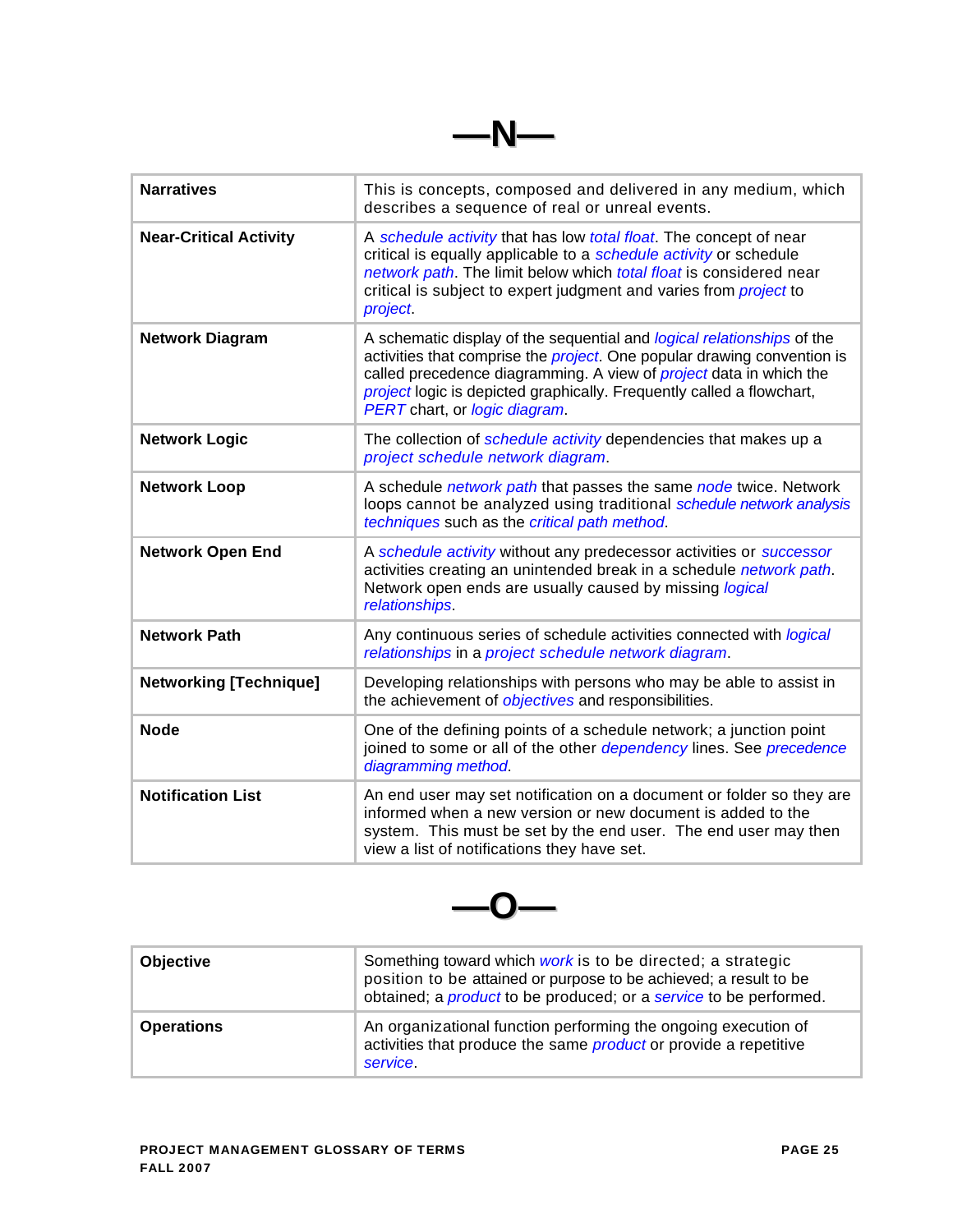| Opportunity                      | A condition or situation favorable to the <i>project</i> ; a positive set of<br>circumstances; a positive set of events; a risk that will have a<br>positive <i>impact</i> on <i>project objectives</i> ; or a possibility for positive<br>changes. Contrast with threat. |
|----------------------------------|---------------------------------------------------------------------------------------------------------------------------------------------------------------------------------------------------------------------------------------------------------------------------|
| Organization                     | A group of persons organized for some purpose or to perform some<br>type of work within an enterprise.                                                                                                                                                                    |
| <b>Organization Chart [Tool]</b> | A method for depicting interrelationships among a group of persons<br>working together toward a common objective.                                                                                                                                                         |
| <b>Output [Process Output]</b>   | A product, result, or service generated by a process. May be an<br>input to a successor process.                                                                                                                                                                          |



| P3/P5/P6                                    | Designations used to refer to specific versions of Primavera's<br>"Project Manager" application.                                                                                                                                                                                                                                                                                                                                                                                                                                                                                                                    |
|---------------------------------------------|---------------------------------------------------------------------------------------------------------------------------------------------------------------------------------------------------------------------------------------------------------------------------------------------------------------------------------------------------------------------------------------------------------------------------------------------------------------------------------------------------------------------------------------------------------------------------------------------------------------------|
| <b>Package Object</b>                       | This is a combination of documents that make up a package.                                                                                                                                                                                                                                                                                                                                                                                                                                                                                                                                                          |
| <b>Parametric Estimating</b><br>[Technique] | An estimating <i>technique</i> that uses a statistical relationship between<br>historical data and other variables (e.g., square footage in<br>construction, lines of code in software development) to calculate an<br>estimate for activity parameters, such as scope, cost, budget, and<br>duration. This technique can produce higher levels of accuracy<br>depending upon the sophistication and the underlying data built into<br>the model. An example for the cost parameter is multiplying the<br>planned quantity of work to be performed by the historical cost per unit to<br>obtain the estimated cost. |
| <b>Pareto Diagram [Tool]</b>                | A histogram, ordered by frequency of occurrence, that shows how<br>many results were generated by each identified cause.                                                                                                                                                                                                                                                                                                                                                                                                                                                                                            |
| <b>Path Convergence</b>                     | The merging or joining of parallel schedule network paths into the<br>same node in a project schedule network diagram. Path<br>convergence is characterized by a schedule activity with more than<br>one predecessor activity.                                                                                                                                                                                                                                                                                                                                                                                      |
| <b>Path Divergence</b>                      | Extending or generating parallel schedule network paths from the<br>same node in a project schedule network diagram. Path divergence<br>is characterized by a schedule activity with more than one<br>successor activity.                                                                                                                                                                                                                                                                                                                                                                                           |
| <b>Pay Note</b>                             | A contract detailing the terms of a promise by one party (the maker)<br>to pay a sum of money to another (the payee); also referred to as a<br>"promissory note" in accounting.                                                                                                                                                                                                                                                                                                                                                                                                                                     |
| <b>PDF</b>                                  | Adobe extension that identifies files created using their "Portable"<br>Document Format".                                                                                                                                                                                                                                                                                                                                                                                                                                                                                                                           |
| <b>PDF-A</b>                                | This is a standard within ISO 19005-1 that defines a file format<br>based on PDF, known as PDF-A, which provides a mechanism for<br>representing electronic documents in a manner that preserves their<br>visual appearance over time, independent of the tools and systems<br>used for creating, storing or rending the files.                                                                                                                                                                                                                                                                                     |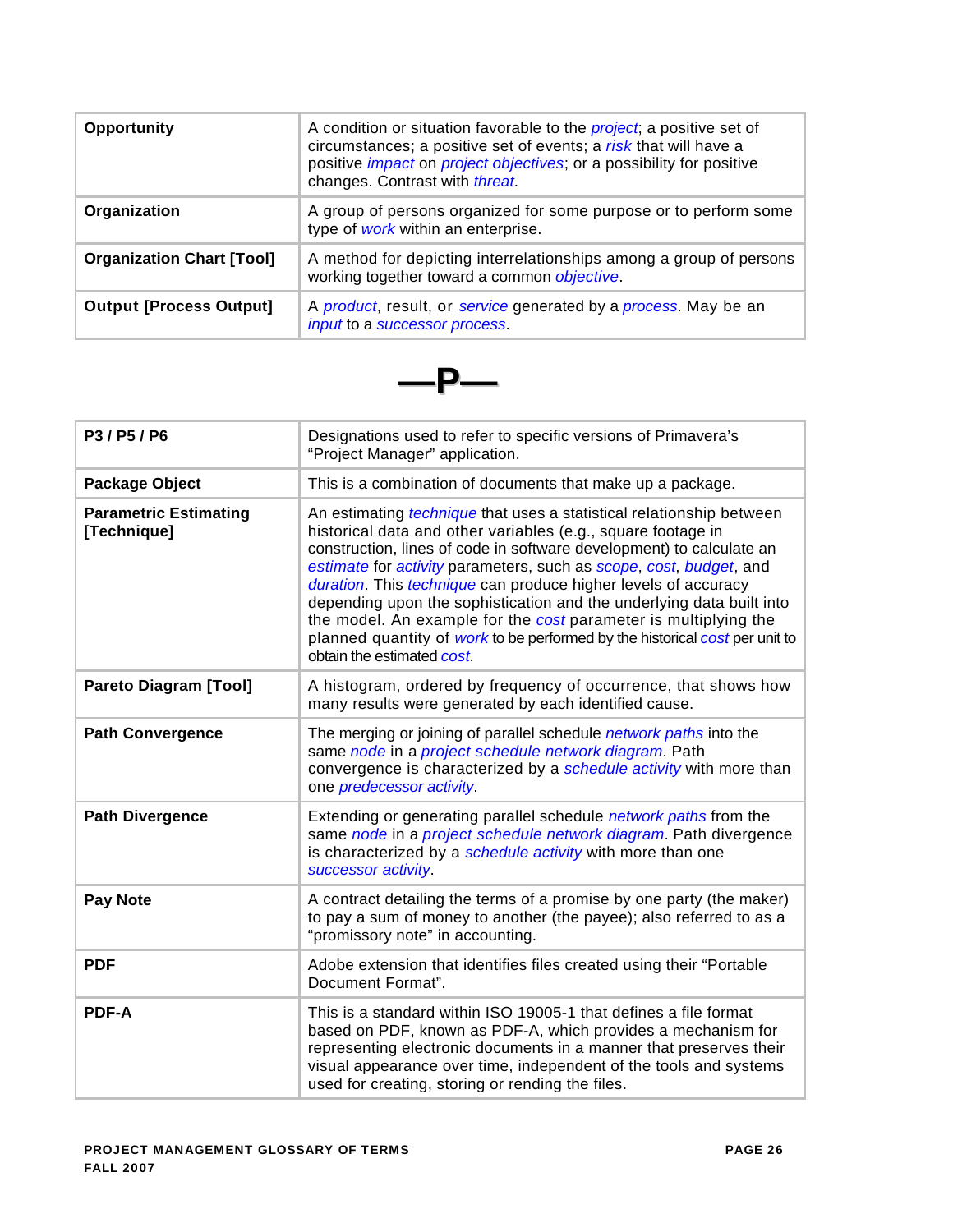| <b>Percent Complete (PC or</b><br>PCT)                    | An estimate, expressed as a percent, of the amount of work that<br>has been completed on an <i>activity</i> or a work breakdown structure<br><i>component</i>                                                                                                                                                                                                                         |
|-----------------------------------------------------------|---------------------------------------------------------------------------------------------------------------------------------------------------------------------------------------------------------------------------------------------------------------------------------------------------------------------------------------------------------------------------------------|
| <b>Performance Reporting</b><br>[Process]                 | The <i>process</i> of collecting and distributing performance information.<br>This includes status reporting, progress measurement, and forecasting.                                                                                                                                                                                                                                  |
| <b>Performance Reports</b><br>[Output/Input]              | Documents and presentations that provide organized and<br>summarized work performance information, earned value<br>management parameters and calculations, and analyses of project<br>work progress and status. Common formats for performance reports<br>include bar charts, S-curves, histograms, tables, and project<br>schedule network diagrams showing current schedule status. |
| <b>Phase</b>                                              | See project phase                                                                                                                                                                                                                                                                                                                                                                     |
| <b>Planned Finish Date (PF)</b>                           | See scheduled finish date.                                                                                                                                                                                                                                                                                                                                                            |
| <b>Planned Start Date (PS)</b>                            | See scheduled start date.                                                                                                                                                                                                                                                                                                                                                             |
| <b>Planned Value (PV)</b>                                 | The authorized budget assigned to the scheduled work to be<br>accomplished for a schedule activity or work breakdown structure<br>component. Also referred to as the budgeted cost of work scheduled.                                                                                                                                                                                 |
| <b>Planning Processes</b><br>[Process Group]              | Those processes performed to define and mature the project scope,<br>develop the <i>project management plan</i> , and identify and schedule the<br>project activities that occur within the project.                                                                                                                                                                                  |
| <b>Portfolio Management</b><br>[Technique]                | The centralized management of one or more portfolios, which includes<br>identifying, prioritizing, authorizing, managing, and controlling<br>projects, programs, and other related work, to achieve specific strategic<br>business objectives.                                                                                                                                        |
| <b>Position Description [Tool]</b>                        | An explanation of a <i>project team members</i> roles and responsibilities.                                                                                                                                                                                                                                                                                                           |
| <b>Practice</b>                                           | A specific type of professional or management <i>activity</i> that<br>contributes to the execution of a <i>process</i> and that may employ one or<br>more techniques and tools.                                                                                                                                                                                                       |
| <b>Precedence Diagramming</b><br>Method (PDM) [Technique] | A schedule network diagramming technique in which schedule<br>activities are represented by boxes (or nodes). Schedule activities are<br>graphically linked by one or more logical relationships to show the<br>sequence in which the activities are to be performed.                                                                                                                 |
| <b>Precedence Relationship</b>                            | The term used in the <i>precedence diagramming method</i> for a <i>logical</i><br>relationship. In current usage, however, precedence relationship,<br>logical relationship, and dependency are widely used interchangeably,<br>regardless of the diagramming method used.                                                                                                            |
| <b>Pre-Construction Planning</b><br>(Meeting)             | A team-building process with the contractor and WSDOT used for the<br>purpose of establishing overall <i>project scheduling</i> ; understanding<br>project commitments; and defining roles, responsibilities and levels of<br>authority.                                                                                                                                              |
| <b>Predecessor Activity</b>                               | The schedule activity that determines when the logical successor<br>activity can begin or end.                                                                                                                                                                                                                                                                                        |
| <b>Pre-Design Phase</b>                                   | The <i>phase</i> prior to the start of design where feasibility studies are done<br>and conceptual <i>project cost estimates</i> are prepared. (We call this<br>scoping or planning.)                                                                                                                                                                                                 |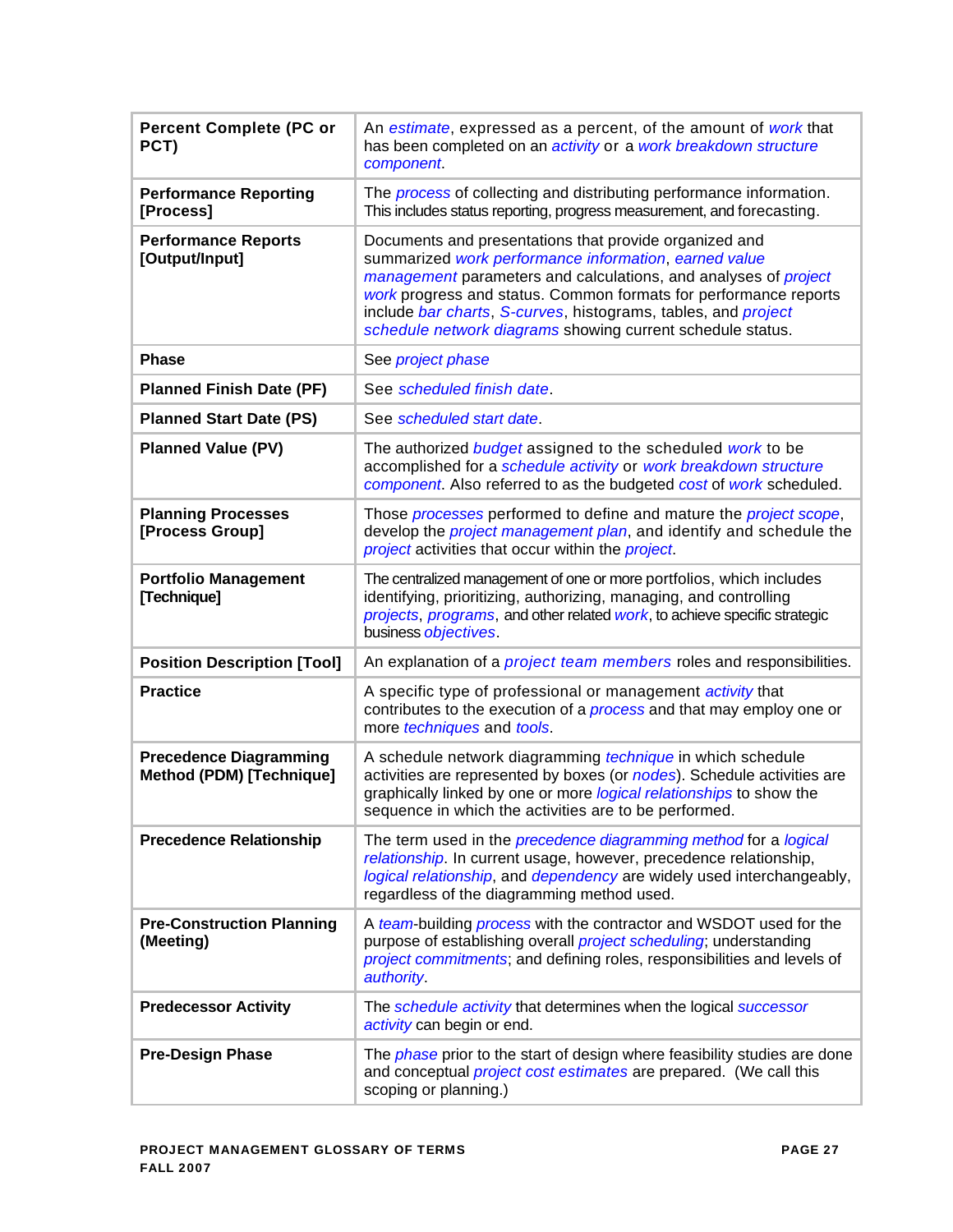| <b>Preventive Action</b>                                             | Documented direction to perform an <i>activity</i> that can reduce the<br>probability of negative consequences associated with project risks                                                                                                                                                                                                                                                                |
|----------------------------------------------------------------------|-------------------------------------------------------------------------------------------------------------------------------------------------------------------------------------------------------------------------------------------------------------------------------------------------------------------------------------------------------------------------------------------------------------|
| <b>Prime Contractor</b>                                              | (1) Any contractor having a <i>contract</i> directly with the owner.                                                                                                                                                                                                                                                                                                                                        |
|                                                                      | (2) Usually the main (general) contractor for a specific project.                                                                                                                                                                                                                                                                                                                                           |
| Probability                                                          | The likelihood of occurrence. In the context of <i>project risk</i> , a measure<br>of the likelihood of a risk occurring.                                                                                                                                                                                                                                                                                   |
| <b>Probability and Impact</b><br><b>Matrix [Tool]</b>                | A common way to determine whether a risk is considered low,<br>moderate, or high by combining the two dimensions of a risk: its<br>probability of occurrence, and its <i>impact</i> on <i>objectives</i> if it occurs.                                                                                                                                                                                      |
| <b>Procedure</b>                                                     | A series of steps followed in a regular definitive order to accomplish<br>something.                                                                                                                                                                                                                                                                                                                        |
| <b>Process</b>                                                       | A set of interrelated actions and activities performed to achieve a<br>specified set of <i>products</i> , results, or <i>services</i> .                                                                                                                                                                                                                                                                     |
| <b>Process Group</b>                                                 | See Program Management Process Groups.                                                                                                                                                                                                                                                                                                                                                                      |
| <b>Procurement Documents</b><br>[Output/Input]                       | Those documents utilized in bid and proposal activities, which include<br>buyer's Invitation for Bid, Invitation for Negotiations, Request for<br>Information, Request for Quotation, Request for Proposal, and seller's<br>responses.                                                                                                                                                                      |
| <b>Procurement Management</b><br>Plan [Output/Input]                 | The document that describes how procurement (the <i>processes</i> from<br>developing procurement documentation through contract closure) will be<br>managed.                                                                                                                                                                                                                                                |
| <b>Product</b>                                                       | An artifact that is produced, is quantifiable, and can be either an end<br>item in itself or a <i>component</i> item. Additional words for products are<br>material and goods. Contrast with result and service. See also<br>deliverable.                                                                                                                                                                   |
| <b>Product Life Cycle</b>                                            | A collection of generally sequential, non-overlapping <i>product phases</i><br>whose names and numbers are determined by the manufacturing<br>and control needs of the organization. The last product life cycle<br>phase for a <i>product</i> is generally the <i>product's</i> deterioration and<br>death. Generally, a <i>project life cycle</i> is contained within one or more<br>product life cycles. |
| <b>Product Scope</b>                                                 | The features and functions that characterize a <i>product</i> , service, or<br>result.                                                                                                                                                                                                                                                                                                                      |
| <b>Product Scope Description</b>                                     | The documented narrative description of the <i>product scope</i> .                                                                                                                                                                                                                                                                                                                                          |
| <b>Professional Engineer</b>                                         | A professional firm and/or individual who is professionally engaged in<br>an engineering discipline.                                                                                                                                                                                                                                                                                                        |
| Program                                                              | A group of related <i>projects</i> managed in a coordinated way to obtain<br>benefits and control not available from managing them individually.<br>Programs may include elements of related work outside the scope of<br>the discrete <i>projects</i> in the program.                                                                                                                                      |
| <b>Program Evaluation and</b><br><b>Review Technique</b><br>("PERT") | A project management technique for determining how much time a<br>project needs before it is completed. Each activity is assigned a best,<br>worst, and most probable time <i>estimate</i> . These are used to determine<br>the average completion time, which is used to figure the critical path<br>and completion time for the <i>project</i> .                                                          |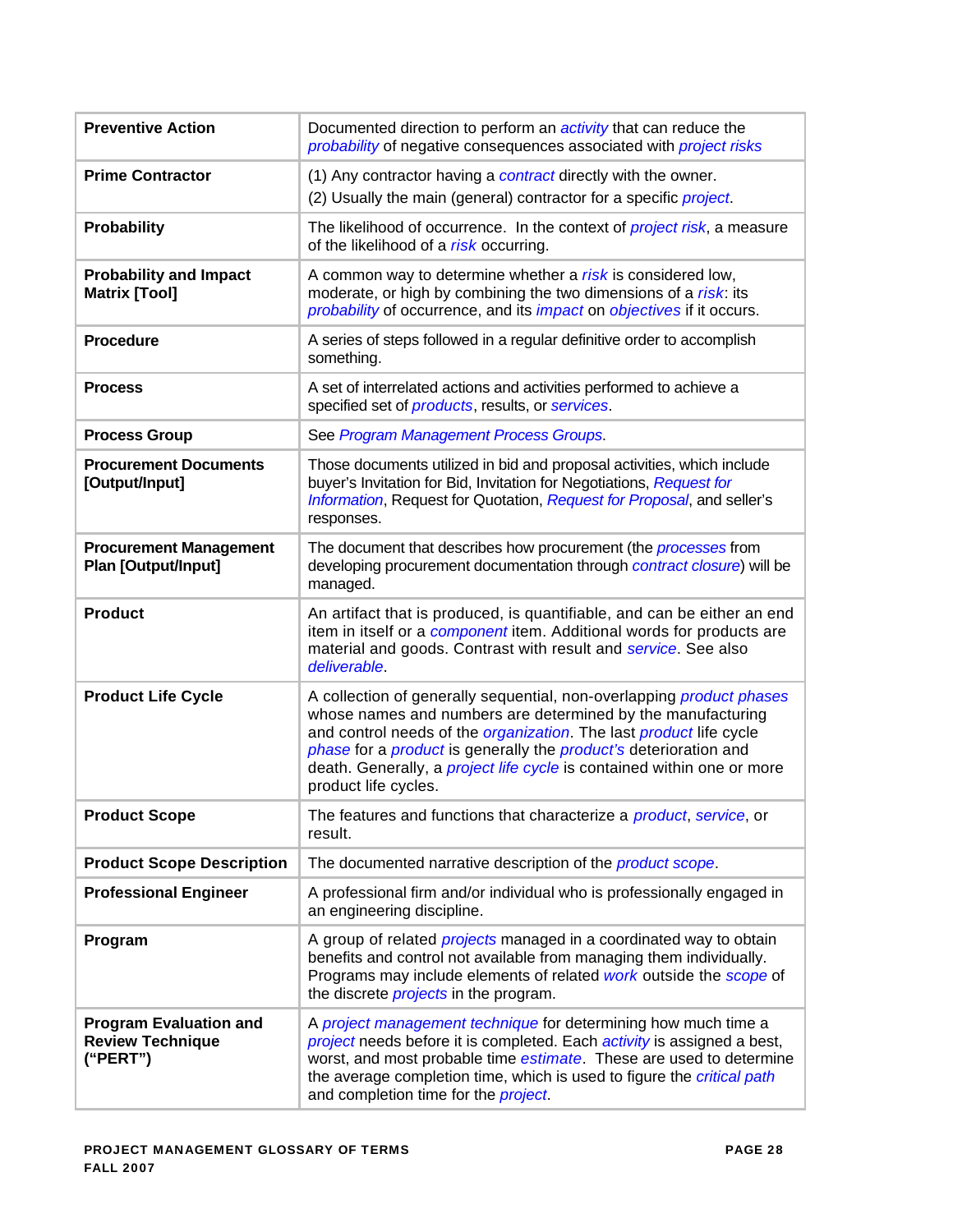| <b>Program Identification</b><br>Number (PIN)                          | Used to refer to projects identified in CPMS, TEIS and other program<br>management legacy systems.                                                                                                                                                                                                                                                            |
|------------------------------------------------------------------------|---------------------------------------------------------------------------------------------------------------------------------------------------------------------------------------------------------------------------------------------------------------------------------------------------------------------------------------------------------------|
| <b>Program Management</b>                                              | The management of a series of related <i>projects</i> designed to<br>accomplish broad goals, to which the individual <i>projects</i> contribute,<br>which are typically executed over an extended period of time (i.e., a<br>biennium).                                                                                                                       |
| <b>Program Management</b><br>Office (PMO)                              | The centralized management of a particular <i>program</i> or programs<br>such that corporate benefit is realized by the sharing of resources,<br>methodologies, tools, and techniques, and related high-level project<br>management focus. See also project management office.                                                                                |
| <b>Progress Meeting</b>                                                | A meeting dedicated essentially to contractor progress during the<br>construction <i>phase</i> .                                                                                                                                                                                                                                                              |
| <b>Progress Milestones</b>                                             | Those <i>milestones</i> identified as the basis for making progress<br>payments.                                                                                                                                                                                                                                                                              |
| <b>Progress Payment</b>                                                | Partial payments on a contractor's <i>contract</i> amount, periodically paid<br>by the owner for work accomplished by the contractor to date,<br>determined by calculating the difference between the completed work<br>and materials stored and a predetermined schedule of values or unit<br>costs.                                                         |
| <b>Progress Schedule</b>                                               | A line diagram showing proposed and actual starting and completion<br>times of the respective <i>project</i> activities.                                                                                                                                                                                                                                      |
| Project                                                                | A temporary endeavor undertaken to create a unique product, service, or<br>result.                                                                                                                                                                                                                                                                            |
| <b>Project Budget</b>                                                  | The amount and distribution of money allocated to a <i>project</i> .                                                                                                                                                                                                                                                                                          |
| <b>Project Calendar</b>                                                | A calendar of working days or shifts that establishes those dates on which<br>schedule activities are worked, and nonworking days that determine those<br>dates on which schedule activities are idle. Typically defines holidays,<br>weekends, and shift hours. See also resource calendar.                                                                  |
| <b>Project Charter</b><br>[Output/Input]                               | A document issued by the <i>project</i> initiator or <i>sponsor</i> that formally<br>authorizes the existence of a <i>project</i> , and provides the <i>project</i><br>manager with the authority to apply organizational resources to<br>project activities.                                                                                                 |
| <b>Project Communication</b><br>Plan                                   | A plan, which may range from a formal Contract/Responsibility Chart<br>with detailed instructions on a large <i>project</i> , to an informal list of<br>contact names, telephone numbers, and schedule of meetings on a<br>small <i>project</i>                                                                                                               |
| <b>Project Communications</b><br><b>Management [Knowledge</b><br>Area] | A subset of <i>project management</i> that includes the <i>processes</i> required<br>to ensure timely and appropriate generation, collection and<br>dissemination, storage and ultimate disposition of <i>project</i> information.<br>It consists of communications planning, information distribution,<br>performance reporting, and administrative closure. |
| <b>Project Cost</b>                                                    | All costs for a specific <i>project</i> , including costs for land, professionals,<br>construction, furnishings, fixtures, equipment, financing, and any other<br>project-related costs.                                                                                                                                                                      |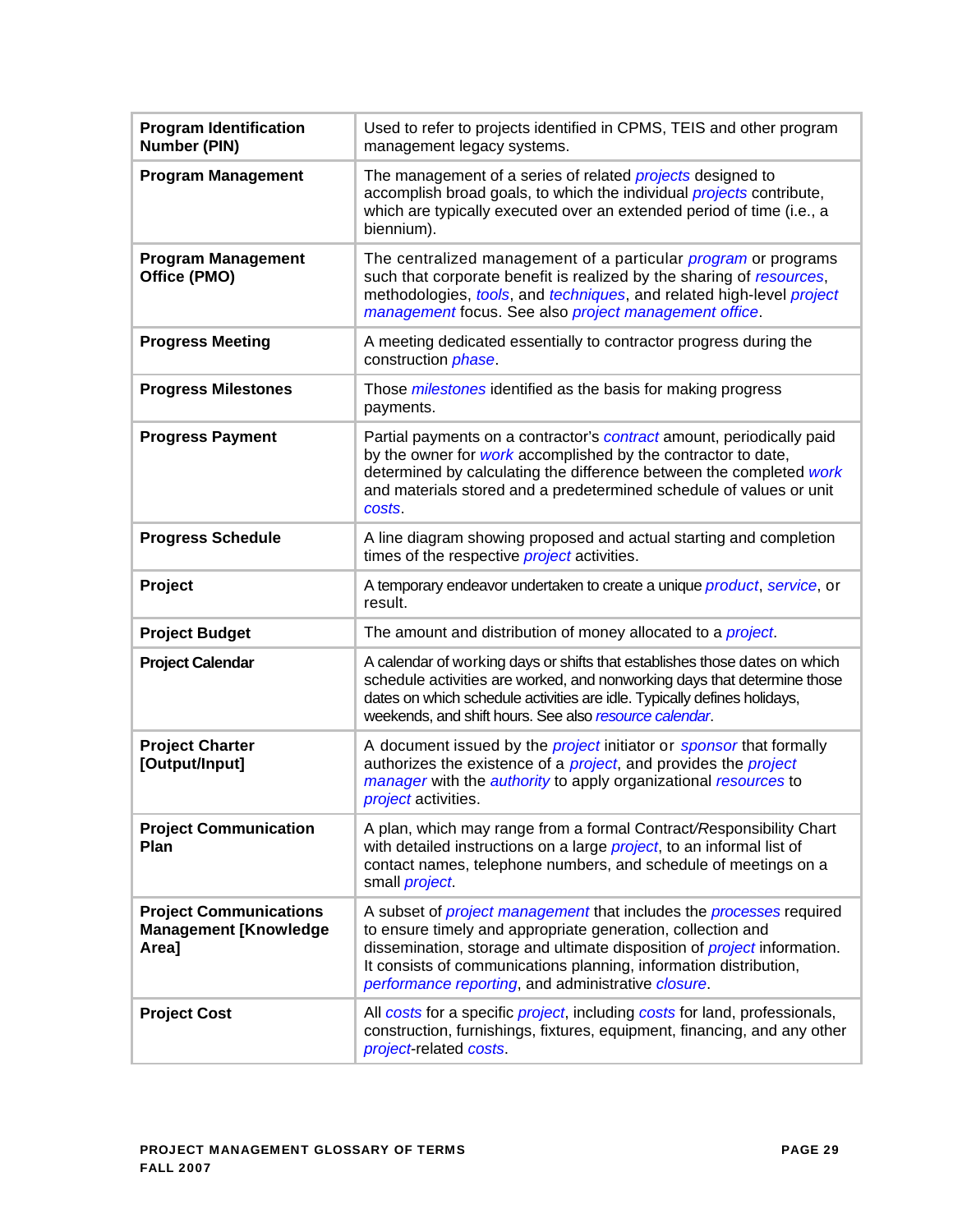| <b>Project Cost Management</b><br>[Knowledge Area]                      | A subset of <i>project management</i> that includes the <i>processes</i> required<br>to ensure that the <i>project</i> is completed within the approved budget. It<br>consists of resource planning, cost estimating, cost budgeting, and<br>cost control.                                                                                                                                                                                                                                                                                                                                   |
|-------------------------------------------------------------------------|----------------------------------------------------------------------------------------------------------------------------------------------------------------------------------------------------------------------------------------------------------------------------------------------------------------------------------------------------------------------------------------------------------------------------------------------------------------------------------------------------------------------------------------------------------------------------------------------|
| <b>Project Cost Management</b>                                          | The <i>process</i> of placing <i>responsibility</i> on the designers and<br>implementers to perform within established budgets. Actual and<br>budget project costs are compared. Two principles apply: (1) There<br>must be a basis for comparison; and (2) Only future costs can be<br>controlled.                                                                                                                                                                                                                                                                                          |
| <b>Project Human Resource</b><br><b>Management [Knowledge</b><br>Area]  | A subset of <i>project management</i> that includes the <i>processes</i> required<br>to make the most effective use of the people involved with the <i>project</i> .<br>It consists of organizational planning, staff acquisition, and team<br>development.                                                                                                                                                                                                                                                                                                                                  |
| <b>Project Initiation</b>                                               | Launching a <i>process</i> that can result in the authorization and <i>scope</i><br>definition of a new project.                                                                                                                                                                                                                                                                                                                                                                                                                                                                             |
| <b>Project Integration</b><br><b>Management [Knowledge</b><br>Area]     | A subset of <i>project management</i> that includes the <i>processes</i> required<br>to ensure that the various elements of the <i>project</i> are properly<br>coordinated. It consists of <i>project plan</i> development, <i>project plan</i><br>execution, and integrated change control.                                                                                                                                                                                                                                                                                                 |
| <b>Project Life Cycle</b>                                               | A collection of generally sequential <i>project phases</i> whose names and<br>numbers are determined by the control needs of the organization<br>or <i>organizations</i> involved in the <i>project</i> . A life cycle can be<br>documented with a <i>methodology</i> .                                                                                                                                                                                                                                                                                                                      |
| <b>Project Management (PM)</b>                                          | The application of knowledge, skills, tools, and techniques to project<br>activities to meet the <i>project requirements</i> .                                                                                                                                                                                                                                                                                                                                                                                                                                                               |
| <b>Project Management</b><br>Academy                                    | A program to train WSDOT personnel on best practices associated<br>with Project Management (PM) and other PM training requirements as<br>identified.                                                                                                                                                                                                                                                                                                                                                                                                                                         |
| <b>Project Management and</b><br><b>Reporting System (PMRS)</b>         | A set of related applications which assist WSDOT in meeting the<br>business needs associated with managing, tracking and reporting on<br>project data.                                                                                                                                                                                                                                                                                                                                                                                                                                       |
| <b>Project Management Body</b><br>of Knowledge (PMBOK®)                 | An inclusive term that describes the sum of knowledge within the<br>profession of <i>project management</i> . As with other professions, such as<br>law, medicine, and accounting, the body of knowledge rests with the<br>practitioners and academics that apply and advance it. The complete <i>project</i><br>management body of knowledge includes proven traditional<br>practices that are widely applied and innovative practices that are<br>emerging in the profession. The body of knowledge includes both published<br>and unpublished material. The PMBOK is constantly evolving. |
| <b>Project Management</b><br><b>Information System</b><br>(PMIS) [Tool] | An information <i>system</i> consisting of the <i>tools</i> and <i>techniques</i> used to<br>gather, integrate, and disseminate the outputs of project<br>management processes. It is used to support all aspects of the<br>project from initiating through closing, and can include both manual and<br>automated systems.                                                                                                                                                                                                                                                                   |
| <b>Project Management</b><br><b>Knowledge Area</b>                      | An identified area of <i>project management</i> defined by its <i>knowledge</i><br>requirements and described in terms of its component processes,<br>practices, inputs, outputs, tools, and techniques.                                                                                                                                                                                                                                                                                                                                                                                     |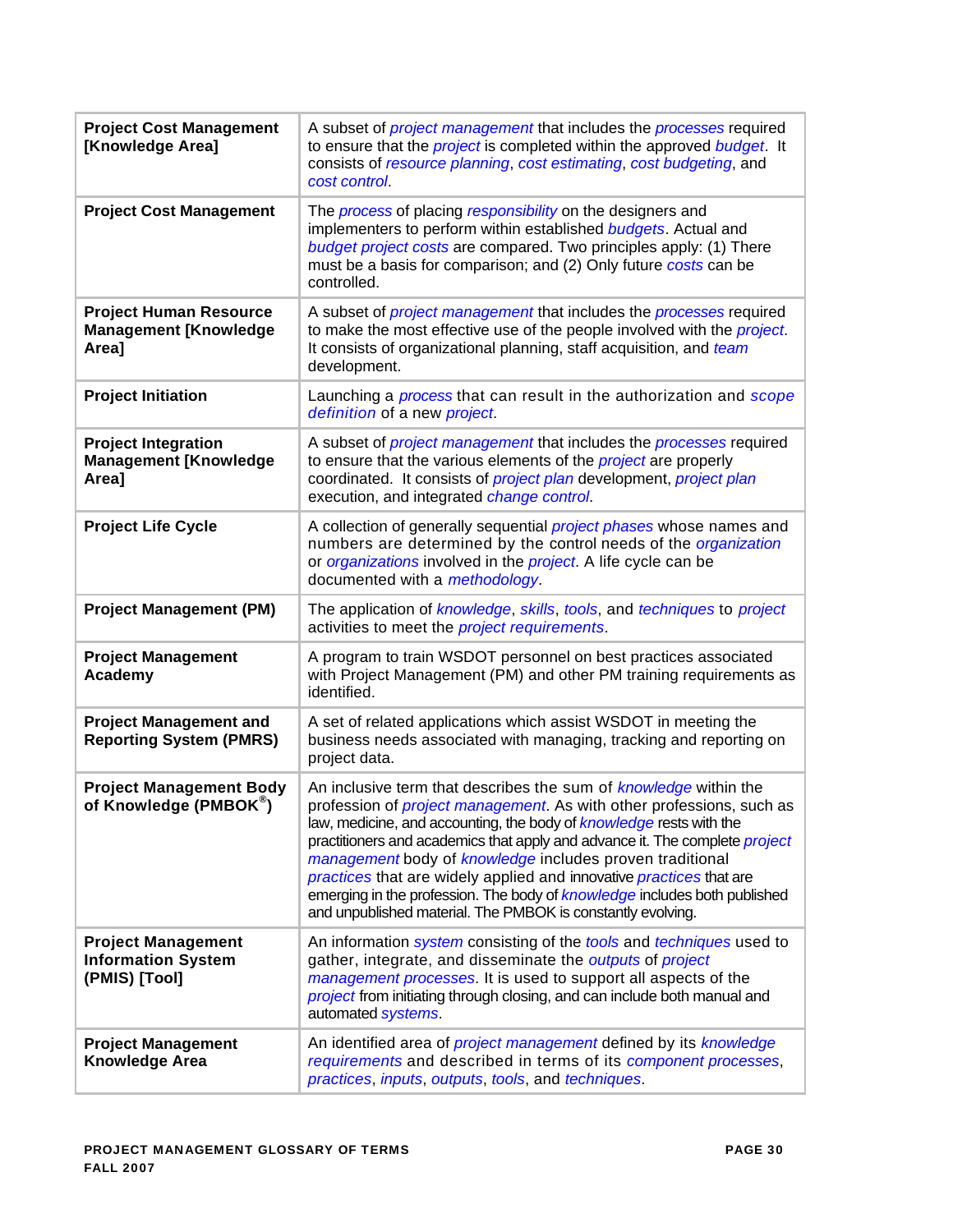| <b>Project Management Office</b><br>(PMO)         | An organizational body or entity assigned various responsibilities<br>related to the centralized and coordinated management of those<br>projects under its domain. The responsibilities of a PMO can<br>range from providing <i>project management</i> support functions to<br>actually being responsible for the direct management of a <i>project</i> .<br>See also <i>program management office</i> .                                                                                                                                                                                                                                                                                                                         |
|---------------------------------------------------|----------------------------------------------------------------------------------------------------------------------------------------------------------------------------------------------------------------------------------------------------------------------------------------------------------------------------------------------------------------------------------------------------------------------------------------------------------------------------------------------------------------------------------------------------------------------------------------------------------------------------------------------------------------------------------------------------------------------------------|
| <b>Project Management Plan</b><br>[Output/Input]  | A formal, approved document that defines how the <i>project</i> is<br>executed, monitored, and controlled. It may be summary or detailed<br>and may be composed of one or more subsidiary management<br>plans and other planning documents.                                                                                                                                                                                                                                                                                                                                                                                                                                                                                      |
| <b>Project Management</b><br><b>Process</b>       | One of the 44 processes, unique to project management and<br>described in the PMBOK® Guide.                                                                                                                                                                                                                                                                                                                                                                                                                                                                                                                                                                                                                                      |
| <b>Project Management</b><br><b>Process Group</b> | A logical grouping of the <i>project management processes</i> described<br>in the PMBOK® Guide. The project management process groups<br>include initiating <i>processes</i> ; planning processes; executing<br>processes; monitoring and controlling processes; and closing<br>processes. Collectively, these five groups are required for any<br>project, have clear internal dependencies, and must be performed in<br>the same sequence on each <i>project</i> , independent of the application<br>area or the specifics of the applied project life cycle. Project<br>management process groups are not <i>project phases</i> .                                                                                             |
| <b>Project Management</b><br>Professional (PMP®)  | A person certified as a $\mathsf{PMP}^{\circledast}$ by the Project Management Institute<br>$(PMI^{\circledR})$ .                                                                                                                                                                                                                                                                                                                                                                                                                                                                                                                                                                                                                |
| <b>Project Management</b><br>Software [Tool]      | A class of computer software applications specifically designed to<br>aid the <i>project management team</i> with planning, monitoring, and<br>controlling the <i>project</i> , including: cost estimating, scheduling,<br>communications, collaboration, configuration management, document<br>control, records management, and risk analysis.                                                                                                                                                                                                                                                                                                                                                                                  |
| <b>Project Management</b><br><b>System [Tool]</b> | The aggregation of the <i>processes</i> , <i>tools</i> , <i>techniques</i> , methodologies,<br>resources, and procedures to manage a project. The system is<br>documented in the <i>project management plan</i> and its content will vary<br>depending upon the application area, organizational influence,<br>complexity of the <i>project</i> , and the availability of existing <i>systems</i> . A<br>project management system, which can be formal or informal, aids a<br>project manager in effectively guiding a project to completion. A<br>project management system is a set of processes and the related<br>monitoring and control functions that are consolidated and combined<br>into a functioning, unified whole. |
| <b>Project Management Team</b>                    | The members of the <i>project team</i> who are directly involved in <i>project</i><br>management activities. On some smaller projects, the project<br>management team may include virtually all of the <i>project team</i><br>members.                                                                                                                                                                                                                                                                                                                                                                                                                                                                                           |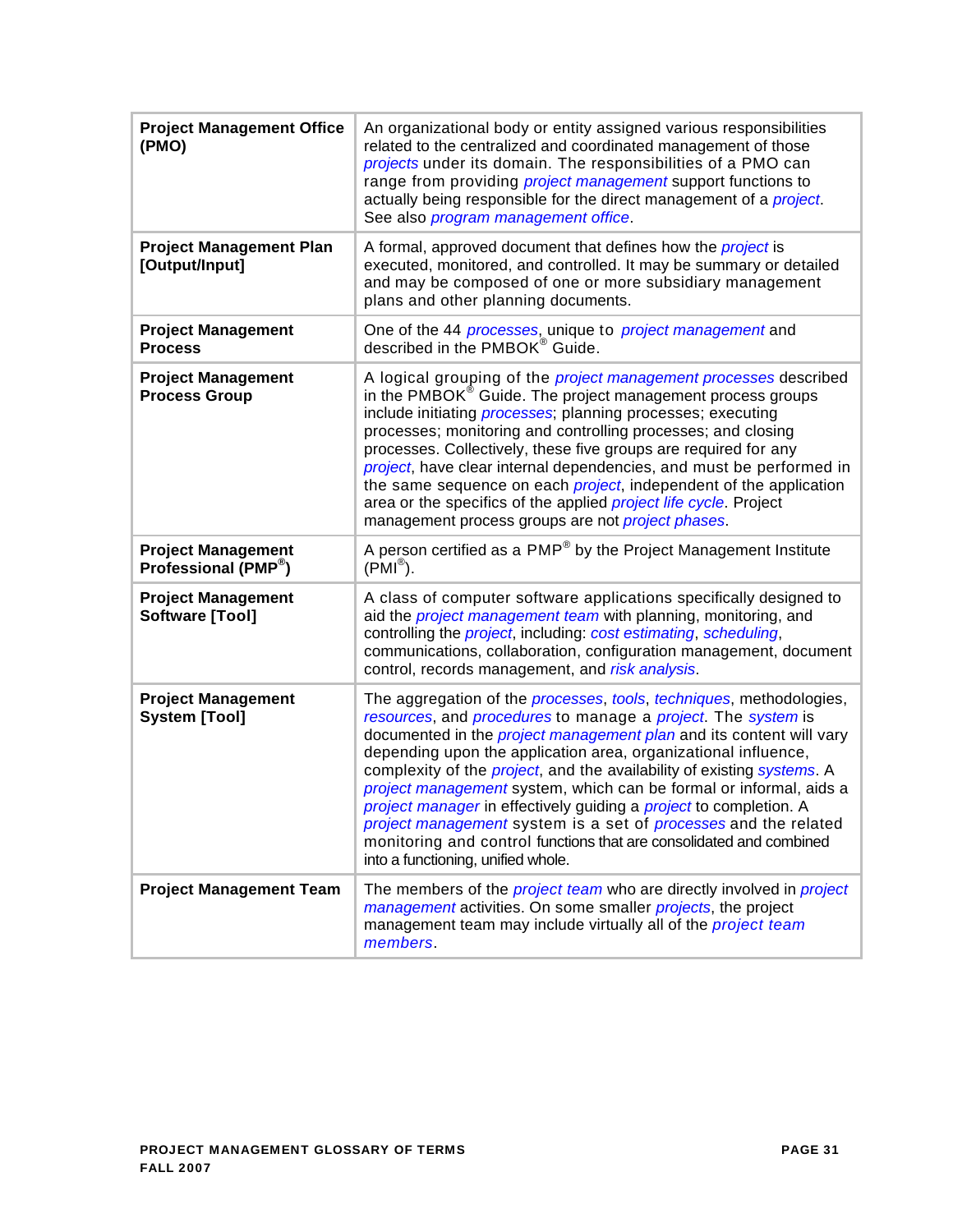| <b>Project Manager (PM)</b>                                         | (1) The person assigned by the performing organization to achieve<br>the <i>project</i> objectives.                                                                                                                                                                                                                                                                                                                                                                                                                                                                                        |
|---------------------------------------------------------------------|--------------------------------------------------------------------------------------------------------------------------------------------------------------------------------------------------------------------------------------------------------------------------------------------------------------------------------------------------------------------------------------------------------------------------------------------------------------------------------------------------------------------------------------------------------------------------------------------|
|                                                                     | (2) Any person assigned to lead a <i>team</i> toward completion of a <i>project</i> .<br>A project manager applies specialized knowledge, skills, tools, and<br>techniques in order to meet customer expectations of a project.                                                                                                                                                                                                                                                                                                                                                            |
|                                                                     | (3) The person who heads up the project team and has the <i>authority</i><br>and responsibility for conducting the project and meeting project<br>objectives throughproject management.                                                                                                                                                                                                                                                                                                                                                                                                    |
|                                                                     | (4) A qualified individual or firm authorized by the owner to be directly<br>responsible for the day-to-day management and administration, and<br>for coordinating time, equipment, money, tasks, and people for all or<br>specified portions of a specific <i>project</i> .                                                                                                                                                                                                                                                                                                               |
| <b>Project Network Diagram</b>                                      | Any schematic display of the <i>logical relationship</i> of <i>project</i> activities.<br>(See precedence diagram.)                                                                                                                                                                                                                                                                                                                                                                                                                                                                        |
| <b>Project Organization Chart</b><br>[Output/Input]                 | A document that graphically depicts the <i>project team members</i> and<br>their interrelationships for a specific project.                                                                                                                                                                                                                                                                                                                                                                                                                                                                |
| <b>Project Performance</b><br><b>Baseline</b>                       | An approved integrated scope-schedule-cost plan for the project work<br>against which project execution is compared to measure and manage<br>performance. Technical and quality parameters may also be included.<br>(CREM glossary)                                                                                                                                                                                                                                                                                                                                                        |
| <b>Project Plan</b>                                                 | A management summary document giving the essentials of a <i>project</i> in<br>terms of its <i>objectives</i> , justification, and how the <i>objectives</i> are to be<br>achieved. It should describe how all the major activities under each<br>project management function are to be accomplished, including overall<br>project control.                                                                                                                                                                                                                                                 |
| <b>Project Phase</b>                                                | A collection of logically-related <i>project</i> activities, usually culminating in<br>the completion of a major deliverable. Project phases (also called<br>phases) are mainly completed sequentially, but can overlap in<br>some <i>project</i> situations. Phases can be subdivided into subphases<br>and then components; this hierarchy, if the project or portions of the<br>project are divided into phases, is contained in the work breakdown<br>structure. A project phase is a component of a project life cycle. A<br>project phase is not a project management process group. |
| <b>Project Process Groups</b>                                       | The five process groups required for any project that have clear<br>dependencies and that are required to be performed in the same<br>sequence on each <i>project</i> , independent of the application area or<br>the specifics of the applied <i>project life cycle</i> . The <i>process</i> groups are<br>initiating, planning, executing, monitoring and controlling, and closing.                                                                                                                                                                                                      |
| <b>Project Procurement</b><br><b>Management [Knowledge</b><br>Area] | A subset of <i>project management</i> that includes the <i>processes</i> required<br>to acquire goods and services to attain <i>project scope</i> form outside the<br>performing <i>organization</i> . It consists of procurement, planning,<br>solicitation planning, solicitation, source selection, contract<br>administration, and contract closeout.                                                                                                                                                                                                                                  |
| <b>Project Quality</b><br><b>Management [Knowledge</b><br>Area]     | A subset of <i>project management</i> that includes the <i>processes</i> required<br>to ensure that the <i>project</i> will satisfy the needs for which it was<br>undertaken. It consists of quality planning, quality assurance, and<br>quality control.                                                                                                                                                                                                                                                                                                                                  |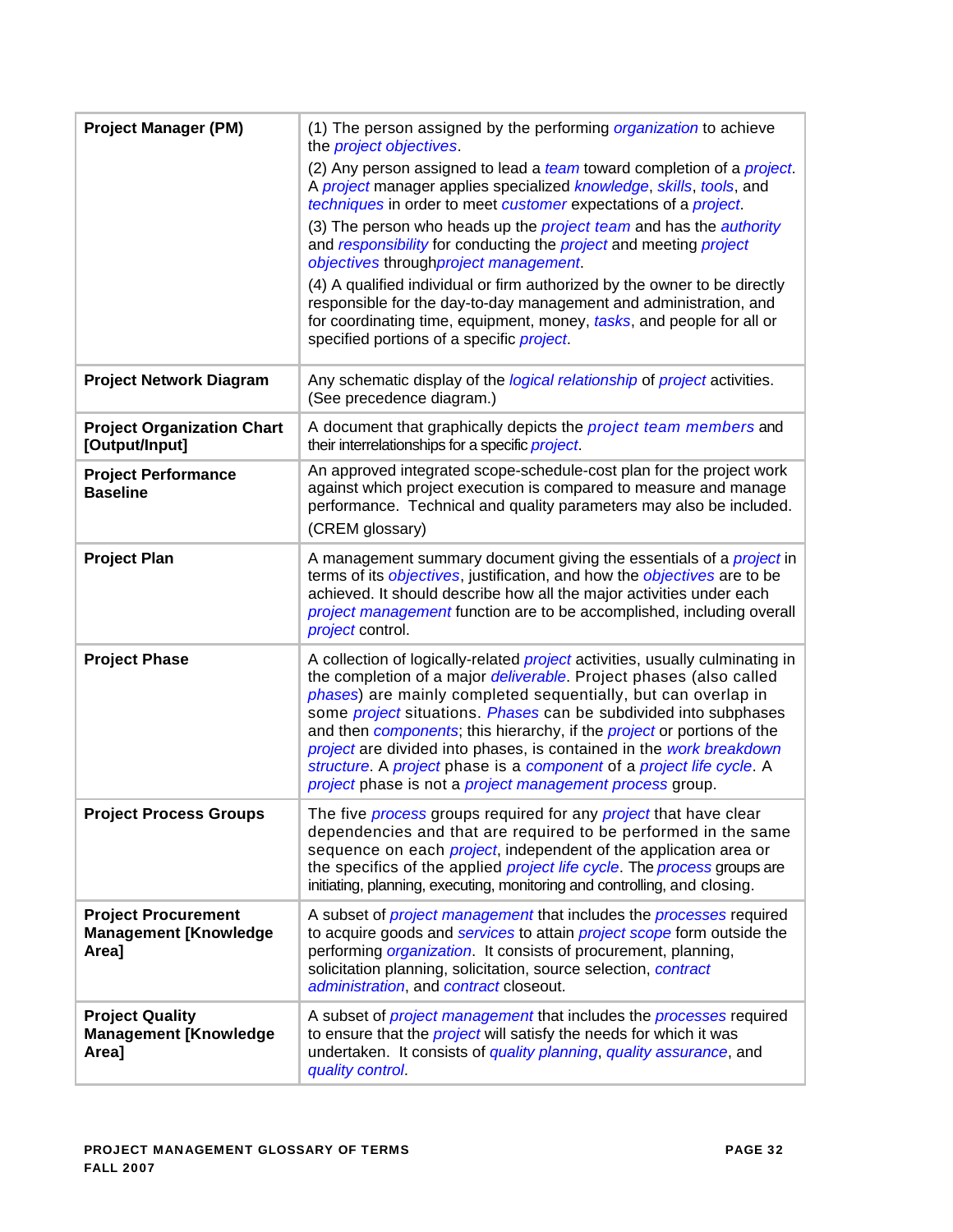| <b>Project Risk Management</b>                                              | The <i>process</i> of identification, assessment, allocation, and<br>management of <i>project risks</i> .                                                                                                                                                                                                                                                                                                                                                                                                                     |
|-----------------------------------------------------------------------------|-------------------------------------------------------------------------------------------------------------------------------------------------------------------------------------------------------------------------------------------------------------------------------------------------------------------------------------------------------------------------------------------------------------------------------------------------------------------------------------------------------------------------------|
| <b>Project Risk Management</b><br>[Knowledge Area]                          | Risk Management is the systematic process of identifying, analyzing,<br>and responding to <i>project risk</i> . It includes maximizing the <i>probability</i><br>and consequences of positive events and minimizing the <i>probability</i><br>and consequences of events adverse to <i>project objectives</i> . It includes<br>the processes of risk management planning, risk identification,<br>qualitative risk analysis, quantitative risk analysis, risk response<br>planning, and risk monitoring and control.          |
| <b>Project Risks</b>                                                        | Factors that may cause a failure to meet the <i>project's objectives</i> .<br>Risks may be associated with opportunities. Risk is the <i>product</i> of the<br>probability of an event occurring, times its <i>impact</i> if it did. Risks exist<br>as a consequence of uncertainty.                                                                                                                                                                                                                                          |
| <b>Project Schedule</b><br>[Output/Input]                                   | The planned dates for performing schedule activities and the planned<br>dates for meeting schedule milestones.                                                                                                                                                                                                                                                                                                                                                                                                                |
| <b>Project Scope</b>                                                        | The work that must be performed to deliver a <i>product</i> , service, or<br>result with the specified features and functions.                                                                                                                                                                                                                                                                                                                                                                                                |
| <b>Project Scope Management</b><br>[Knowledge Area]                         | A subset of <i>project management</i> that includes the <i>processes</i> required<br>to ensure that the <i>project</i> includes all of the work required, and only<br>the work required, to complete the project successfully. It consists of<br>initiation, scope planning, scope definition, scope verification, and<br>scope change control.                                                                                                                                                                               |
| <b>Project Scope Management</b><br>Plan [Output/Input]                      | The document that describes how the <i>project scope</i> will be defined,<br>developed, and verified; how the work breakdown structure will be<br>created and defined; and provides guidance on how the <i>project</i><br>scope will be managed and controlled by the project management<br>team. It is contained in or is a subsidiary plan of the project<br>management plan. The project scope management plan can be<br>informal and broadly framed, or formal and highly detailed, based<br>on the needs of the project. |
| <b>Project Scope Statement</b><br>[Output/Input]                            | The narrative description of the <i>project scope</i> , including major<br>deliverables, project objectives, project assumptions, project<br>constraints, and a statement of work, that provides a documented<br>basis for making future <i>project</i> decisions and for confirming or<br>developing a common understanding of <i>project scope</i> among the<br>stakeholders. The definition of the project scope - what needs to be<br>accomplished?                                                                       |
| <b>Project Stakeholder</b>                                                  | See stakeholder.                                                                                                                                                                                                                                                                                                                                                                                                                                                                                                              |
| <b>Project Summary Work</b><br><b>Breakdown Structure</b><br>(PSWBS) [Tool] | A work breakdown structure for the project that is only developed<br>down to the subproject level of detail within some legs of the WBS,<br>and where the detail of those subprojects are provided by use of<br>contract work breakdown structures.                                                                                                                                                                                                                                                                           |
| <b>Project Sponsor</b>                                                      | The owner of the <i>project</i> business case, representing the funder's<br>interests.                                                                                                                                                                                                                                                                                                                                                                                                                                        |
| <b>Project Team</b>                                                         | All the <i>project team members</i> , including the <i>project management</i><br>team, the project manager and, for some projects, the project<br>sponsor.                                                                                                                                                                                                                                                                                                                                                                    |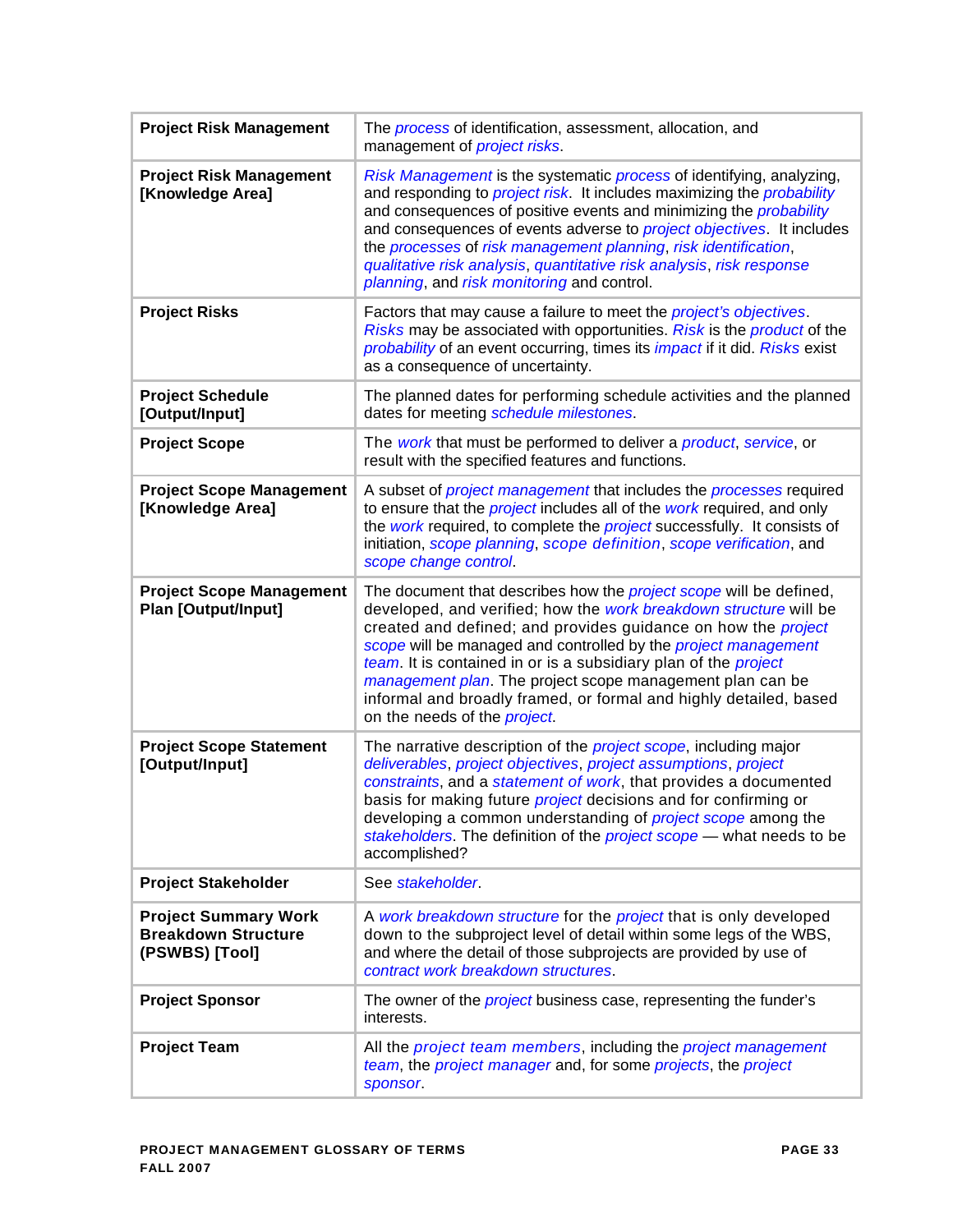| <b>Project Team Directory</b>                      | A documented list of <i>project team</i> members, and their <i>project</i> roles<br>and communication information.                                                                                                                                                                                            |
|----------------------------------------------------|---------------------------------------------------------------------------------------------------------------------------------------------------------------------------------------------------------------------------------------------------------------------------------------------------------------|
| <b>Project Team Members</b>                        | The persons who report either directly or indirectly to the <i>project</i><br>manager, and who are responsible for performing project work as a<br>regular part of their assigned duties.                                                                                                                     |
| <b>Project Time Management</b><br>[Knowledge Area] | A subset of <i>project management</i> that includes the <i>processes</i> required<br>to ensure timely completion of the <i>project</i> . It consists of <i>activity</i><br>definition, <i>activity</i> sequencing, <i>activity duration</i> estimating, <i>schedule</i><br>development, and schedule control. |
| <b>Project Vision</b>                              | The picturing of the <i>project's deliverable</i> as the solution of the stated<br>need or problem. A "word picture" describing the Project Vision.                                                                                                                                                           |
| <b>Project Work</b>                                | See work.                                                                                                                                                                                                                                                                                                     |
| <b>Projectized Organization</b>                    | Any organizational structure in which the <i>project manager</i> has full<br>authority to assign priorities, apply resources, and direct the work of<br>persons assigned to the <i>project</i> .                                                                                                              |



| <b>Qualitative Risk Analysis</b><br>[Process]    | The <i>process</i> of prioritizing risks for subsequent further analysis or<br>action by assessing and combining their <i>probability</i> of occurrence and<br><i>impact.</i>                                                                                                                                                                                                                         |
|--------------------------------------------------|-------------------------------------------------------------------------------------------------------------------------------------------------------------------------------------------------------------------------------------------------------------------------------------------------------------------------------------------------------------------------------------------------------|
| Quality                                          | (1) The degree to which a set of inherent characteristics fulfills<br>requirements.<br>(2) The totality of features and characteristics of a <i>product</i> or service<br>that bear on its ability to satisfy stated or implied needs.                                                                                                                                                                |
| <b>Quality Assurance (QA)</b>                    | All those planned and systematic actions necessary to provide<br>adequate confidence that a <i>product</i> or service will satisfy given<br>requirements for quality.                                                                                                                                                                                                                                 |
| <b>Quality Assurance (QA)</b><br>[Process]       | The <i>process</i> of applying the planned, systematic quality activities<br>(such as audits or peer reviews) to ensure that the <i>project</i> employs<br>all processes needed to meet requirements.                                                                                                                                                                                                 |
| <b>Quality Control (QC)</b><br>[Process]         | The <i>process</i> of monitoring specific <i>project</i> results to determine<br>whether they comply with relevant quality standards, and<br>identifying ways to eliminate causes of unsatisfactory performance.                                                                                                                                                                                      |
| <b>Quality Management Plan</b><br>[Output/Input] | The quality management plan describes how the <i>project management</i><br>team will implement the performing organization's quality policy. The<br>quality management plan is a component or a subsidiary plan of<br>the <i>project management plan</i> . The quality management plan may<br>be formal or informal, highly detailed, or broadly framed, based on<br>the requirements of the project. |
| <b>Quality Planning [Process]</b>                | The <i>process</i> of identifying which quality <i>standards</i> are relevant to the<br>project and determining how to satisfy them.                                                                                                                                                                                                                                                                  |
| <b>Quantitative Risk Analysis</b><br>[Process]   | The <i>process</i> of numerically analyzing the effect on overall <i>project</i><br><i>objectives</i> of identified <i>risks</i> .                                                                                                                                                                                                                                                                    |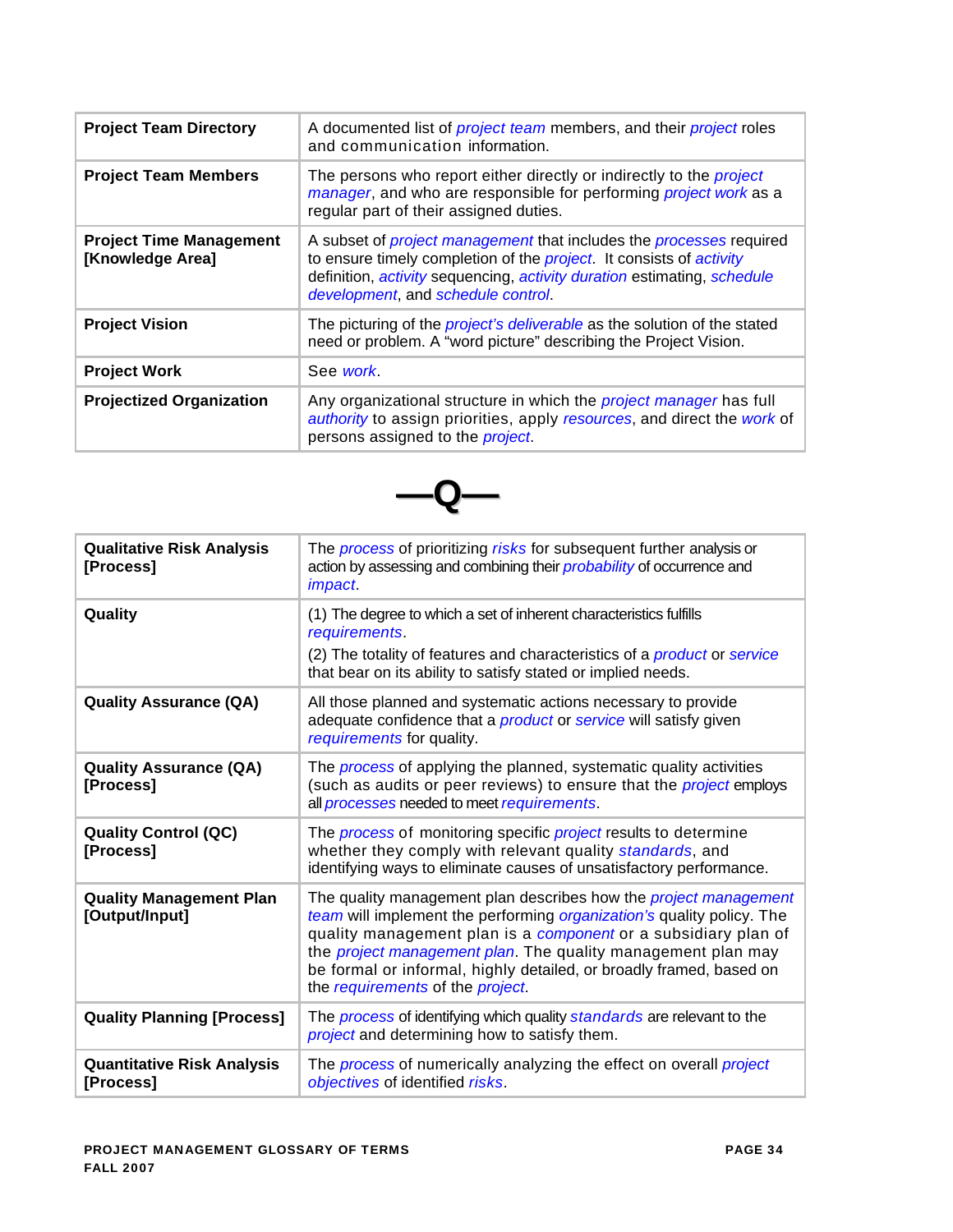| <b>Quarterly Project Review</b> | Quarterly held review meetings used to identify project progress and issues to |
|---------------------------------|--------------------------------------------------------------------------------|
|                                 | <b>WSDOT Headquarters.</b>                                                     |



| <b>Records Management</b>                 | The practice of identifying, classifying, archiving, preserving, and<br>destroying records.                                                                                                                                                                                                                                                      |
|-------------------------------------------|--------------------------------------------------------------------------------------------------------------------------------------------------------------------------------------------------------------------------------------------------------------------------------------------------------------------------------------------------|
| <b>Regulation</b>                         | Requirements imposed by a governmental body. These<br>requirements can establish product, process or service<br>characteristics-including applicable administrative provisions-that<br>have government-mandated compliance.                                                                                                                      |
| <b>Reliability</b>                        | The <i>probability</i> of a <i>product</i> performing its intended function under<br>specific conditions for a given period of time.                                                                                                                                                                                                             |
| <b>Reporting</b>                          | The process of producing data for purposes of accountability and<br>decision making in either paper or electronic format.                                                                                                                                                                                                                        |
| <b>Request for Information</b><br>(RFI)   | A type of procurement document whereby the buyer requests a<br>potential seller to provide various pieces of information related to a product<br>or service or seller capability.                                                                                                                                                                |
| <b>Request for Proposal</b><br>(RFP)      | A type of procurement document used to request proposals from<br>prospective sellers of <i>products</i> or <i>services</i> . In some application<br>areas, it may have a narrower or more specific meaning.                                                                                                                                      |
| <b>Requested Change</b><br>[Output/Input] | A formally documented <i>change request</i> that is submitted for approval<br>to the integrated change control process. Contrast with approved<br>change request.                                                                                                                                                                                |
| <b>Requirement</b>                        | A condition or capability that must be met or possessed by a system,<br>product, service, result, or component to satisfy a contract, standard,<br>specification, or other formally imposed documents. Requirements<br>include the quantified and documented needs, wants, and<br>expectations of the sponsor, customer, and other stakeholders. |
| <b>Reserve</b>                            | A provision in the <i>project management plan</i> to mitigate cost and/or<br>schedule risk. Often used with a modifier (e.g., management<br>reserve, <i>contingency reserve</i> ) to provide further detail on what types<br>of risk are meant to be mitigated. The specific meaning of the<br>modified term varies by application area.         |
| <b>Reserve Analysis</b><br>[Technique]    | An analytical <i>technique</i> to determine the essential features and<br>relationships of <i>component</i> s in the <i>project management plan</i> to<br>establish a reserve for the schedule duration, budget, estimated cost,<br>or funds for a <i>project</i> .                                                                              |
| <b>Residual Risk</b>                      | A risk that remains after risk responses have been implemented.                                                                                                                                                                                                                                                                                  |
| <b>Resource</b>                           | Skilled human resources (specific disciplines either individually or in<br>crews or teams), equipment, services, supplies, commodities,<br>material, budgets, or funds.                                                                                                                                                                          |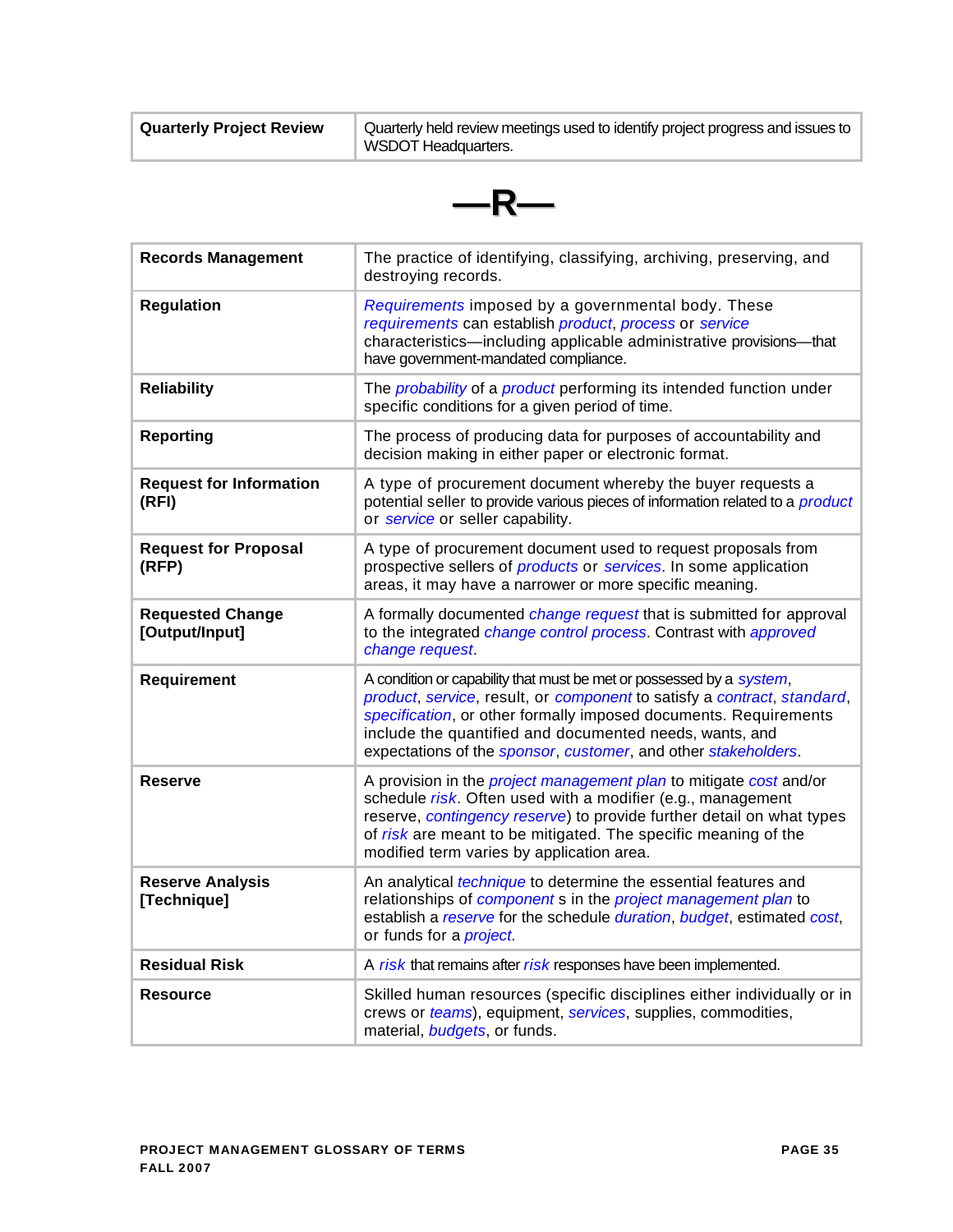| <b>Resource Breakdown</b><br><b>Structure (RBS)</b>     | A hierarchical structure of resources by resource category and<br>resource type used in resource leveling schedules and to develop<br>resource-limited schedules, and which may be used to identify<br>and analyze project human resource assignments.                                                                                                                                                                                                                                                        |
|---------------------------------------------------------|---------------------------------------------------------------------------------------------------------------------------------------------------------------------------------------------------------------------------------------------------------------------------------------------------------------------------------------------------------------------------------------------------------------------------------------------------------------------------------------------------------------|
| <b>Resource Calendar</b>                                | A calendar of working days and nonworking days that determines those<br>dates on which each specific resource is idle or can be active. Typically<br>defines resource-specific holidays and resource-availability periods. See<br>also project calendar.                                                                                                                                                                                                                                                      |
| <b>Resource-Constrained</b><br><b>Schedule</b>          | See resource-limited schedule.                                                                                                                                                                                                                                                                                                                                                                                                                                                                                |
| <b>Resource Histogram</b>                               | A bar chart showing the amount of time that a resource is scheduled<br>to work over a series of time periods. Resource availability may be depicted<br>as a line for comparison purposes. Contrasting bars may show actual<br>amounts of resource used as the project progresses.                                                                                                                                                                                                                             |
| <b>Resource Leveling</b><br>[Technique]                 | Any form of schedule network analysis in which scheduling decisions<br>(start and finish dates) are driven by resource constraints (e.g.,<br>limited resource availability or difficult-to-manage changes in<br>resource availability levels).                                                                                                                                                                                                                                                                |
| <b>Resource-Limited Schedule</b>                        | A project schedule whose schedule activity, scheduled start dates<br>and scheduled finish dates reflect expected resource availability. A<br>resource-limited schedule does not have any early or late start or finish<br>dates. The resource-limited schedule total float is determined by<br>calculating the difference between the critical path method late finish<br>date and the resource-limited scheduled finish date. Sometimes<br>called resource constrained schedule. See also resource leveling. |
| <b>Resource Loading</b>                                 | A process to assign resource and estimated quantity to respective<br>schedule activities.                                                                                                                                                                                                                                                                                                                                                                                                                     |
| <b>Resource Planning</b>                                | Determining what resources (people, equipment, materials) are<br>needed in what quantities to perform project activities.                                                                                                                                                                                                                                                                                                                                                                                     |
| <b>Resource Pool</b>                                    | A flat or hierarchical list to identify available resources within an<br>organization.                                                                                                                                                                                                                                                                                                                                                                                                                        |
| <b>Resource Updating</b>                                | A process to record actual spending quantity and to reflect the<br>estimated quantity to complete.                                                                                                                                                                                                                                                                                                                                                                                                            |
| <b>Responsibility</b>                                   | The duties, assignments, and accountability for results associated with<br>a designated position in the organization.                                                                                                                                                                                                                                                                                                                                                                                         |
| <b>Responsibility Assignment</b><br>Matrix (RAM) [Tool] | A structure that relates the <i>project</i> organizational breakdown<br>structure to the work breakdown structure to help ensure that each<br>component of the project's scope of work is assigned to a responsible<br>person.                                                                                                                                                                                                                                                                                |
| <b>Result</b>                                           | An output from performing project management processes and<br>activities. Results include outcomes (e.g., integrated systems, revised<br>process, restructured organization, tests, trained personnel) and<br>documents (e.g., policies, plans, studies, procedures, specifications,<br>reports). Contrast with <i>product</i> and <i>service</i> . See also <i>deliverable</i> .                                                                                                                             |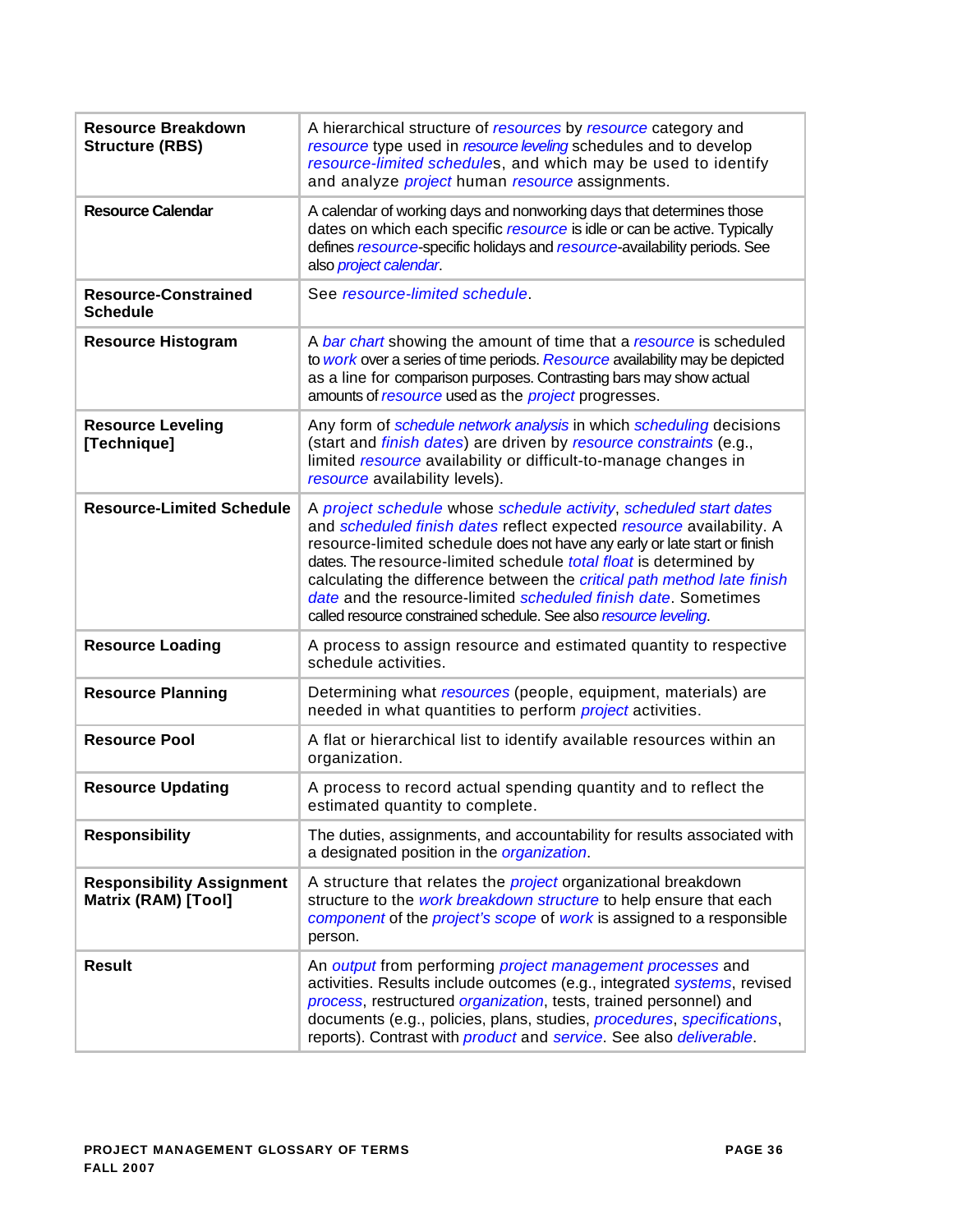| <b>Retention Schedule</b>                       | A schedule listing and assigning minimum retention periods to<br>individual records series which is approved for a specific agency by<br>the State Records Committee. A records retention schedule<br>provides the agency for which it is approved continuing records<br>disposition authority.                                                                                                                                                                                                                                                                                                                                               |
|-------------------------------------------------|-----------------------------------------------------------------------------------------------------------------------------------------------------------------------------------------------------------------------------------------------------------------------------------------------------------------------------------------------------------------------------------------------------------------------------------------------------------------------------------------------------------------------------------------------------------------------------------------------------------------------------------------------|
| <b>Risk</b>                                     | An uncertain event or condition that, if it occurs, has a positive or negative<br>effect on a project's objectives. See also risk category and risk<br>breakdown structure.                                                                                                                                                                                                                                                                                                                                                                                                                                                                   |
| <b>Risk Acceptance</b><br>[Technique]           | A risk response planning technique that indicates that the project<br>team has decided not to change the project management plan to<br>deal with a risk, or is unable to identify any other suitable response<br>strategy.                                                                                                                                                                                                                                                                                                                                                                                                                    |
| <b>Risk Analysis</b>                            | An examination of risk areas or events to assess the probable<br>consequences for each event (or combination of events in the<br>analysis), and determine possible options for avoidance.                                                                                                                                                                                                                                                                                                                                                                                                                                                     |
| <b>Risk Avoidance</b><br>[Technique]            | A risk response planning technique for a threat that creates changes<br>to the <i>project management plan</i> that are meant to either eliminate the<br>risk or to protect the <i>project objectives</i> from its <i>impact</i> . Generally, risk<br>avoidance involves relaxing the time, cost, scope, or quality objectives.                                                                                                                                                                                                                                                                                                                |
| <b>Risk Breakdown Structure</b><br>(RBS) [Tool] | A hierarchically-organized depiction of the identified <i>project risks</i><br>arranged by risk category and subcategory that identifies the various<br>areas and causes of potential risks. The risk breakdown structure is often<br>tailored to specific <i>project</i> types.                                                                                                                                                                                                                                                                                                                                                              |
| <b>Risk Category</b>                            | A group of potential causes of risk. Risk causes may be grouped<br>into categories such as technical, external, organizational,<br>environmental, or <i>project management</i> . A category may include<br>subcategories such as technical maturity, weather, or aggressive<br>estimating. See also risk breakdown structure.                                                                                                                                                                                                                                                                                                                 |
| <b>Risk Database</b>                            | A repository that provides for collection, maintenance, and analysis of<br>data gathered and used in the risk management processes.                                                                                                                                                                                                                                                                                                                                                                                                                                                                                                           |
| <b>Risk Identification</b><br>[Process]         | The <i>process</i> of determining which <i>risks</i> might affect the <i>project</i> and<br>documenting their characteristics.                                                                                                                                                                                                                                                                                                                                                                                                                                                                                                                |
| <b>Risk Management</b>                          | An organized assessment and control of <i>project risks</i> .                                                                                                                                                                                                                                                                                                                                                                                                                                                                                                                                                                                 |
| <b>Risk Management Plan</b><br>[Output/Input]   | The document describing how <i>project risk management</i> will be<br>structured and performed on the <i>project</i> . It is contained in or is a<br>subsidiary plan of the <i>project management plan</i> . The risk<br>management plan can be informal and broadly framed, or formal<br>and highly detailed, based on the needs of the <i>project</i> . Information<br>in the risk management plan varies by application area and <i>project</i><br>size. The risk management plan is different from the risk register that<br>contains the list of <i>project risks</i> , the results of <i>risk analysis</i> , and the<br>risk responses. |
| <b>Risk Management Planning</b><br>[Process]    | The <i>process</i> of deciding how to approach, plan, and execute risk<br>management activities for a project                                                                                                                                                                                                                                                                                                                                                                                                                                                                                                                                 |
| <b>Risk Mitigation [Technique]</b>              | A risk response planning technique associated with threats that<br>seeks to reduce the <i>probability</i> of occurrence or <i>impact</i> of a risk to<br>below an acceptable threshold.                                                                                                                                                                                                                                                                                                                                                                                                                                                       |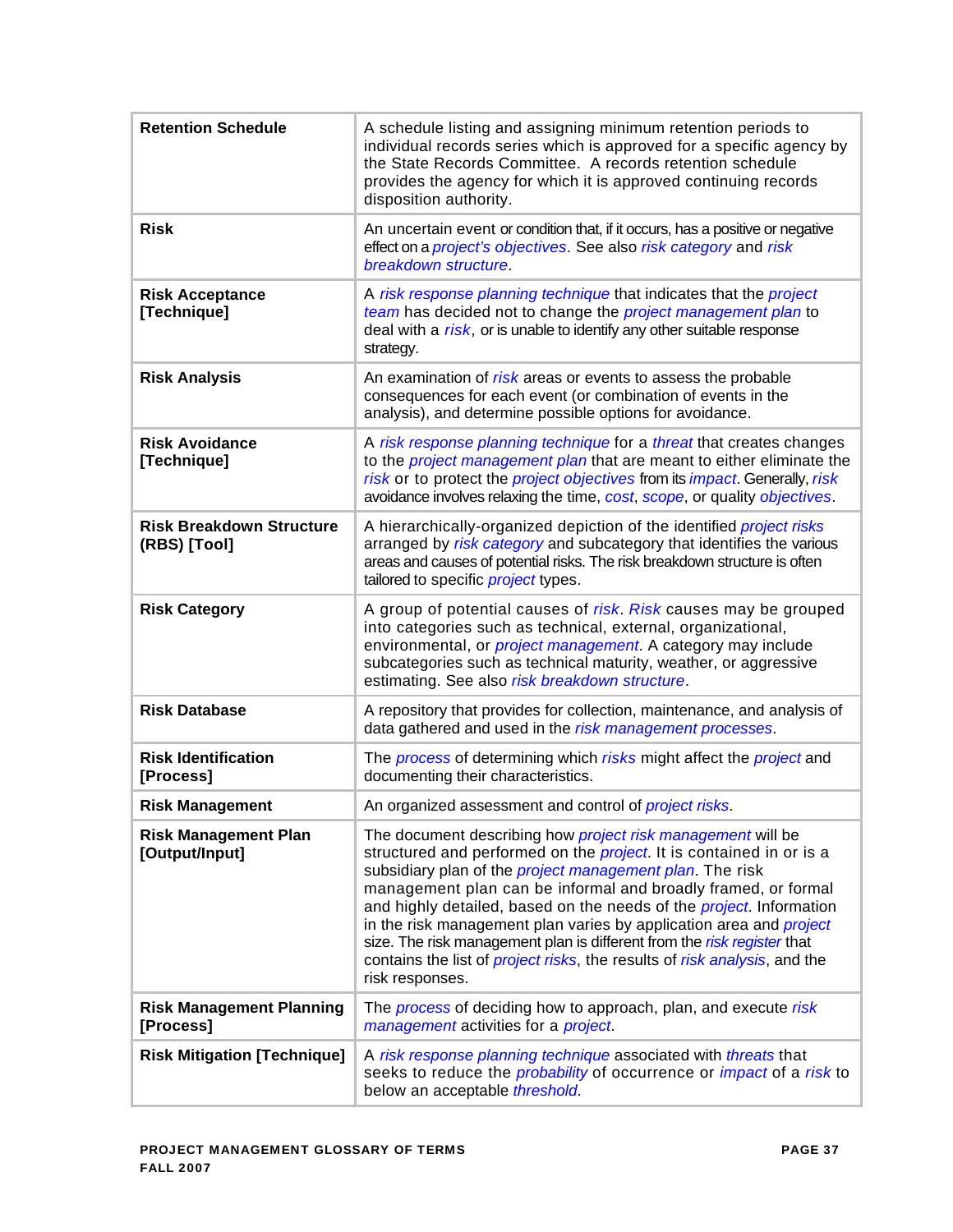| <b>Risk Monitoring and</b><br><b>Control [Process]</b> | The <i>process</i> of tracking identified <i>risks</i> , monitoring <i>residual risks</i> ,<br>identifying new risks, executing risk response plans, and evaluating<br>their effectiveness throughout the <i>project life cycle</i> .                                                                                                                                                                                           |
|--------------------------------------------------------|---------------------------------------------------------------------------------------------------------------------------------------------------------------------------------------------------------------------------------------------------------------------------------------------------------------------------------------------------------------------------------------------------------------------------------|
| <b>Risk Register</b><br>[Output/Input]                 | The document containing the results of the qualitative risk analysis,<br>quantitative risk analysis, and risk response planning. The risk<br>register details all identified risks, including description, category,<br>cause, <i>probability</i> of occurring, <i>impact</i> (s) on <i>objectives</i> , proposed<br>responses, owners, and current status. The risk register is a component of<br>the project management plan. |
| <b>Risk Response Planning</b><br>[Process]             | The <i>process</i> of developing options and actions to enhance<br>opportunities and to reduce threats to project objectives.                                                                                                                                                                                                                                                                                                   |
| <b>Risk Transference</b><br>[Technique]                | A risk response planning technique that shifts the impact of a threat to<br>a third party, together with ownership of the response.                                                                                                                                                                                                                                                                                             |
| Role                                                   | A defined function to be performed by a <i>project team member</i> , such<br>as testing, filing, inspecting, and coding.                                                                                                                                                                                                                                                                                                        |
| <b>Root Cause Analysis</b><br>[Technique]              | An analytical <i>technique</i> used to determine the basic underlying<br>reason that causes a variance or a defect or a <i>risk</i> . A root cause<br>may underlie more than one variance or defect or risk.                                                                                                                                                                                                                    |



| <b>Safeword Secure</b><br><b>Computing Key Fob</b> | SafeWord® for Citrix®2 delivers security through one-time pass code-<br>generating hardware tokens. Only the SafeWord server knows which<br>pass code will allow the user to gain access.                                                                                                                                                                                                             |
|----------------------------------------------------|-------------------------------------------------------------------------------------------------------------------------------------------------------------------------------------------------------------------------------------------------------------------------------------------------------------------------------------------------------------------------------------------------------|
| <b>Saved Search</b>                                | A set of search criteria and the attribute values for the search that may<br>be retained for repeated reuse.                                                                                                                                                                                                                                                                                          |
| <b>Scalability</b>                                 | Scale, defined by Webster's, is a progressive classification, as of size,<br>amount, importance, or rank. In other words, scalability is the level of<br>work planning required based on the project size, project complexity,<br>and team size. The project manager determines the appropriate level<br>of detail.                                                                                   |
| <b>Schedule</b>                                    | See project schedule and see also schedule model.                                                                                                                                                                                                                                                                                                                                                     |
| <b>Schedule Activity</b>                           | A discrete scheduled <i>component</i> of <i>work</i> performed during the<br>course of a <i>project</i> . A schedule <i>activity</i> normally has an estimated<br>duration, an estimated cost, and estimated resource requirements.<br>Schedule activities are connected to other schedule activities or<br>schedule milestones with logical relationships, and are decomposed<br>from work packages. |
| <b>Schedule Analysis</b>                           | See schedule network analysis.                                                                                                                                                                                                                                                                                                                                                                        |
| <b>Schedule Compression</b><br>[Technique]         | Shortening the <i>project schedule duration</i> without reducing the <i>project</i><br>scope. See also crashing and fast tracking.                                                                                                                                                                                                                                                                    |
| <b>Schedule Control</b><br>[Process]               | The process of controlling changes to the project schedule.                                                                                                                                                                                                                                                                                                                                           |

<sup>2</sup> *http://www.securecomputing.com/index.cfm?skey=1158*

 $\overline{a}$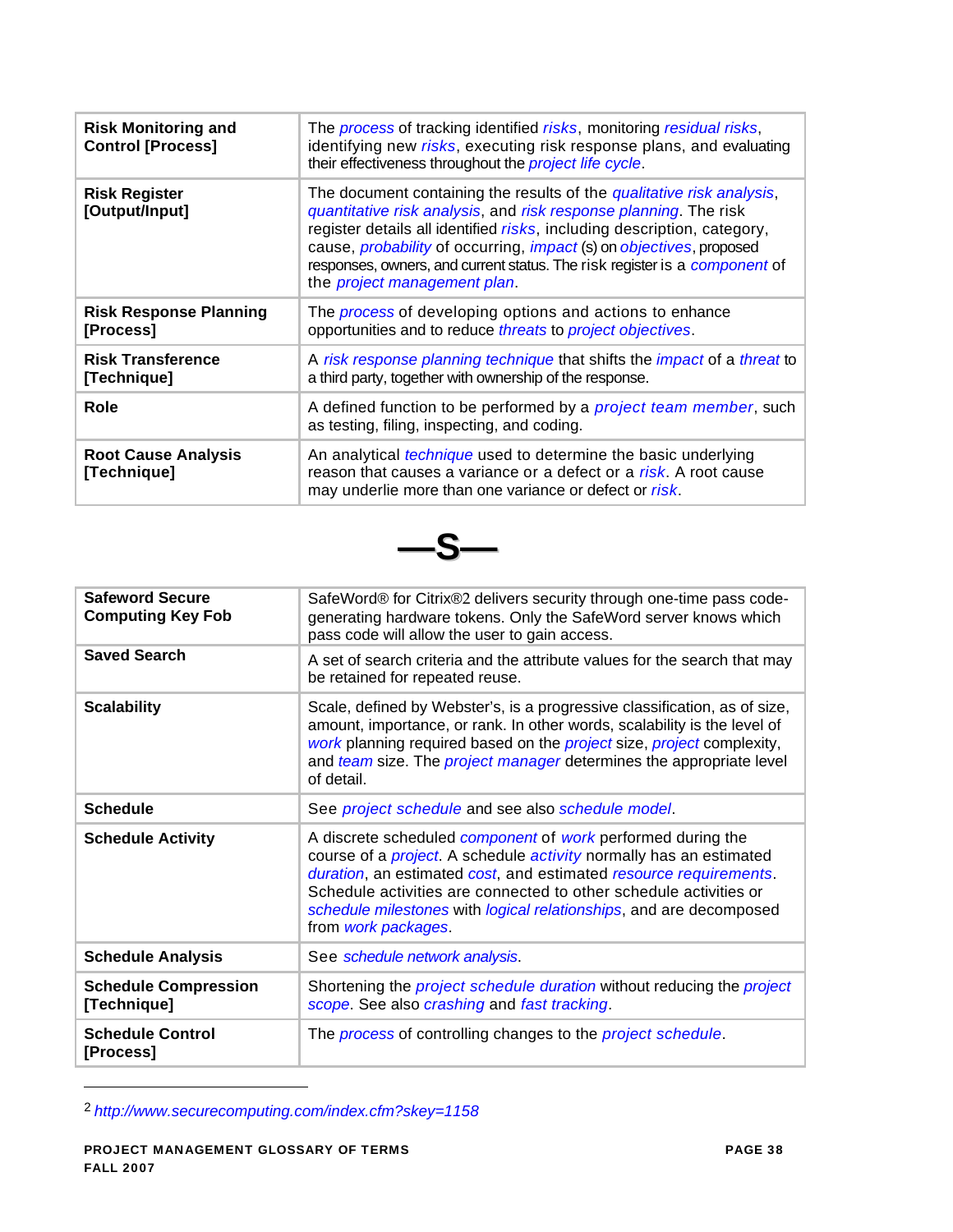| <b>Schedule Development</b><br>[Process]          | The <i>process</i> of analyzing <i>schedule activity</i> sequences, schedule<br>activity durations, resource requirements, and schedule constraints<br>to create the <i>project schedule</i> .                                                                                                                                                               |
|---------------------------------------------------|--------------------------------------------------------------------------------------------------------------------------------------------------------------------------------------------------------------------------------------------------------------------------------------------------------------------------------------------------------------|
| <b>Schedule Management</b><br>Plan [Output/Input] | The document that establishes <i>criteria</i> and the activities for<br>developing and controlling the <i>project schedule</i> . It is contained in,<br>or is a subsidiary plan of, the project management plan. The<br>schedule management plan may be formal or informal, highly detailed or<br>broadly framed, based on the needs of the <i>project</i> . |
| <b>Schedule Milestone</b>                         | A significant event in the <i>project schedule</i> , such as an event<br>restraining future work or marking the completion of a major<br>deliverable. A schedule milestone has zero duration. Sometimes<br>called a <i>milestone activity</i> . See also <i>milestone</i> .                                                                                  |
| <b>Schedule Model [Tool]</b>                      | A model used in conjunction with manual methods or <i>project</i><br>management software to perform schedule network analysis to<br>generate the <i>project schedule</i> for use in managing the execution of<br>a <i>project</i> . See also <i>project</i> schedule.                                                                                        |
| <b>Schedule Network Analysis</b><br>[Technique]   | The <i>technique</i> of identifying early and <i>late start dates</i> , as well as<br>early and late finish dates, for the uncompleted portions of <i>project</i><br>schedule activities. See also critical path method, critical chain method,<br>what-if analysis, and resource leveling.                                                                  |
| <b>Schedule Performance</b><br>Index (SPI)        | A measure of schedule efficiency on a <i>project</i> . It is the ratio of earned value<br>(EV) to <i>planned value</i> (PV). The SPI = EV divided by PV. An SPI<br>equal to or greater than one indicates a favorable condition, and a<br>value of less than one indicates an unfavorable condition. See also<br>earned value management.                    |
| <b>Schedule Variance (SV)</b>                     | A measure of schedule performance on a <i>project</i> . It is the<br>algebraic difference between the earned value (EV) and the planned<br>value (PV). $SV = EV$ minus PV. See also earned value<br>management.                                                                                                                                              |
| <b>Scheduled Finish Date</b><br>(SF)              | The point in time that work was scheduled to finish on a schedule<br>activity. The scheduled finish date is normally within the range of<br>dates delimited by the early finish date and the late finish date. It may<br>reflect resource leveling of scarce resources. Sometimes called planned<br>finish date                                              |
| <b>Scheduled Start Date (SS)</b>                  | The point in time that work was scheduled to start on a schedule<br>activity. The scheduled start date is normally within the range of<br>dates delimited by the early start date and the late start date. It may<br>reflect resource leveling of scarce resources. Sometimes called planned<br>start date.                                                  |
| <b>Schedule Variance</b>                          | The difference between the Budgeted Cost of Work Scheduled and<br>the Budgeted Cost of Work Performed.                                                                                                                                                                                                                                                       |
| <b>Scheduling</b>                                 | The <i>process</i> of converting a general or outline plan for a <i>project</i> into a<br>time-based schedule based on the available resources and time<br>constraints.                                                                                                                                                                                      |
| <b>Scope</b>                                      | The sum of the <i>products</i> , services, and results to be provided as a<br>project. See also project scope and product scope.                                                                                                                                                                                                                             |
| <b>Scope Baseline</b>                             | See baseline.                                                                                                                                                                                                                                                                                                                                                |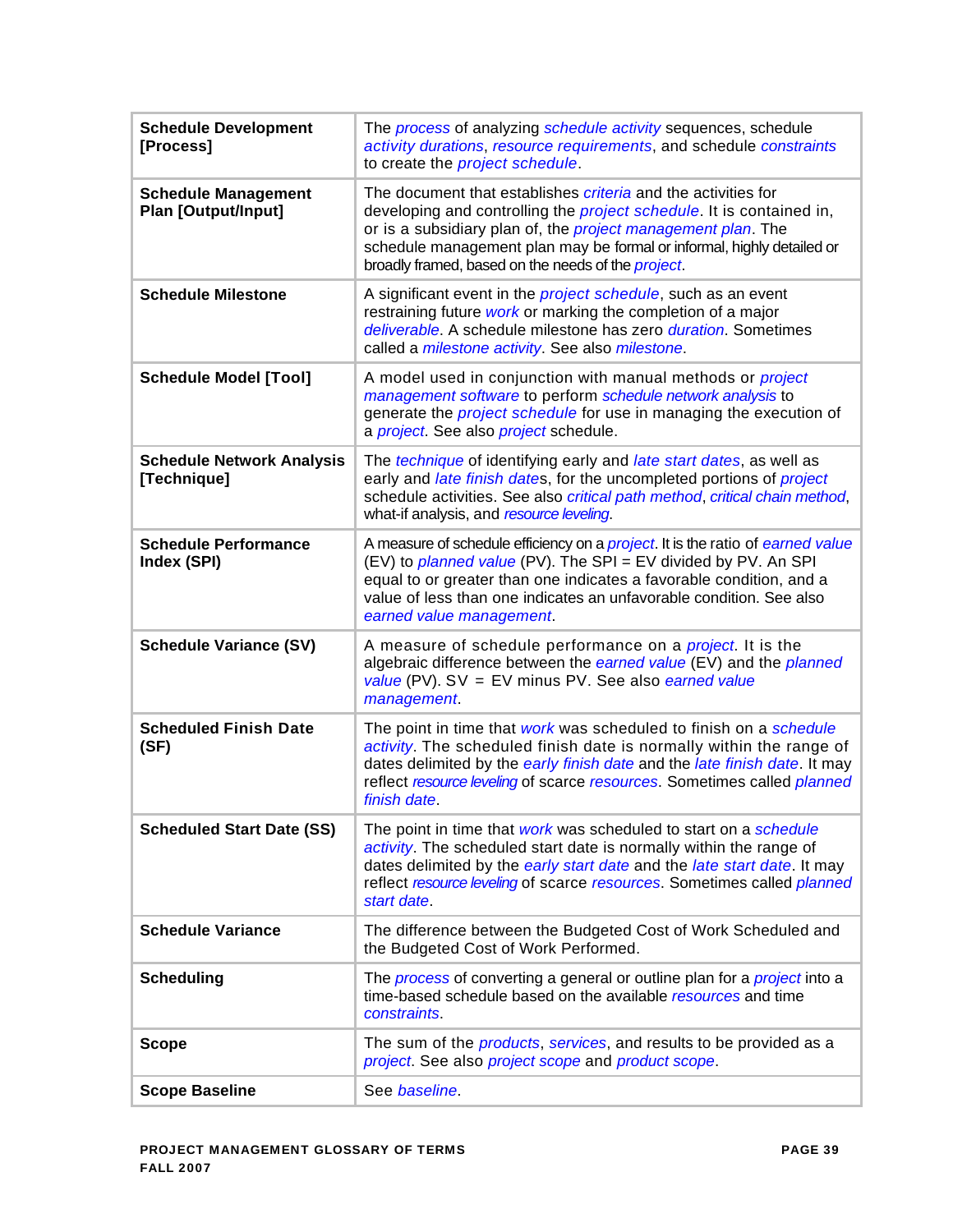| <b>Scope Change</b>                                       | Any change to the <i>project scope</i> . A scope change almost always<br>requires an adjustment to the <i>project cost</i> or schedule.                                                                                                                                                                                                                                                                                                                                                                                                                                                                                                                                                                                                                                                                                                                                                                                                      |
|-----------------------------------------------------------|----------------------------------------------------------------------------------------------------------------------------------------------------------------------------------------------------------------------------------------------------------------------------------------------------------------------------------------------------------------------------------------------------------------------------------------------------------------------------------------------------------------------------------------------------------------------------------------------------------------------------------------------------------------------------------------------------------------------------------------------------------------------------------------------------------------------------------------------------------------------------------------------------------------------------------------------|
| <b>Scope Control [Process]</b>                            | The <i>process</i> of controlling changes to the <i>project scope</i> .                                                                                                                                                                                                                                                                                                                                                                                                                                                                                                                                                                                                                                                                                                                                                                                                                                                                      |
| <b>Scope Creep</b>                                        | Adding features and functionality (project scope) without addressing<br>the effects on time, costs, and resources, or without customer<br>approval.                                                                                                                                                                                                                                                                                                                                                                                                                                                                                                                                                                                                                                                                                                                                                                                          |
| <b>Scope Definition [Process]</b>                         | The <i>process</i> of developing a detailed <i>project scope statement</i> as the<br>basis for future <i>project</i> decisions.                                                                                                                                                                                                                                                                                                                                                                                                                                                                                                                                                                                                                                                                                                                                                                                                              |
| Scope of Work (SOW)                                       | Defines the work to be done in detail, the materials to be used and<br>the exact nature of the work to be done.                                                                                                                                                                                                                                                                                                                                                                                                                                                                                                                                                                                                                                                                                                                                                                                                                              |
| <b>Scope Management</b>                                   | The function of controlling a <i>project</i> in terms of its goals and <i>objectives</i><br>through the <i>processes</i> of conceptual development; full definition or<br>scope statement; execution; and termination.                                                                                                                                                                                                                                                                                                                                                                                                                                                                                                                                                                                                                                                                                                                       |
| <b>Scope Planning [Process]</b>                           | The process of creating a project scope management plan.                                                                                                                                                                                                                                                                                                                                                                                                                                                                                                                                                                                                                                                                                                                                                                                                                                                                                     |
| <b>Scope Statement</b>                                    | A documented description of the <i>project's output</i> or <i>deliverables</i> .                                                                                                                                                                                                                                                                                                                                                                                                                                                                                                                                                                                                                                                                                                                                                                                                                                                             |
| <b>Scope Verification</b><br>[Process]                    | The <i>process</i> of formalizing acceptance of the completed <i>project</i><br>deliverables.                                                                                                                                                                                                                                                                                                                                                                                                                                                                                                                                                                                                                                                                                                                                                                                                                                                |
| <b>SCoRE (Scope, Cost, and</b><br><b>Risk Evaluation)</b> | A peer level review/due diligence analysis on the scope schedule and<br>cost <i>estimate</i> for <i>projects</i> . Evaluates the quality and completeness,<br>including anticipated risk and variability, of the projected cost and<br>schedule. (Some call this "CEVP light." See also CEVP.)<br>Objective: The SCoRE workshop is intended to provide an Evaluation<br>of the cost and schedule estimates for a WSDOT or Regional<br>transportation <i>project</i> . It considers data about the <i>project</i> brought by<br>representatives of the <i>project team</i> . The depth, detail and<br>completeness of the <i>project team</i> information will be a determining<br>factor in the final SCoRE output and it is critical to have a clearly<br>defined <i>scope</i> for the <i>project</i> at the beginning of the workshop. If there<br>is uncertainty about scope, this issue must be resolved at the start of<br>the session. |
| <b>S-Curve</b>                                            | Graphic display of cumulative costs, labor hours, percentage of work,<br>or other quantities, plotted against time. The name derives from<br>the S-like shape of the curve (flatter at the beginning and end, steeper in<br>the middle) produced on a <i>project</i> that starts slowly, accelerates, and<br>then trails off. Also a term for the cumulative likelihood<br>distribution that is a result of a simulation, a tool of quantitative risk<br>analysis.                                                                                                                                                                                                                                                                                                                                                                                                                                                                           |
| <b>Search Template</b>                                    | A set of search criteria without attribute values for the search that may<br>be retained for repeated reuse.                                                                                                                                                                                                                                                                                                                                                                                                                                                                                                                                                                                                                                                                                                                                                                                                                                 |
| <b>Secondary Risk</b>                                     | A risk that arises as a direct result of implementing a risk response.                                                                                                                                                                                                                                                                                                                                                                                                                                                                                                                                                                                                                                                                                                                                                                                                                                                                       |
| <b>Security Group</b>                                     | An assembly of system end-users that enable them to share a<br>common set of security permissions within the ECM system. Also<br>referred to as a User Group.                                                                                                                                                                                                                                                                                                                                                                                                                                                                                                                                                                                                                                                                                                                                                                                |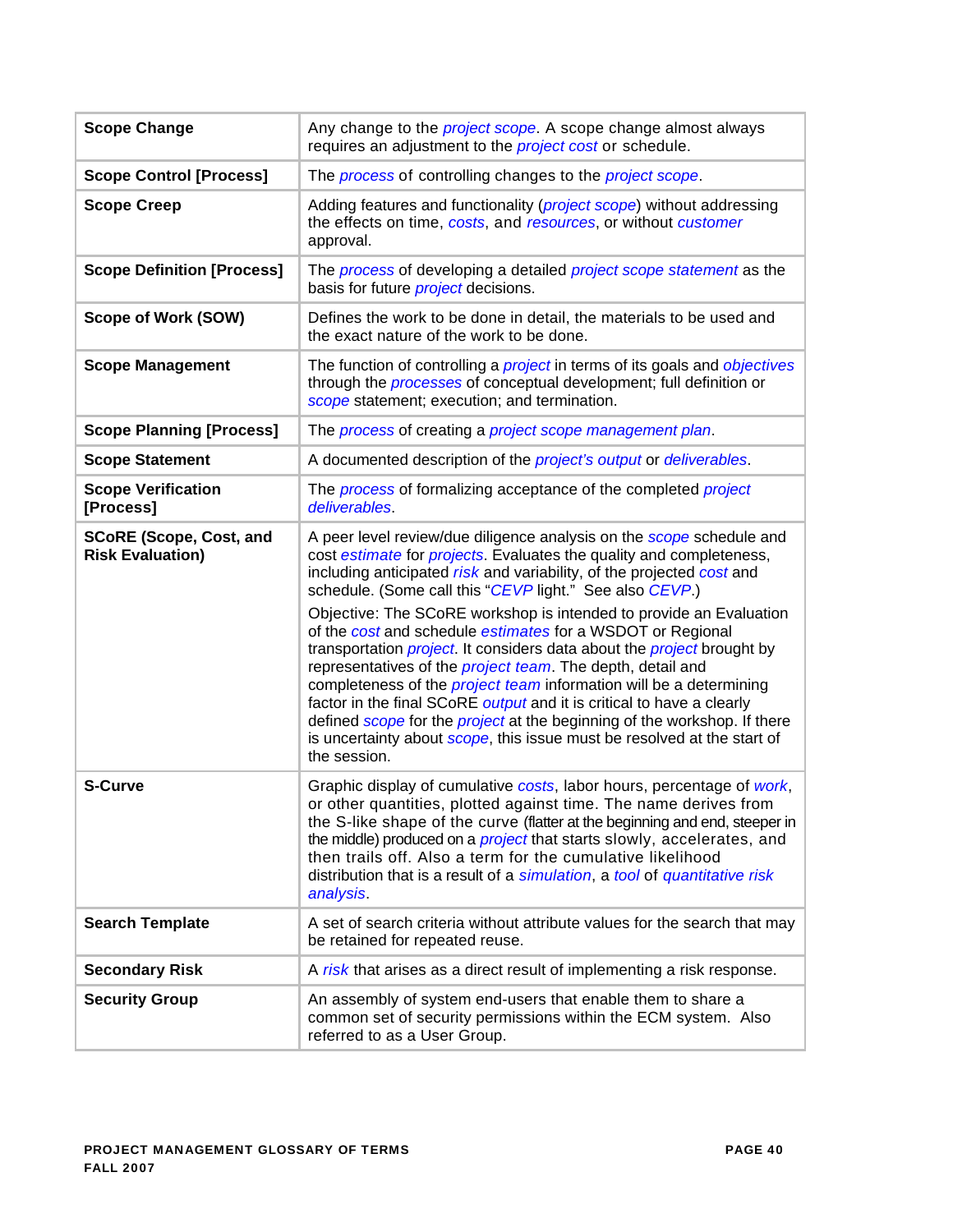| <b>Service</b>                                        | Useful work performed that does not produce a tangible product or<br>result, such as performing any of the business functions supporting<br>production or distribution. Contrast with <i>product</i> and result. See also<br>deliverable.                                                                                                                                                                                                                                           |
|-------------------------------------------------------|-------------------------------------------------------------------------------------------------------------------------------------------------------------------------------------------------------------------------------------------------------------------------------------------------------------------------------------------------------------------------------------------------------------------------------------------------------------------------------------|
| <b>Simulation</b>                                     | A simulation uses a <i>project</i> model that translates the uncertainties<br>specified at a detailed level into their potential <i>impact</i> on <i>objectives</i><br>that are expressed at the level of the total project. Project simulations<br>use computer models and <i>estimates</i> of risk, usually expressed as a<br>probability distribution of possible costs or durations at a detailed<br>work level, and are typically performed using the Monte Carlo<br>analysis. |
| <b>Skill</b>                                          | Ability to use knowledge, a developed aptitude, and/or a capability to<br>effectively and readily execute or perform an <i>activity</i> .                                                                                                                                                                                                                                                                                                                                           |
| <b>Slack</b>                                          | See total float and free float.                                                                                                                                                                                                                                                                                                                                                                                                                                                     |
| <b>Software Requirements</b><br><b>Recommendation</b> | A document that summarizes and addresses the requirements<br>gathered for software implementation and provides<br>recommendations as how to move forward with that information.                                                                                                                                                                                                                                                                                                     |
| <b>Special Cause</b>                                  | A source of variation that is not inherent in the system, is not<br>predictable, and is intermittent. It can be assigned to a defect in the<br>system. On a control chart, points beyond the control limits, or non-<br>random patterns within the control limits, indicate it. Also referred to<br>as assignable cause. Contrast with common cause.                                                                                                                                |
| <b>Specialty Groups</b>                               | Functional groups responsible for specialized services or products<br>(Environmental, Traffic, Bridge & Structures, Geotechnical, Right of<br>Way, Materials, etc.)                                                                                                                                                                                                                                                                                                                 |
| <b>Specification</b>                                  | A document that specifies, in a complete, precise, verifiable<br>manner, the requirements, design, behavior, or other characteristics of a<br>system, component, product, result, or service and, often, the<br>procedures for determining whether these provisions have been<br>satisfied. Examples are: requirement specification, design<br>specification, <i>product</i> specification, and test specification.                                                                 |
| <b>Specification Limits</b>                           | The area, on either side of the center line, or mean, of data plotted on a<br>control chart that meets the <i>customer's requirements</i> for a <i>product</i> or<br>service. This area may be greater than or less than the area defined<br>by the control limits.                                                                                                                                                                                                                 |
| <b>SPMG Steering Team</b>                             | A team of WSDOT mid-level managers with representatives from each region<br>selected to assist in the development of the Project Management and<br>Reporting System (PMRS). The purpose of which is to provide regional input<br>and recommendations on the design and functionality of the PMRS.                                                                                                                                                                                   |
| <b>Sponsor</b>                                        | (1) The person or group that provides the financial resources, in cash<br>or in kind, for the <i>project</i> and is responsible for the overall <i>project</i><br>delivery.<br>(2) The person assigning the <i>project manager</i> the <i>responsibility</i> to<br>conduct the <i>project's effort</i> and deliver the end <i>product</i> .<br>(3) The executive who manages, administers, <i>monitors</i> , funds, and is<br>responsible for the overall project delivery.         |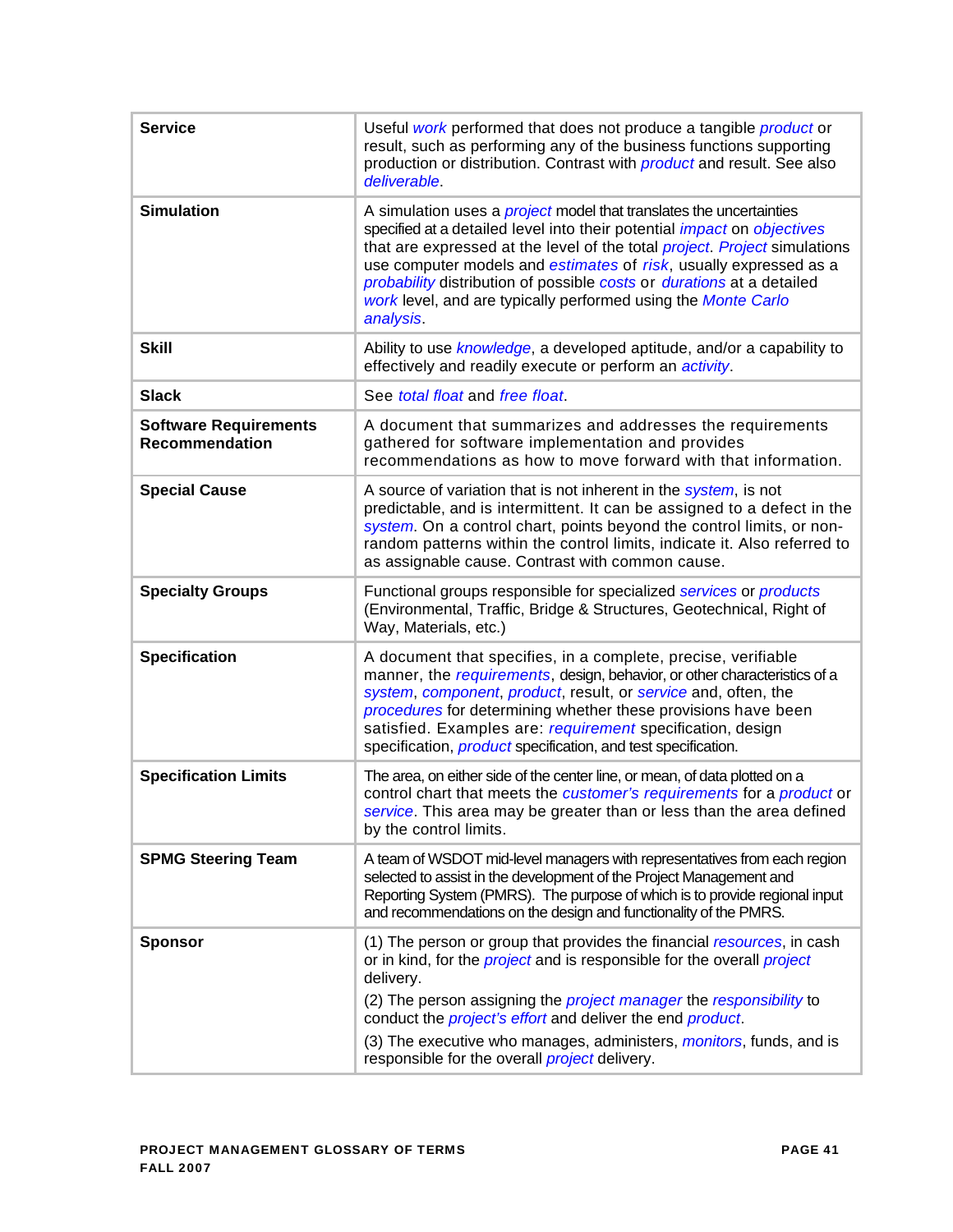| Sponsor - Stakeholder                                         | Persons and <i>organizations</i> such as <i>customers</i> , <i>sponsors</i> , performing<br>organizations, and the public that are actively involved in the project,<br>or whose interests may be positively or negatively affected by execution or<br>completion of the <i>project</i> . They may also exert influence over the <i>project</i> and<br>its deliverables                                                     |
|---------------------------------------------------------------|-----------------------------------------------------------------------------------------------------------------------------------------------------------------------------------------------------------------------------------------------------------------------------------------------------------------------------------------------------------------------------------------------------------------------------|
| <b>Stakeholder</b>                                            | Those with a particularly significant interest in the <i>project's</i> outcome,<br>including those providing funding or right of way for the <i>project</i> and<br>property owners who are affected by the <i>project</i> . Stakeholders are<br>unique for each <i>project</i> .                                                                                                                                            |
| <b>Standard</b>                                               | A document established by consensus and approved by a<br>recognized body that provides, for common and repeated use, rules,<br>guidelines, or characteristics for activities or their results, aimed at<br>the achievement of the optimum degree of order in a given<br>context.                                                                                                                                            |
| <b>Standard Item Table</b>                                    | A WSDOT tool used to identify standard bid items, including item<br>number, unit of measure, and item use.                                                                                                                                                                                                                                                                                                                  |
| <b>Start Date</b>                                             | A point in time associated with a <i>schedule activity's</i> start, usually<br>qualified by one of the following: actual, planned, estimated,<br>scheduled, early, late, target, baseline, or current.                                                                                                                                                                                                                      |
| <b>Statement of Work (SOW)</b>                                | A narrative description of <i>products</i> , services, or results to be<br>supplied.                                                                                                                                                                                                                                                                                                                                        |
| <b>Statewide Program</b><br><b>Management Group</b><br>(SPMG) | A team of nationally recognized consultants brought together to assist<br>in the overall management of the delivery of the \$15 billion in WSDOT<br>transportation projects expected over the following 16 years.                                                                                                                                                                                                           |
| <b>Subject Matter Expert</b><br>(SME)                         | A person who has demonstrated a competency and mastery in a<br>particular subject or topic.                                                                                                                                                                                                                                                                                                                                 |
| <b>Subphase</b>                                               | A subdivision of a <i>phase</i> .                                                                                                                                                                                                                                                                                                                                                                                           |
| Subproject                                                    | A smaller portion of the overall <i>project</i> created when a <i>project</i> is<br>subdivided into more manageable components or pieces. Subprojects<br>are usually represented in the work breakdown structure. A subproject<br>can be referred to as a <i>project</i> , managed as a <i>project</i> , and acquired<br>from a seller. May be referred to as a subnetwork in a <i>project</i><br>schedule network diagram. |
| <b>Substantial Completion</b>                                 | The stage in the progress of the work when the work, or designated<br>portion of the work, is sufficiently complete in accordance with the<br>contract documents so that the owner can occupy or utilize the work<br>for its intended use.                                                                                                                                                                                  |
| <b>Substantial Completion</b><br><b>Date</b>                  | The date on which a contractor reaches a point of completion, when<br>subsequent interfacing contractors can productively begin work or the<br>owner can occupy the <i>project</i> , in whole or in part, without undo<br>interference.                                                                                                                                                                                     |
| <b>Successor</b>                                              | The schedule activity that follows a predecessor activity, as determined<br>by their <i>logical relationship</i> .                                                                                                                                                                                                                                                                                                          |
| <b>Summary Activity</b>                                       | A group of related schedule activities aggregated at some summary<br>level, and displayed/reported as a single <i>activity</i> at that summary level.<br>See also subproject and subnetwork.                                                                                                                                                                                                                                |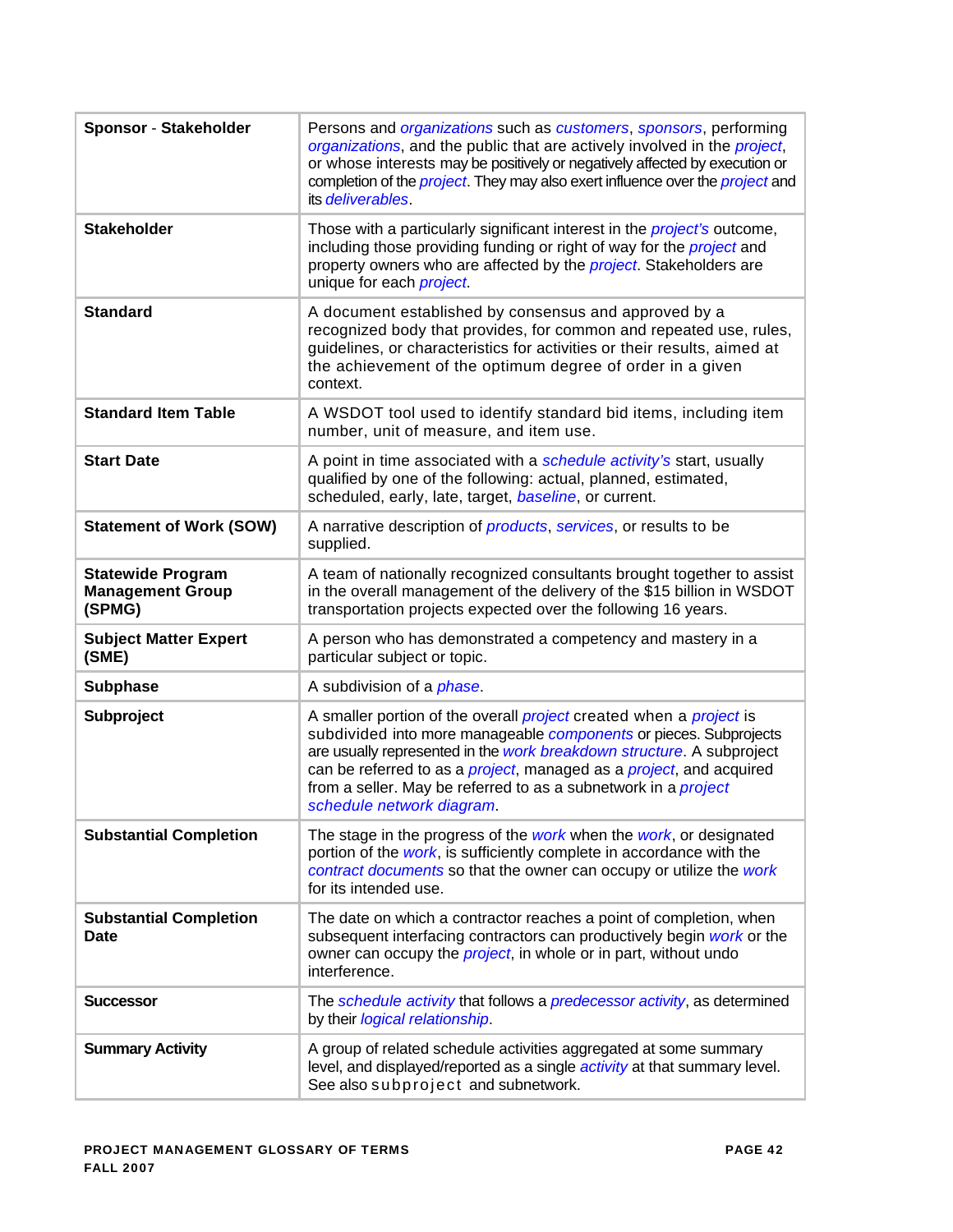| Strengths, Weaknesses,<br><b>Opportunities, and Threats</b><br>(SWOT) Analysis | This information-gathering <i>technique</i> examines the <i>project</i> from the<br>perspective of each <i>project's</i> strengths, weaknesses, opportunities,<br>and <i>threats</i> to increase the breadth of the risks considered by risk<br>management.<br>A <i>process</i> whereby a group of people determine:<br>1. What Strengths do we have? (How can we take advantage of<br>them?)<br>2. What Weaknesses do we have? (How can we minimize them?)<br>3. What Opportunities are there? (How can we capitalize on them?)<br>4. What <i>Threats</i> might prevent us from getting there? (Consider<br>technical obstacles, competitive responses, values of people within the<br>organization, etc. For every obstacle identified, what can we do to<br>overcome or get around it? This helps to develop contingency plans.) |
|--------------------------------------------------------------------------------|-------------------------------------------------------------------------------------------------------------------------------------------------------------------------------------------------------------------------------------------------------------------------------------------------------------------------------------------------------------------------------------------------------------------------------------------------------------------------------------------------------------------------------------------------------------------------------------------------------------------------------------------------------------------------------------------------------------------------------------------------------------------------------------------------------------------------------------|
| <b>System</b>                                                                  | An integrated set of regularly interacting or interdependent components<br>created to accomplish a defined objective, with defined and maintained<br>relationships among its <i>components</i> , and the whole producing or<br>operating better than the simple sum of its <i>components</i> . Systems may<br>be either physically <i>process</i> -based or management <i>process</i> based, or<br>more commonly a combination of both. Systems for <i>project management</i><br>are composed of project management processes, techniques,<br>methodologies, and <i>tools</i> operated by the <i>project management team</i> .                                                                                                                                                                                                      |

| <b>Target Completion Date (TC)</b> | An <i>imposed date</i> that constrains or otherwise modifies the <i>schedule</i><br>network analysis                                                                                                                                                                                                              |
|------------------------------------|-------------------------------------------------------------------------------------------------------------------------------------------------------------------------------------------------------------------------------------------------------------------------------------------------------------------|
| <b>Target Finish Date (TF)</b>     | The date that work is planned (targeted) to finish on a schedule activity.                                                                                                                                                                                                                                        |
| <b>Target Schedule</b>             | A schedule adopted for comparison purposes during schedule network<br>analysis, which can be different from the baseline schedule. See also<br>baseline.                                                                                                                                                          |
| <b>Target Start Date (TS)</b>      | The date that work is planned (targeted) to start on a <i>schedule activity</i> .                                                                                                                                                                                                                                 |
| Task                               | A term for <i>work</i> whose meaning and placement within a structured plan<br>for <i>project work</i> varies by the application area, industry, and brand of<br>project management software.                                                                                                                     |
| <b>Task Planning Worksheet</b>     |                                                                                                                                                                                                                                                                                                                   |
| Team                               | Two or more people working interdependently toward a common goal<br>and a shared reward.                                                                                                                                                                                                                          |
| <b>Team Building</b>               | The <i>process</i> of influencing a group of diverse individuals, each with<br>their own goals, needs, and perspectives, to work together effectively<br>for the good of the <i>project</i> such that their team will accomplish more<br>than the sum of their individual <i>efforts</i> could otherwise achieve. |
| <b>Team Members</b>                | See project team members.                                                                                                                                                                                                                                                                                         |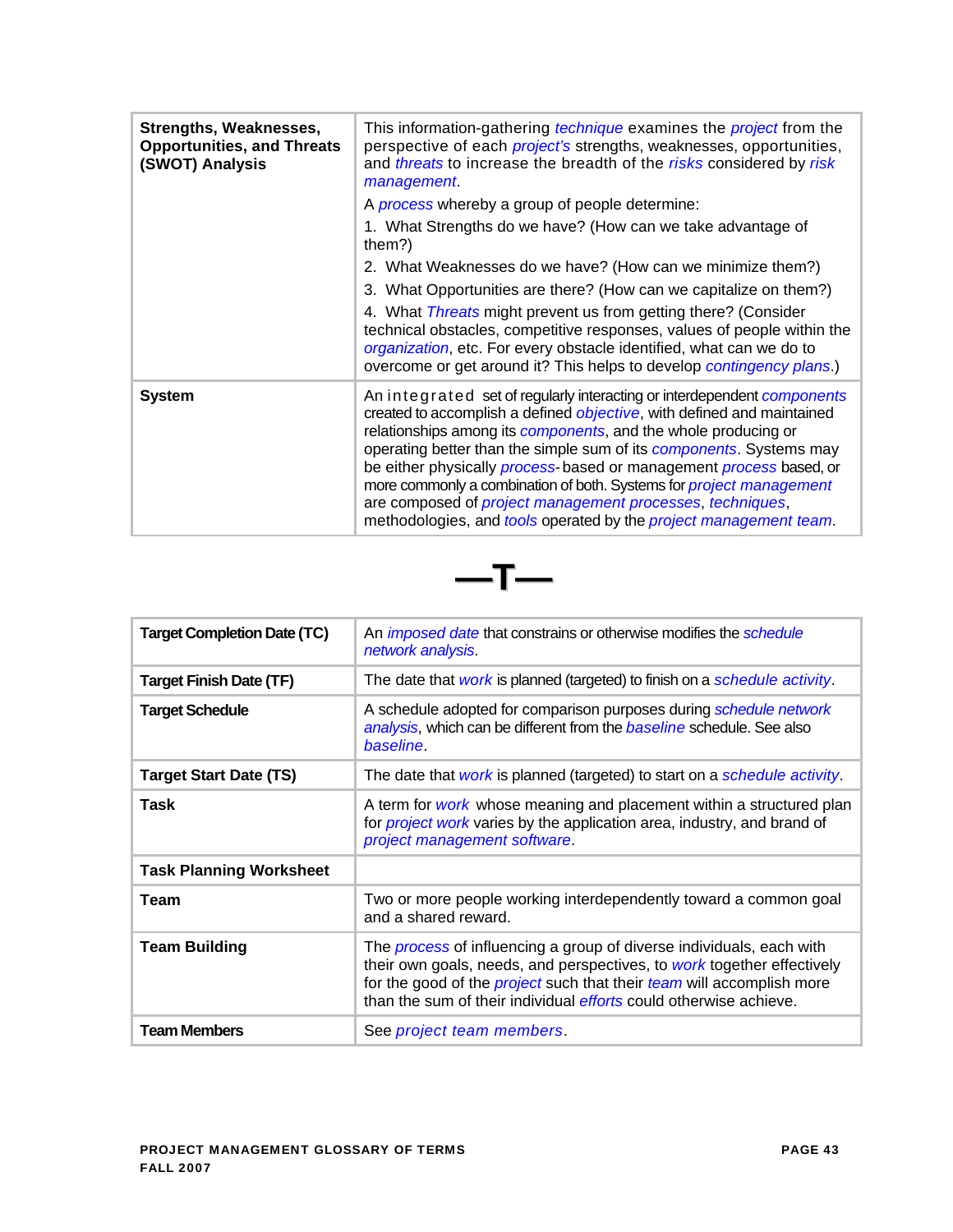| <b>Technical Performance</b><br><b>Measurement [Technique]</b> | A performance measurement <i>technique</i> that compares technical<br>accomplishments during project execution to the project management<br>plan's schedule of planned technical achievements. It may use key<br>technical parameters of the <i>product</i> produced by the <i>project</i> as a quality<br>metric. The achieved metric values are part of the work performance<br><i>information</i>                                                                                                                                                                                                                                                                                                                        |
|----------------------------------------------------------------|-----------------------------------------------------------------------------------------------------------------------------------------------------------------------------------------------------------------------------------------------------------------------------------------------------------------------------------------------------------------------------------------------------------------------------------------------------------------------------------------------------------------------------------------------------------------------------------------------------------------------------------------------------------------------------------------------------------------------------|
| <b>Technique</b>                                               | A defined systematic <i>procedure</i> employed by a human <i>resource</i> to<br>perform an <i>activity</i> to produce a <i>product</i> or result or deliver a service,<br>and that may employ one or more tools.                                                                                                                                                                                                                                                                                                                                                                                                                                                                                                            |
| <b>Template</b>                                                | A partially complete document in a predefined format that provides a'<br>defined structure for collecting, organizing, and presenting information<br>and data. Templates are often based upon documents created during<br>prior <i>projects</i> . Templates can reduce the <i>effort</i> needed to perform work<br>and increase the consistency of results.                                                                                                                                                                                                                                                                                                                                                                 |
| <b>Threat</b>                                                  | A condition or situation unfavorable to the <i>project</i> , a negative set of<br>circumstances, a negative set of events, a risk that will have a negative<br><i>impact</i> on a <i>project objective</i> if it occurs, or a possibility for negative<br>changes. Contrast with opportunity.                                                                                                                                                                                                                                                                                                                                                                                                                               |
| <b>Three-Point Estimate</b><br>[Technique]                     | An analytical <i>technique</i> that uses three cost or duration estimates to<br>represent the optimistic, most likely, and pessimistic scenarios.<br>This <i>technique</i> is applied to improve the accuracy of the <i>estimates</i><br>of cost or duration when the underlying activity or cost component is<br>uncertain.                                                                                                                                                                                                                                                                                                                                                                                                |
| <b>Threshold</b>                                               | A cost, time, quality, technical, or resource value used as a<br>parameter, and which may be included in <i>product specifications</i> .<br>Crossing the threshold should trigger some action, such as generating<br>an exception report.                                                                                                                                                                                                                                                                                                                                                                                                                                                                                   |
| Time and Material (T&M)<br><b>Contract</b>                     | A type of <i>contract</i> that is a hybrid contractual arrangement<br>containing aspects of both cost-reimbursable and fixed-price<br>contracts. Time and material contracts resemble cost-reimbursable-<br>type arrangements in that they have no definitive end, because the<br>full value of the arrangement is not defined at the time of the award.<br>Thus, time and material contracts can grow in contract value as if they<br>were cost-reimbursable-type arrangements. Conversely, time and<br>material arrangements can also resemble fixed-price arrangements. For<br>example, the unit rates are preset by the buyer and seller, when both<br>parties agree on the rates for the category of senior engineers. |
| <b>Tool</b>                                                    | Something tangible, such as a <i>template</i> or software program, used<br>in performing an <i>activity</i> to produce a <i>product</i> or result.                                                                                                                                                                                                                                                                                                                                                                                                                                                                                                                                                                          |
| <b>Transportation Partnership</b><br><b>Act of 2005</b>        | A sixteen year investment package, passed by the Washington<br>State Legislature, intended to improve the safety of Washington<br>State roadways, to protect their investment in roads and bridges,<br>and to improve the Washington economy.                                                                                                                                                                                                                                                                                                                                                                                                                                                                               |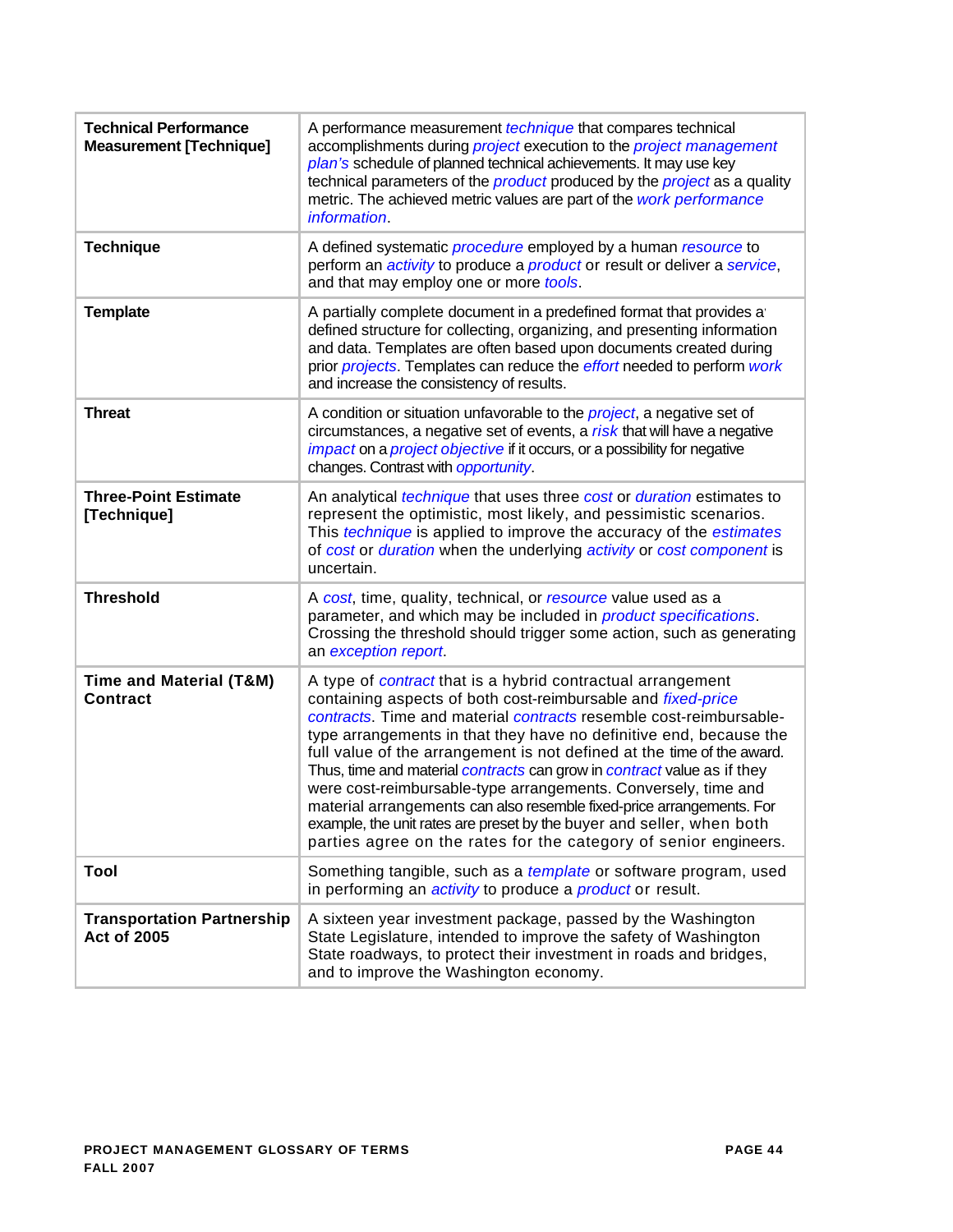| <b>Trend Analysis</b><br>[Technique] | An analytical <i>technique</i> that uses mathematical models to forecast<br>future outcomes based on historical results. It is a method of<br>determining the variance from a <b>baseline</b> of a <b>budget</b> , cost,<br>schedule, or <i>scope</i> parameter by using prior progress reporting<br>periods' data and projecting how much that parameter's variance from<br>baseline might be at some future point in the <i>project</i> if no changes are<br>made in executing the <i>project</i> . |
|--------------------------------------|-------------------------------------------------------------------------------------------------------------------------------------------------------------------------------------------------------------------------------------------------------------------------------------------------------------------------------------------------------------------------------------------------------------------------------------------------------------------------------------------------------|
| <b>Triggers</b>                      | Indications that a risk has occurred or is about to occur.<br>Triggers may be discovered in the risk identification process and<br>watched in the risk monitoring and control process. Triggers are<br>sometimes called risk symptoms or warning signs.                                                                                                                                                                                                                                               |
| <b>Triple Constraint</b>             | A framework for evaluating competing demands. The triple constraint<br>is often depicted as a triangle where one of the sides or one of the comers<br>represent one of the parameters being managed by the project team.                                                                                                                                                                                                                                                                              |



| <b>Unit Bid Analysis (UBA)</b> | System which contains the bid history for Standard Bid Items used in<br>WSDOT projects; including a listing of projects in which a bid item<br>was used, the Low, Second and Third bidder information for those<br>projects, as well as the quantity and measurement data. |
|--------------------------------|----------------------------------------------------------------------------------------------------------------------------------------------------------------------------------------------------------------------------------------------------------------------------|
| <b>User</b>                    | The person or <i>organization</i> that will use the <i>project's product</i> or<br>service. See also customer.                                                                                                                                                             |
| <b>User Group</b>              | An assembly of system end-users that enable them to share a<br>common set of security permissions within the ECM system. Also<br>referred to as a Security Group.                                                                                                          |



| <b>Validation [Technique]</b>          | The <i>technique</i> of evaluating a <i>component</i> or <i>product</i> during or at the<br>end of a <i>phase</i> or <i>project</i> to ensure it complies with the specified<br>requirements. Contrast with verification.                                                                                                                                                                                                                                                                                     |
|----------------------------------------|---------------------------------------------------------------------------------------------------------------------------------------------------------------------------------------------------------------------------------------------------------------------------------------------------------------------------------------------------------------------------------------------------------------------------------------------------------------------------------------------------------------|
| <b>Value Engineer</b>                  | A person, usually certified, who is qualified to perform value<br>engineering services for a client.                                                                                                                                                                                                                                                                                                                                                                                                          |
| <b>Value Engineering (VE)</b>          | (1) A creative approach used to optimize <i>project life cycle costs</i> , save<br>time, increase profits, improve quality, expand market share, solve<br>problems, and/or use resources more effectively.<br>(2) An organized <i>effort</i> to analyze the functions of a <i>system</i> ,<br>equipment, facilities, services, and supplies, for the purpose of<br>achieving the essential functions at the lowest life-cycle cost consistent<br>with required performance, reliability, quality, and safety. |
| <b>Value Engineering -</b><br>Variance | A quantifiable deviation, departure, or divergence from a known baseline<br>or expected value.                                                                                                                                                                                                                                                                                                                                                                                                                |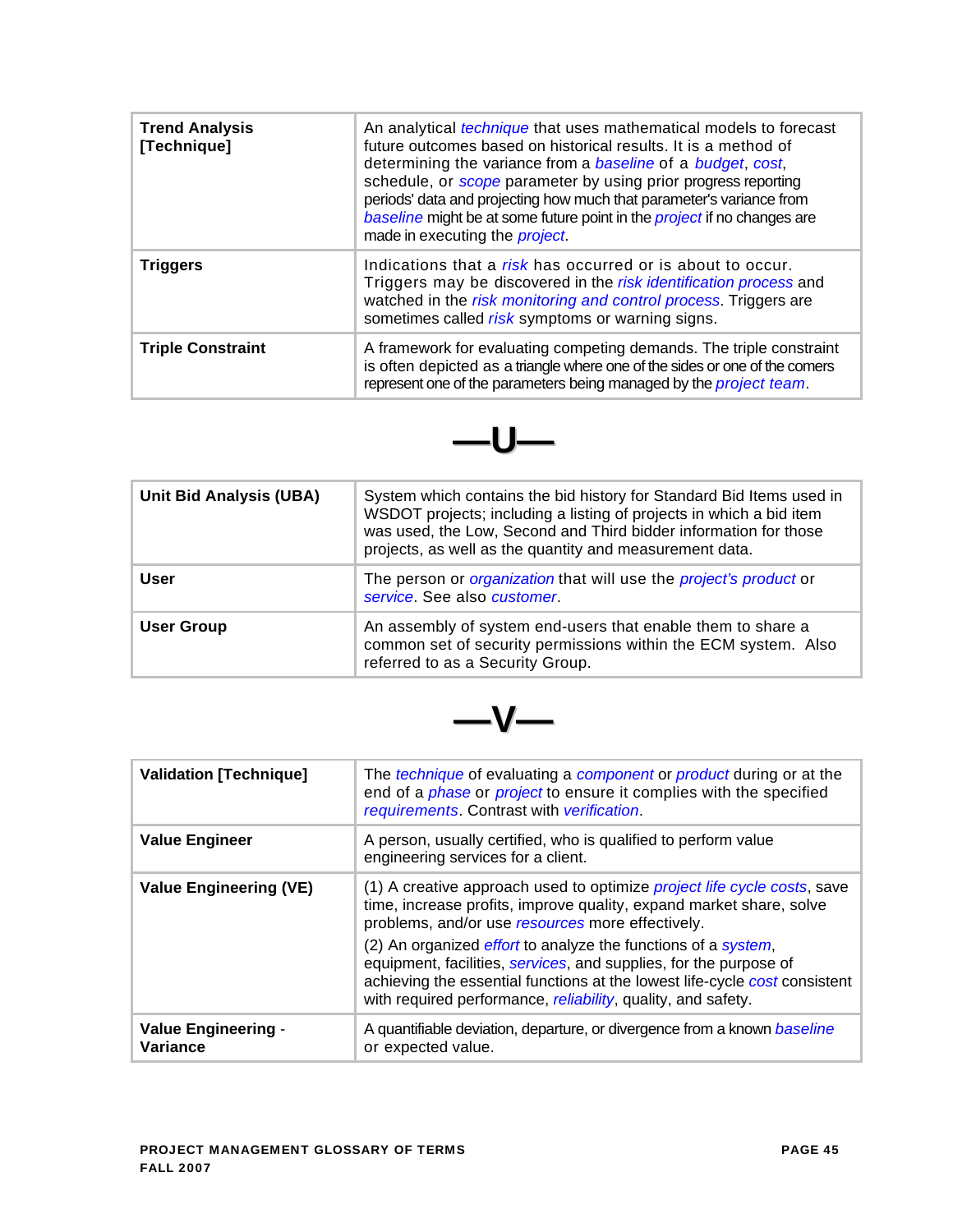| <b>Variance Analysis</b><br>[Technique] | A method for resolving the total variance in the set of <i>scope</i> , cost,<br>and schedule variables into specific component variances that are<br>associated with defined factors affecting the scope, cost, and schedule<br>variables.                                                                  |
|-----------------------------------------|-------------------------------------------------------------------------------------------------------------------------------------------------------------------------------------------------------------------------------------------------------------------------------------------------------------|
| <b>Verification [Technique]</b>         | The <i>technique</i> of evaluating a <i>component</i> or <i>product</i> at the end of a<br>phase or <i>project</i> to assure or confirm it satisfies the conditions<br>imposed. Contrast with validation.                                                                                                   |
| <b>Vetting Process</b>                  | A process of examination and evaluation; used to determine an asset's<br>usefulness.                                                                                                                                                                                                                        |
| <b>Virtual Team</b>                     | A group of persons with a shared <i>objective</i> who fulfill their roles with<br>little or no time spent meeting face to face. Various forms of<br>technology are often used to facilitate communication among team<br>members. Virtual teams can be comprised of persons separated by<br>great distances. |
| <b>Voice of the Customer</b>            | A planning <i>technique</i> used to provide <i>products</i> , <i>services</i> , and results<br>that truly reflect customer requirements by translating those customer<br>requirements into the appropriate technical requirements for each phase<br>of <i>project product</i> development.                  |



| <b>War Room</b>                            | A room used for <i>project</i> conferences and planning, often displaying<br>charts of cost, schedule status, and other key project data.                                                                                                                                                                                                                                                                                          |
|--------------------------------------------|------------------------------------------------------------------------------------------------------------------------------------------------------------------------------------------------------------------------------------------------------------------------------------------------------------------------------------------------------------------------------------------------------------------------------------|
| <b>Web Portal</b>                          | An internet-based information access system allowing WSDOT<br>personnel to access and view project data from a central access<br>point.                                                                                                                                                                                                                                                                                            |
| <b>Wet Signature</b>                       | A manual signature using a pen and ink (or similar tool) upon a<br>paper (or similar material) document or instrument.                                                                                                                                                                                                                                                                                                             |
| <b>What-If Scenario</b>                    | Financial calculations that are used to model the possible<br>outcomes to anticipated changes to costs and revenue for<br>analysis and planning purposes.                                                                                                                                                                                                                                                                          |
| <b>WinEst</b>                              | Cost estimating software published by WinEstimator, Inc.                                                                                                                                                                                                                                                                                                                                                                           |
| Work                                       | Sustained physical or mental <i>effort</i> , exertion, or exercise of <i>skill</i> to<br>overcome obstacles and achieve an objective.                                                                                                                                                                                                                                                                                              |
| <b>Work Authorization</b><br>[Technique]   | A permission and direction, typically written, to begin work on a<br>specific schedule activity or work package or control account. It is a<br>method for sanctioning <i>project work</i> to ensure that the work is done<br>by the identified <i>organization</i> , at the right time, and in the proper<br>sequence.                                                                                                             |
| <b>Work Authorization System</b><br>[Tool] | A subsystem of the overall <i>project management system</i> . It is a<br>collection of formal documented procedures that defines how project<br>work will be authorized (committed) to ensure that the work is<br>done by the identified organization, at the right time, and in the<br>proper sequence. It includes the steps, documents, tracking<br>system, and defined approval levels needed to issue work<br>authorizations. |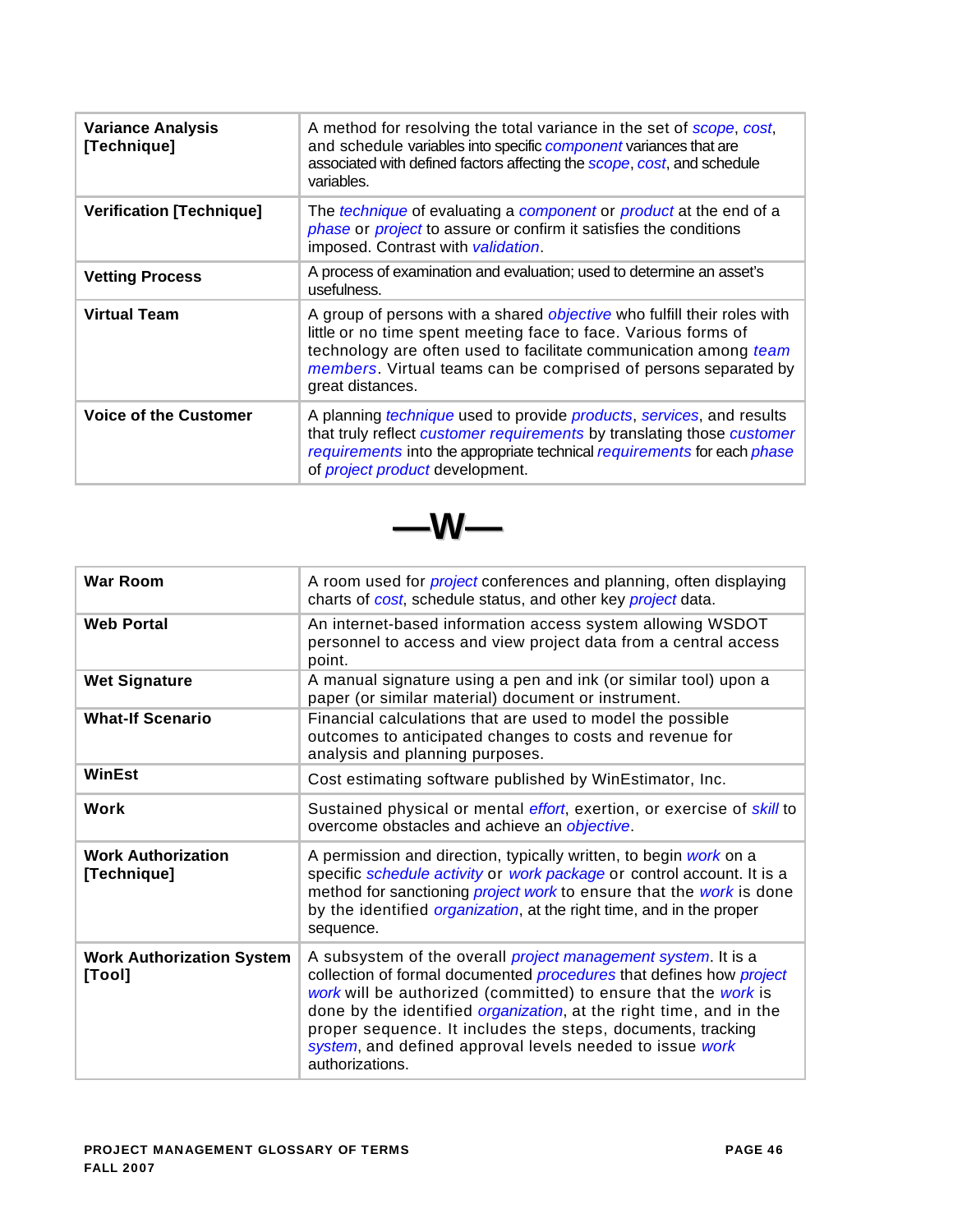| <b>Work Breakdown Structure</b><br>(WBS) [Output/Input]      | A deliverable -oriented hierarchical decomposition of the work to be<br>executed by the <i>project team</i> to accomplish the <i>project objectives</i><br>and create the required <i>deliverables</i> . It organizes and defines the total<br>scope of the project. Each descending level represents an<br>increasingly detailed definition of the <i>project work</i> . The WBS is<br>decomposed into work packages. The deliverable orientation of the<br>hierarchy includes both internal and external <i>deliverables</i> . See also work<br>package.                                                |
|--------------------------------------------------------------|-----------------------------------------------------------------------------------------------------------------------------------------------------------------------------------------------------------------------------------------------------------------------------------------------------------------------------------------------------------------------------------------------------------------------------------------------------------------------------------------------------------------------------------------------------------------------------------------------------------|
| <b>Workflow</b>                                              | The automatic routing of documents to the users responsible for<br>working on them.                                                                                                                                                                                                                                                                                                                                                                                                                                                                                                                       |
| <b>Work Item Number</b><br>(WIN)                             | Identification number assigned for a package of work or a work<br>order within WSDOT. It may contain several PINs.                                                                                                                                                                                                                                                                                                                                                                                                                                                                                        |
| <b>Workload Balancing</b>                                    | The distribution of work across multiple qualified entities to eliminate<br>or reduce congestion and/or delays.                                                                                                                                                                                                                                                                                                                                                                                                                                                                                           |
| Work Order (WO)                                              | A written order, signed by the owner or his representative, of a<br>contractual status requiring performance by the contractor without<br>negotiation of any sort.                                                                                                                                                                                                                                                                                                                                                                                                                                        |
| <b>Work Package</b>                                          | A deliverable or project work component at the lowest level of each<br>branch of the work breakdown structure. The work package includes<br>the schedule activities and schedule milestones required to complete<br>the work package deliverable or project work component.                                                                                                                                                                                                                                                                                                                               |
| <b>Work Performance</b><br><b>Information [Output/Input]</b> | Information and data on the status of the <i>project schedule</i> activities<br>being performed to accomplish the <i>project work</i> , collected as part of<br>the direct and manage <i>project</i> execution <i>processes</i> Information includes:<br>status of <i>deliverables</i> ; implementation status for <i>change requests</i> ,<br>corrective actions, preventive actions, and defect repairs; forecasted<br>estimates to complete; reported percent of work physically<br>completed; achieved value of technical performance measures; and<br>start and finish dates of schedule activities. |
| <b>Work Plan</b>                                             | A comprehensive, realistic, and deliverable plan to accomplish the<br>team mission and deliver the project. It includes Initiate & Align and<br>Plan the Work elements, including a schedule and a <b>budget</b> .                                                                                                                                                                                                                                                                                                                                                                                        |
| <b>Workaround [Technique]</b>                                | A response to a negative risk that has occurred. Distinguished from<br>contingency plan in that a workaround is not planned in advance of<br>the occurrence of the risk event.                                                                                                                                                                                                                                                                                                                                                                                                                            |
| <b>WSDOT Library</b>                                         | The Washington Transportation Plan (WTP) entities within the<br>WSDOT agency that publish data and or documents for public<br>access.                                                                                                                                                                                                                                                                                                                                                                                                                                                                     |